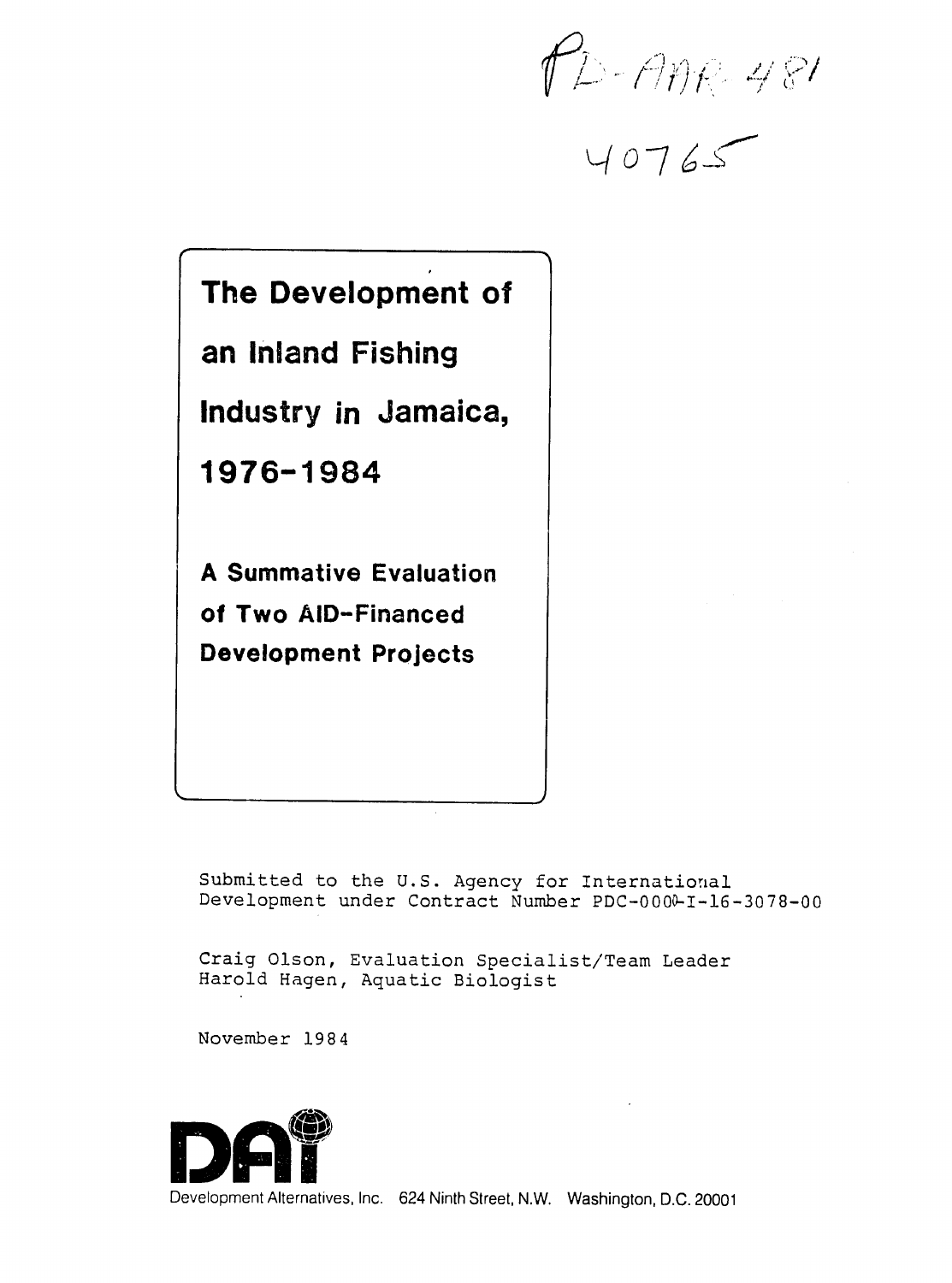## TABLE OF **CONTENTS**

# CHAPTER **ONE**

 $\sim 10^{11}$ 

|                                                    |               |                                                                                                                                     |             | INTRODUCTION AND SUMMARY           |  |  | 1  |
|----------------------------------------------------|---------------|-------------------------------------------------------------------------------------------------------------------------------------|-------------|------------------------------------|--|--|----|
| METHODOLOGY                                        |               |                                                                                                                                     |             |                                    |  |  | ı  |
| PRINCIPAL FINDINGS AND CONCLUSIONS<br><b>NOTES</b> |               |                                                                                                                                     |             | $\blacksquare$                     |  |  | 2  |
|                                                    |               |                                                                                                                                     |             |                                    |  |  | 4  |
| PROJECT OBJECTIVES AND ACCOMPLISHMENTS.            |               |                                                                                                                                     | CHAPTER TWO |                                    |  |  | 5  |
| PROJECT BACKGROUND                                 | AND RATIONALE |                                                                                                                                     |             | $\sim$ $\sim$ $\sim$ $\sim$ $\sim$ |  |  |    |
| PROJECT OBJECTIVES                                 |               | $\begin{array}{cccccccccccccc} \bullet & \bullet & \bullet & \bullet & \bullet & \bullet & \bullet & \bullet & \bullet \end{array}$ |             |                                    |  |  | 8  |
| PROJECT ACCOMPLISHMENTS.<br><b>NOTES</b>           |               |                                                                                                                                     |             |                                    |  |  | 14 |
|                                                    |               |                                                                                                                                     |             |                                    |  |  | 16 |

# CHAPTER THREE

| PROJECT IMPACT AND DEVELOPMENTAL ISSUES          |  | 17 |
|--------------------------------------------------|--|----|
|                                                  |  | 17 |
|                                                  |  | 18 |
| Distribution of Pond Acreage.                    |  | 19 |
| Profile of Farms Visited.                        |  | 21 |
| Share of Market by Large Farms.                  |  |    |
| The Change from Small to Big.                    |  | 23 |
|                                                  |  | 25 |
| EFFECTIVENESS OF THE PRODUCTION TECHNOLOGY       |  | 27 |
| Alternative Technologies.                        |  | 27 |
| Problems with the Current Technology.            |  | 29 |
| SHRIMP, OYSTER, AND FIN FISH POLYCULTURE         |  | 31 |
| MARKETING AND DISTRIBUTION                       |  | 33 |
|                                                  |  | 33 |
| Response to the Problem                          |  | 34 |
| Fish Processing and Handling.                    |  | 35 |
|                                                  |  | 37 |
|                                                  |  | 37 |
|                                                  |  |    |
|                                                  |  | 39 |
|                                                  |  | 39 |
|                                                  |  | 41 |
|                                                  |  | 41 |
| ENVIRONMENTAL CONCERNS                           |  | 42 |
| INSTITUTIONAL FRAMEWORK AND PROJECT CONTINUATION |  | 45 |
| AID DESIGN POLICIES AND PROCEDURES               |  | 48 |
| NOTES                                            |  | 50 |
|                                                  |  |    |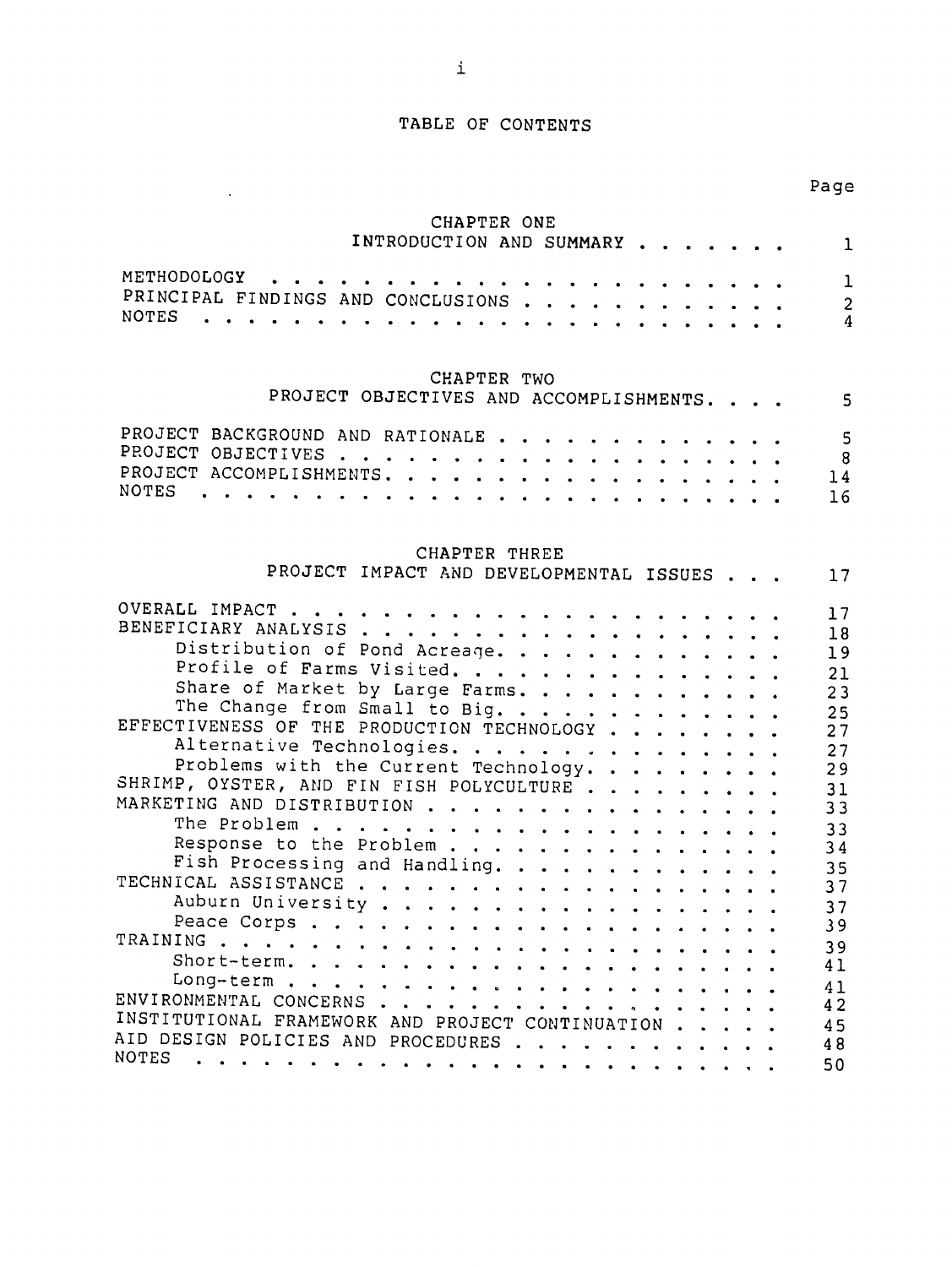# CHAPTER FOUR

|                           | CONCLUSIONS, RECOMMENDATIONS, AND LESSONS LEARNED. |  |  |  |  |  |  |  |  |  |  |  | 53                                          |
|---------------------------|----------------------------------------------------|--|--|--|--|--|--|--|--|--|--|--|---------------------------------------------|
|                           |                                                    |  |  |  |  |  |  |  |  |  |  |  | 53<br>56<br>57                              |
|                           |                                                    |  |  |  |  |  |  |  |  |  |  |  | ANNEX A: PRINCIPAL DOCUMENTS CONSULTED. A-1 |
| ANNEX B: KEY RESPONDENTS. |                                                    |  |  |  |  |  |  |  |  |  |  |  | $B-1$                                       |
|                           |                                                    |  |  |  |  |  |  |  |  |  |  |  | $C-1$                                       |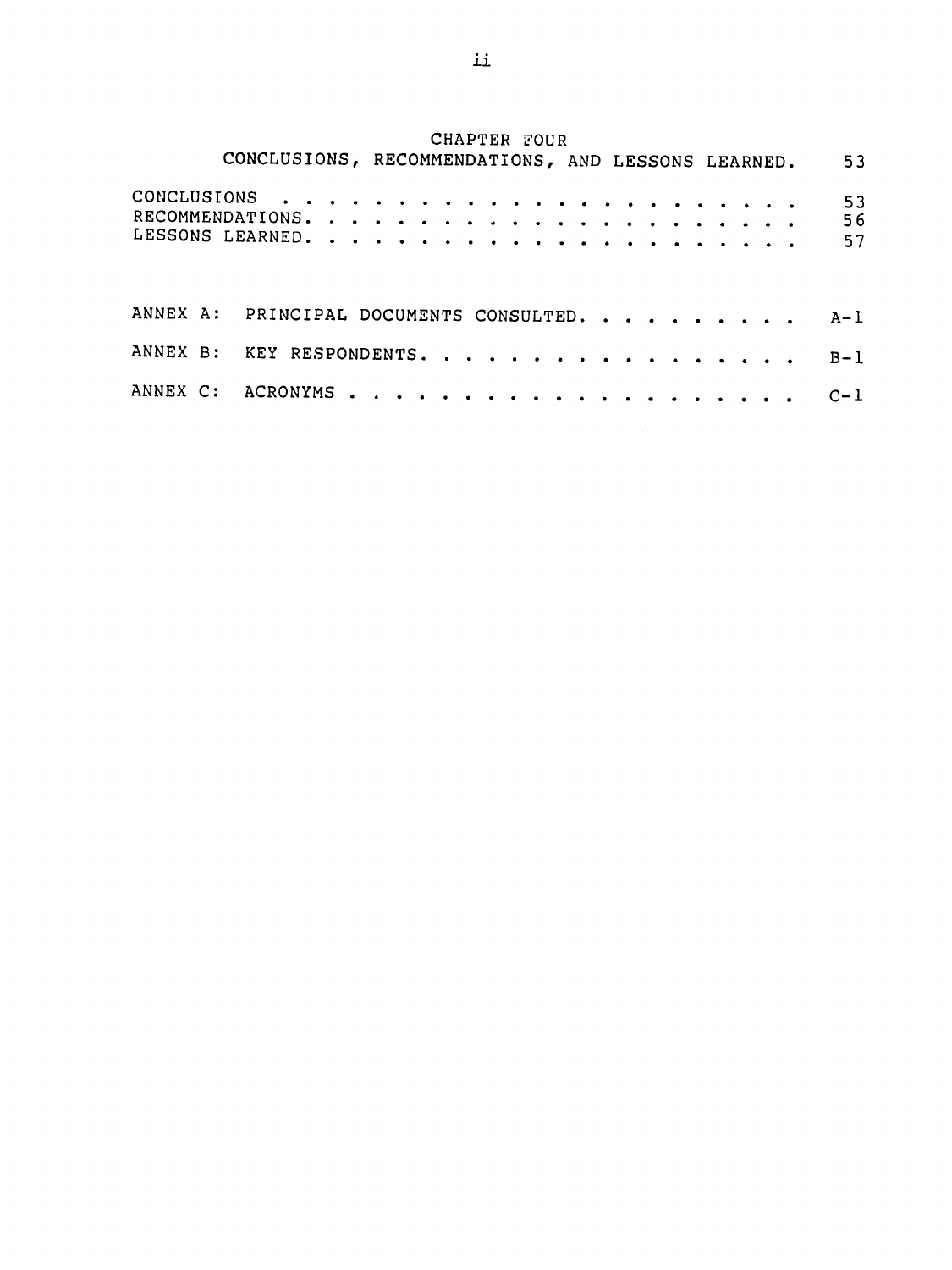# LIST OF **TABLES**

| Tables |                                                                                                                          | Page |
|--------|--------------------------------------------------------------------------------------------------------------------------|------|
|        | Inland Fisheries Development<br>Benchmark Data, (ca 1974) Original Targets,<br>$(1978)$ , and Accomplishments $(1979)$ . | 6    |
| 2      | Fish Production System Development<br>Targets and Accomplishments                                                        | 9    |
| 3      | Fish Farms in Jamaica, 1984<br>Number of Farms by Pond Acreage                                                           | 20   |

 $\mathcal{L}^{\text{max}}_{\text{max}}$  and  $\mathcal{L}^{\text{max}}_{\text{max}}$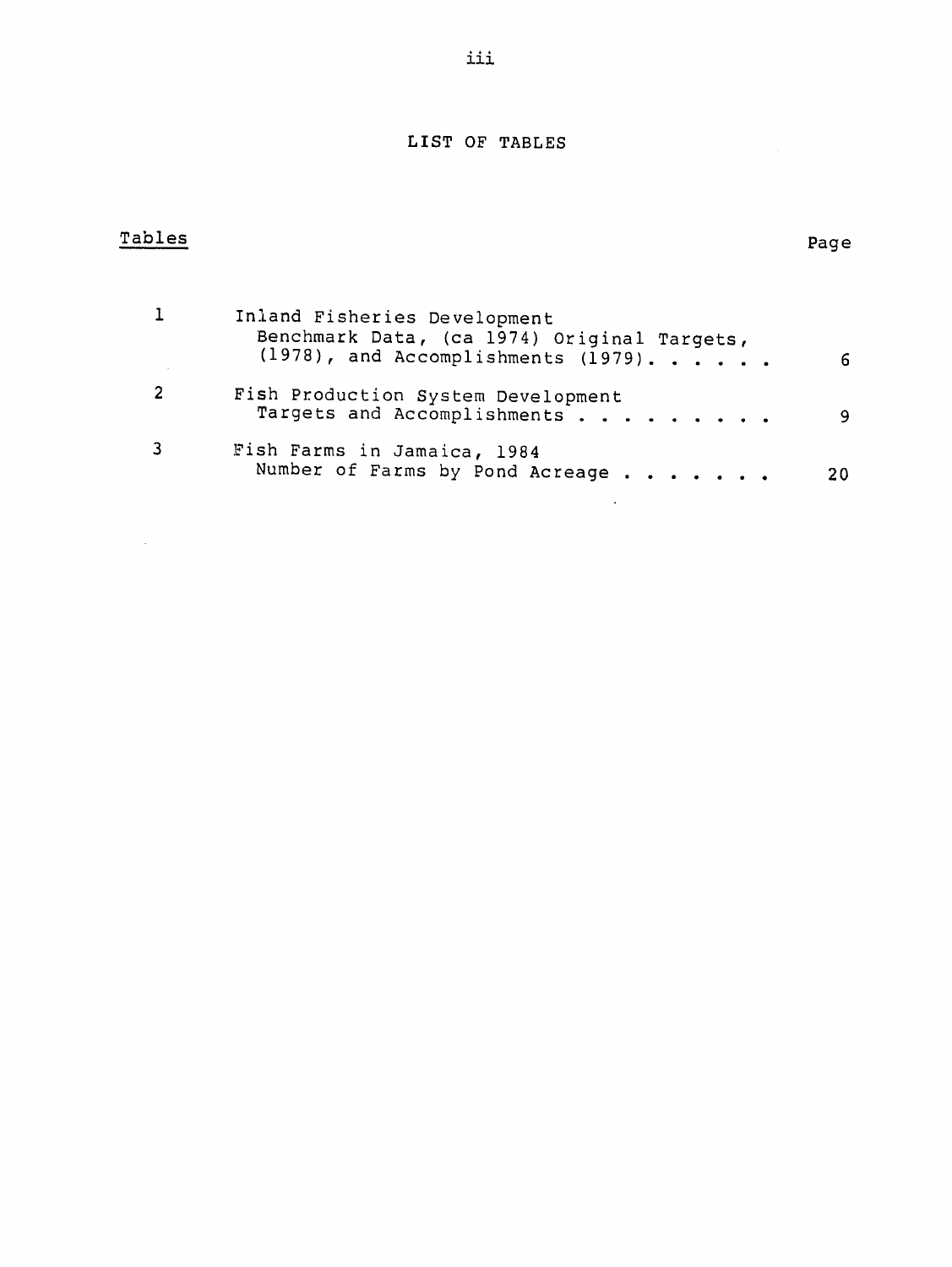#### CHAPTER **ONE**

#### INTRODUCTION **AND** SUMMARY

The purpose of this paper is to present a final evaluation of Fish Production and System Development (FPSD - Project No. 532-0059), an inland fisheries project in Jamaica financed by the U.S. Agency for International Development and the Government of Jamaica. The project began in 1979. Most of its components, including technical assistance, no longer receive AID financing. However, the Project Assistance Completion Date, originally scheduled for 1983, has been extended to August 31, 1985, to complete procurement of certain commodities and to permit three Jamaican students to finish their studies at Auburn and Tuskegee universities.

FPSD was preceded by another AID-financed project entitled Inland Fisheries Development (IFD - Project No. 532-0038), which ran from 1976 to i979. Since IFD established much of the technology and institutional framework on which FPSD has been implemented, this evaluation takes into account the accomplishments and impact of both projects.

#### METHODOLOGY

The evaluation was carried out by a two-person team from Development Alternatives, Inc. (DAI). Field work took place November 7-14, 1984. The evaluation team presented a draft report to USAID/Jamaica on November 19 and received comments on November 21, which was also the day the team left Jamaica. This final report was prepared November 25-26, 1984, in the DAI offices in Washington, D.C.

During the eight days of field work, the team obtained information from a number of written sources, including the internal documents of the Inland Fisheries Unit (IFU) and the reports of the technical assistance team from Auburn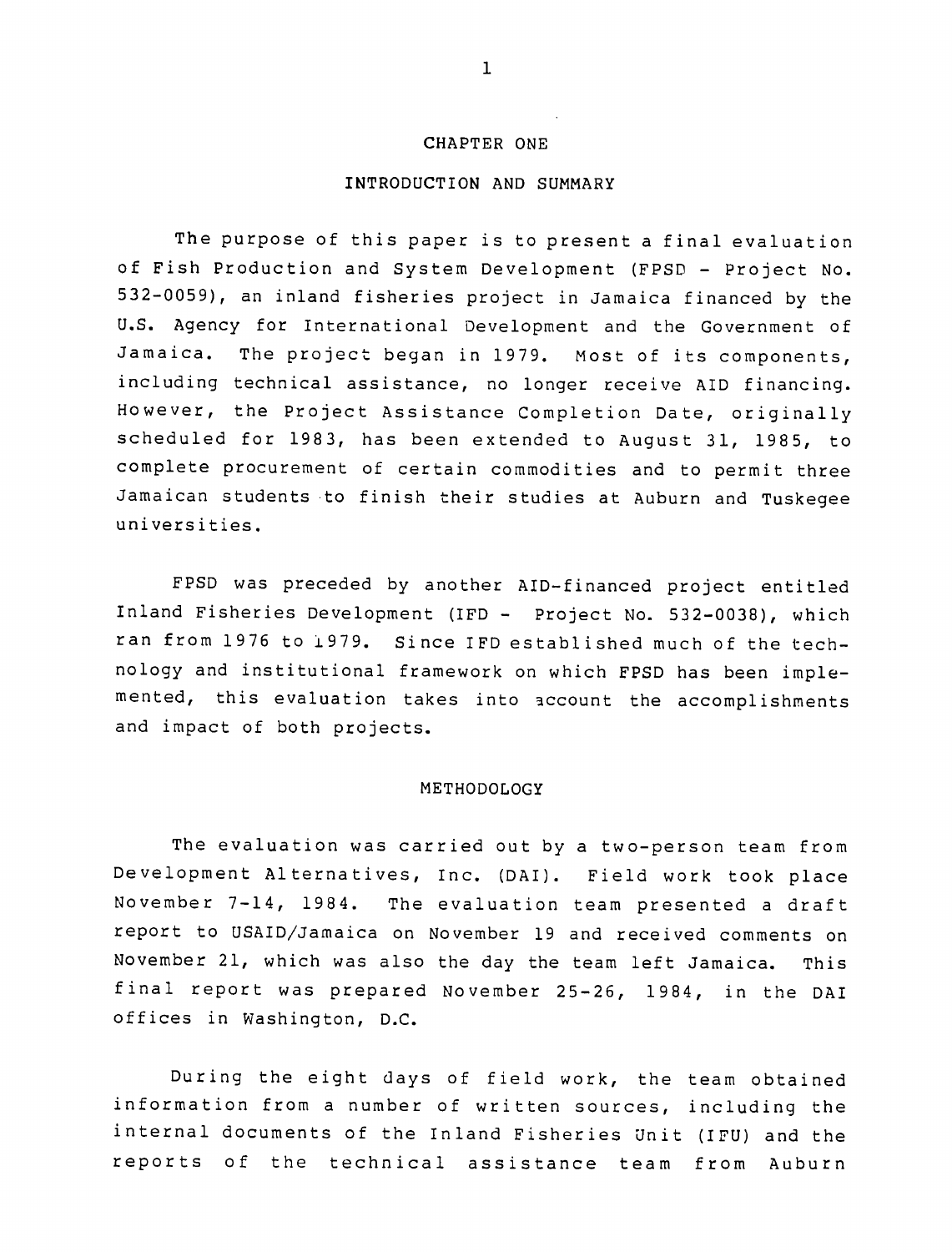University.[l] The team also visited several fish farms and interviewed key respondents in the public and private sectors.[2] In addition to the IFU staff, the team met with officials of the Ministry of Agriculture (MOA); Agro 21, which is a special secretariat of the Prime Minister's office responsible for the promotion of agriculture; the Urban Development Corporation (UDC) and Aqualapia Jamaica, Ltd., which are parastatal enterprises involved in fish farming; and with seven private fish farmers (corporations and individuals).

# PRINCIPAL FINDINGS AND CONCLUSIONS

The team's overall conclusion is that FPSD should be entered into the ranks of AID success stories. Like most development projects, FPSD and its parent project -- IFD -- are not without flaws. But the balance sheet of the projucts' achievements and shortcomings is clearly positive.

The projects' most important achievement has been to establish a successful new industry in Jamaica. The technology and skills involved in freshwater Talapia production have been successfully transferred to a government research and extension agency as well as to private industry. A number of farmers have adopted the technology and have been able to increase their incomes through their Talapia production and sales. Since Jamaican Talapia competes well with fresh fish imports, domestic production should eventually reduce foreign exchange outflows, although production is still too small to have had a noticeable effect on the external account.

-- less than 5 acres -- many owners of these units are medium-The project has also had several unintended consequences. First, contrary to the intentions of the original project designers, FPDS is no longer a small farmer development project. Although most production units created by the project are small sized farmers or business or professional people for whom fish farming is one of several business ventures. In addition, seven

 $\sim$  2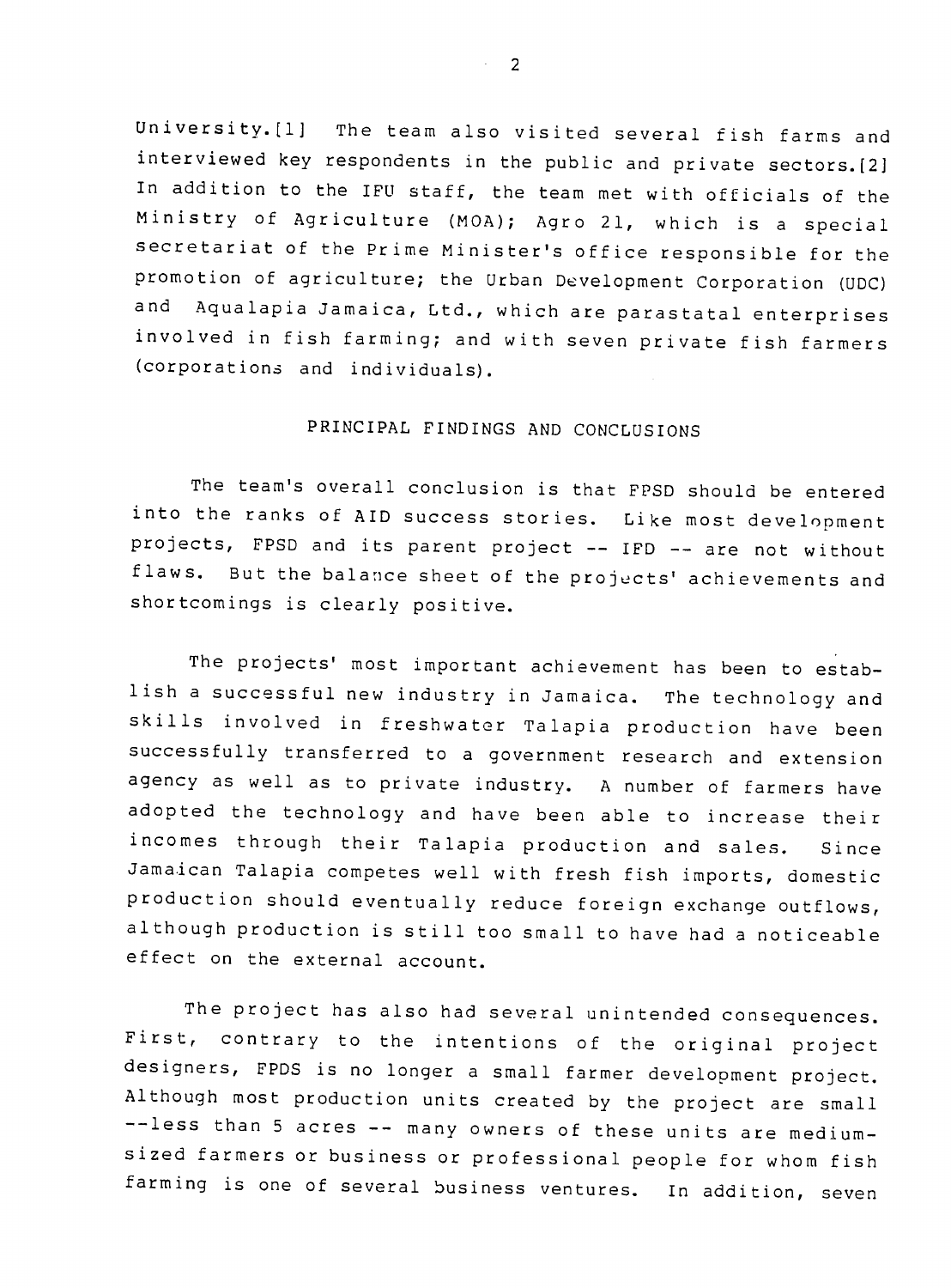very large farms -- 20-100 pond surface acres -- have sprung up and several more are planned; together, these seven large operations already produce probably 90 percent of the country's Talapia and threaten to dominate the market.

Second, at least two large commercial operations have begun to use a Talapia farming technology that is potentially more productive than the technology employed by the project. The largest of these two operations is extremely secretive about the technology as well as its costs and benefits. Should this technology, which produces hybrid all male fingerlings, thereby greatly diminishing the need for manual sexing, prove viable in Jamaica, the dominance of the large commercial farms employing the technology would be even greater than it is now.

Third, in the southeastern parishes served by the project, the production of Talapia has increased so rapidly that existing distribution and marketing channels are unable to handle it. Like many agricultural commodities, fish is a perishable commodity that must be harvested on a fixed schedule. Entire harvests can go to waste if distribution and marketing channels are not available to handle them at the time required.

Fourth, the continued growth of the acquaculture industry will require a steady supply of trained acquaculture specialists for some time to come. Although the professional training provided by the project at Auburn and Tuskegee universities and in-country through the Auburn technical assistance team has been excellent, Jamaica has not acquired its own capacity to produce qualified acquaculture specialists.[3] Considering current and foreseeable shortages of foreign exchange, Jamaica cannot afford to send students abroad for acquaculture training.

Fifth, in St. Catherine Parish, where the largest concentration of fish farming exists, the project may have exacerbated two related environmental problems: saltwater intrusion and shortages of fresh drinking water. To anticipate these problems, the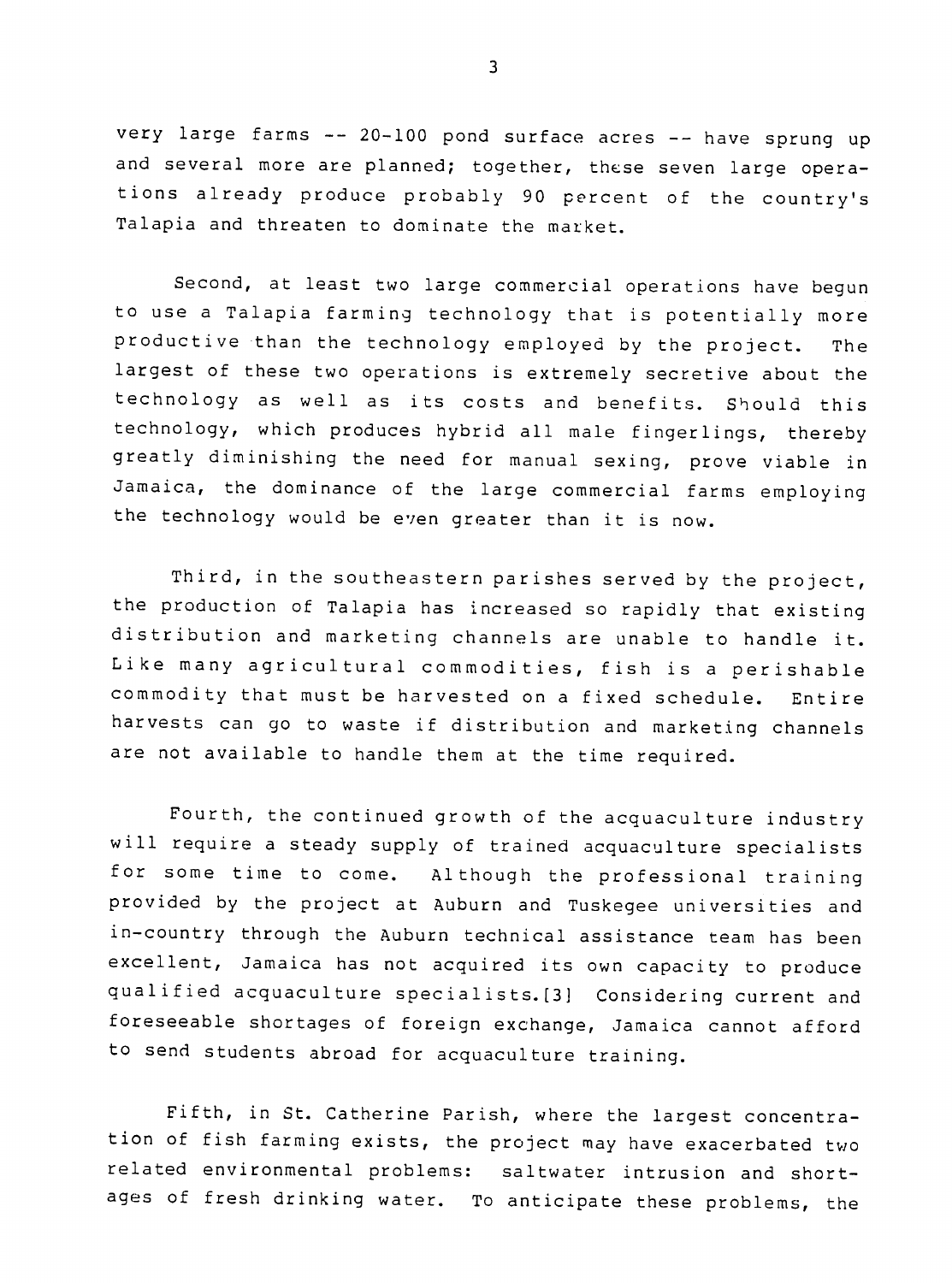project development process should not have stopped short, as it did, with an initial environmental examination; instead, an environmental impact statement should have been prepared.

The evaluation team's principal recommendation to USAID/Jamaica is that it continue to monitor the progress of the aquaculture industry and respond favorably to future requests for particular short-term assistance. USAID/Jamaica should not finance a major follow-on project, but should stand ready to finance discrete activities such as marketing studies and overseas training. AID/Washington should extract from the aquaculture projects in Jamaica a number of valuable lessons (presented in Chapter Four) that may be applied to future aquaculture projects in other countries.

#### NOTES

- 1 See Annex A for a list of principal documents consulted.
- 2 See Annex B for a list of key respondents.
- 3 Five Jamaicans have completed degrees at Auburn; 3 (2 at Auburn, 1 at Tuskegee) are still pursuing their studies. In addition, some 25 extension officers have been trained in country through the Auburn technical assistance team.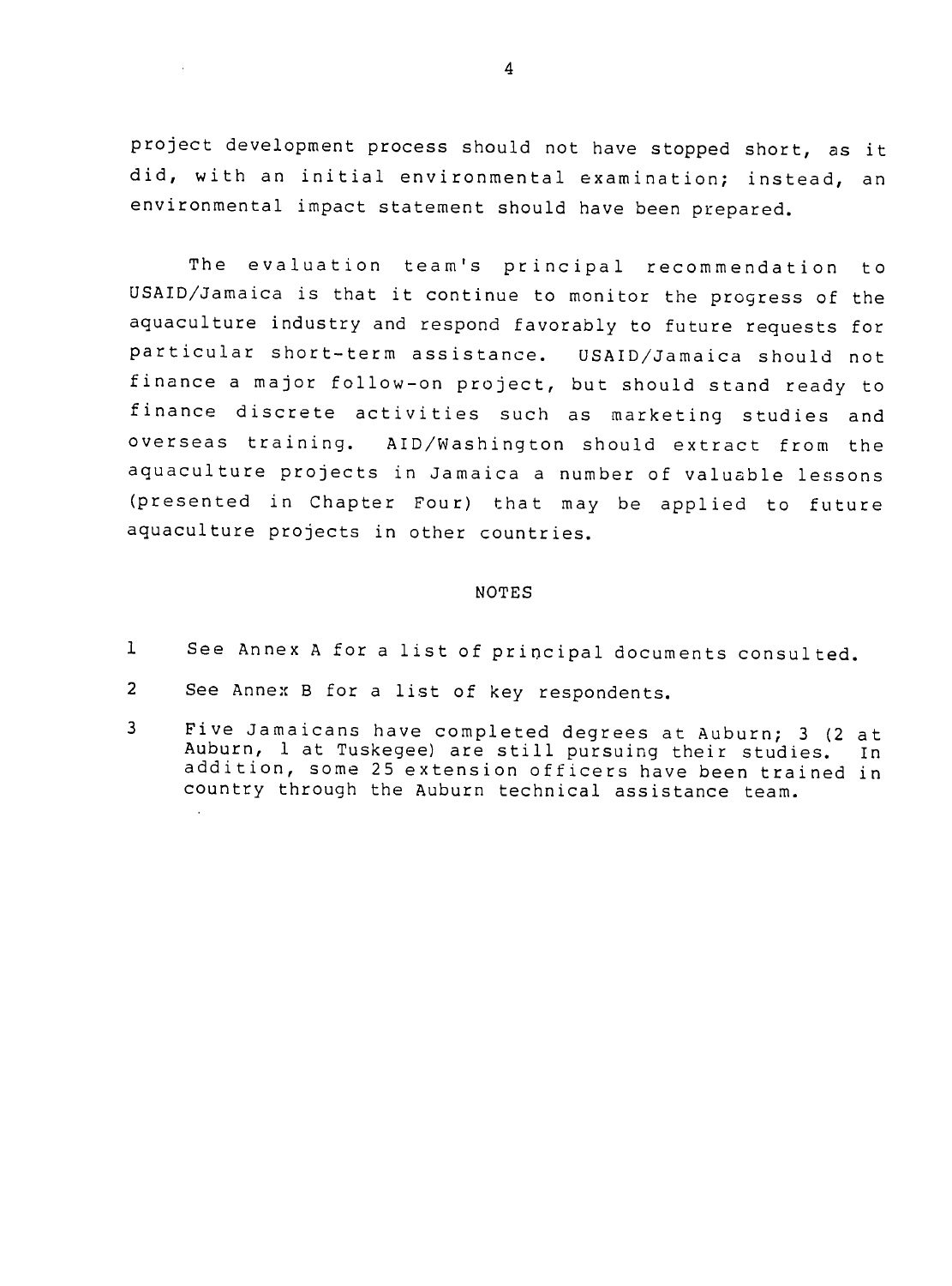#### CHAPTER TWO

## **PROJECT** OBJECTIVES **AND** ACCOMPLISHMENTS

This chapter will describe briefly the activities of the project and lay out the record of its accomplishments.

# PROJECT BACKGROUND AND RATIONALE

When the first AID-financed project began, the farming of the African Chichlid Tilapia mossambica (locally known as the African perch) had already been taking place in Jamaica for 25 years. However, pond construction and the cultivation techniques used by pond owners, most of whom were small farmers, were extremely primitive, with annual yields averaging only 100-300 pounds per acre.

In the meantime, Jamaica was importing 35 million pounds of fish each year for which it had to utilize some **\$35** million in scarce foreign exchange.[l] The price of imported fish, about **\$1.00** per pound, was too high for many islanders, particularly the bottom one-third of income earners whose per capita income was estimated at **\$187** per year. It was also estimated that low income earners were suffering a 6-gram per day protein deficiency. (These and other benchmark data are presented in Table **1.)** 

The rationale for the original project, therefore, as well as for its successor, was that the creation of a commercially viable inland fishing industry could simultaneously overcome several development constraints. An increase in domestically produced fish would reduce foreign exchange expenditures on imported fish. The lower price at which freshwater fish was expected to sell  $--$  about  $$0.40$  per pound  $--$  would make it more available to protein-deficient consumers. And the income earned from freshwater fish sales would accrue mainly to small-scale farmers, thus alleviating rural poverty.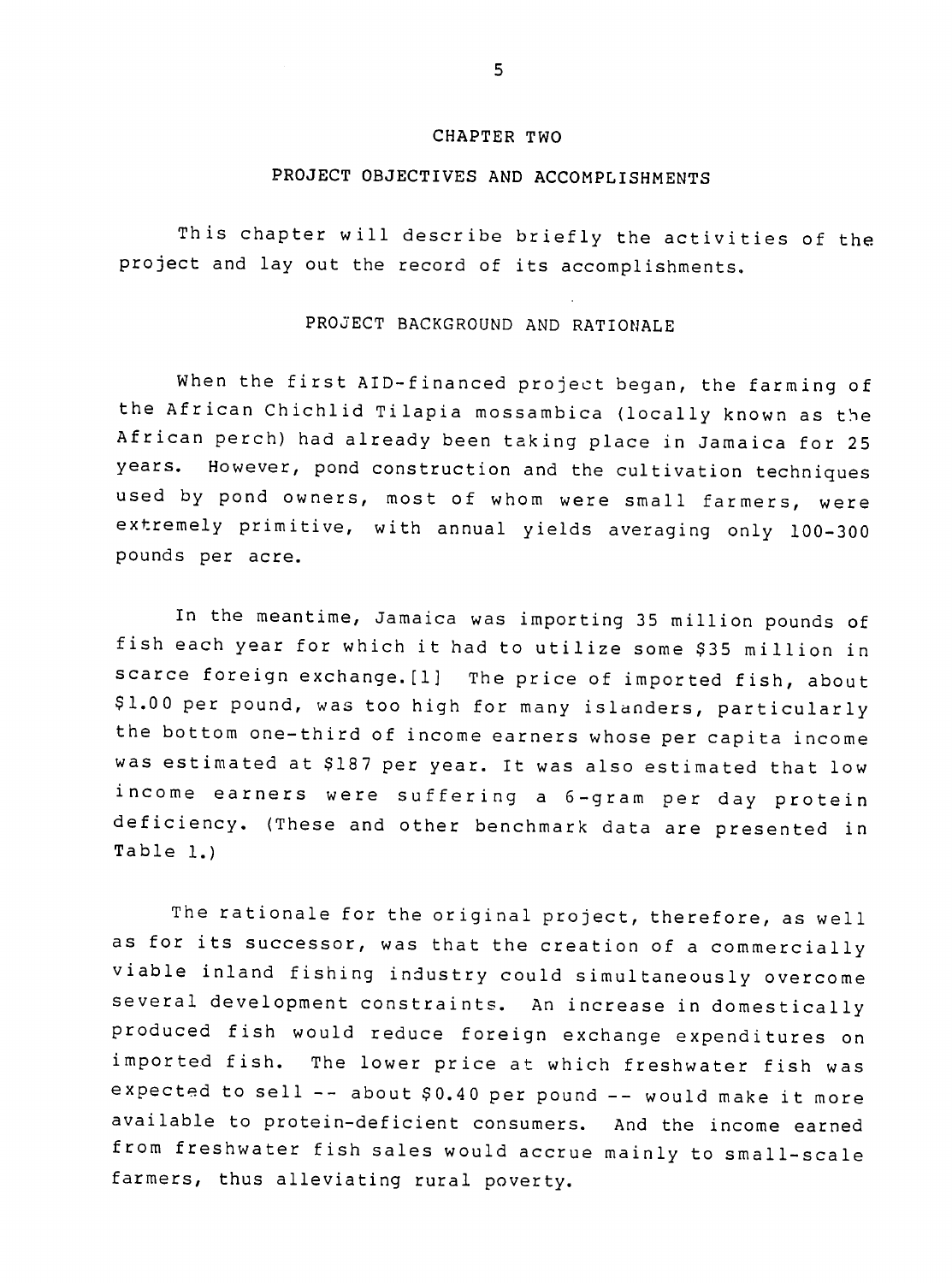# TABLE **1**

# INLAND FISHERIES **DEVELOPMENT (PROJECT NO. 532-0038)**

# BENCHMARK **DATA** (ca 1974), ORIGINAL TARGETS **(1978) AND** ACCOMPLISHMENTS **(1979)**

|                |                                                                                          | Benchmark (ca 1974)<br>$(U.S. $1 = J$.91$ | Targets (1978)<br>$(0.5. \ \ $1 = \overline{J} \ \ $1.25)$ | Accomplishments (1979)<br>$\overline{(0.5, 51 \approx J51.30)}$ |
|----------------|------------------------------------------------------------------------------------------|-------------------------------------------|------------------------------------------------------------|-----------------------------------------------------------------|
| $\mathbf{1}$ . | Pond Acres in Tilapia                                                                    |                                           |                                                            |                                                                 |
|                | Twickenham Park (IFU HQ)<br>Private<br>$\bullet$<br>Jamaica School of Agri-<br>$\bullet$ | $\frac{1.8}{50 - 100}$ $\frac{a}{ }$      | $\frac{6.8}{65}$ b/                                        | 5.6<br>110                                                      |
|                | culture                                                                                  |                                           | 5                                                          | $\overline{\phantom{m}}$                                        |
| 2.             | Farmers                                                                                  |                                           | 260                                                        | 75                                                              |
| 3.             | Annual Food Fish (Tilapia)<br>Production (lbs)                                           |                                           | 1,250,000                                                  | $300,000 \frac{h}{ }$                                           |
| 4.             | Yield (lbs/acre/year)                                                                    | $100 - 300 \frac{a}{ }$                   | 3,000                                                      | $\pm$ /                                                         |
| 5.             | Food Fish Sales Price<br>(J <sub>5</sub> )                                               | $0.90 - $1.10$ $C/$                       | $0.40 \frac{d}{ }$                                         | $0.73 - 1.50$                                                   |
| 6.             | Annual Gross Revenues<br>$(J\$ {5/per acre})                                             | $80 \frac{e}{ }$                          | 1,200 $\frac{f}{f}$                                        |                                                                 |
| 7.             | Fish <i>imports</i>                                                                      |                                           |                                                            |                                                                 |
|                | Volume (lbs)<br>$\bullet$<br>Value<br>(USS)                                              | 35,000,000<br>$35,000,000 \frac{a}{ }$    | 35,000,000                                                 | 35,000,000<br>47,000,000                                        |
| 8.             | IFU Staff                                                                                | $14 \frac{g}{ }$                          | 22                                                         | $5 \frac{g}{ }$                                                 |
| 9.             | Training                                                                                 |                                           |                                                            |                                                                 |
|                | Long-term<br>$\bullet$<br>(M. Sc. degrees - US)                                          |                                           | 3                                                          | $\overline{2}$                                                  |
|                | Short-term<br>(Person-months)                                                            |                                           | $\overline{12}$                                            |                                                                 |

 $\sigma$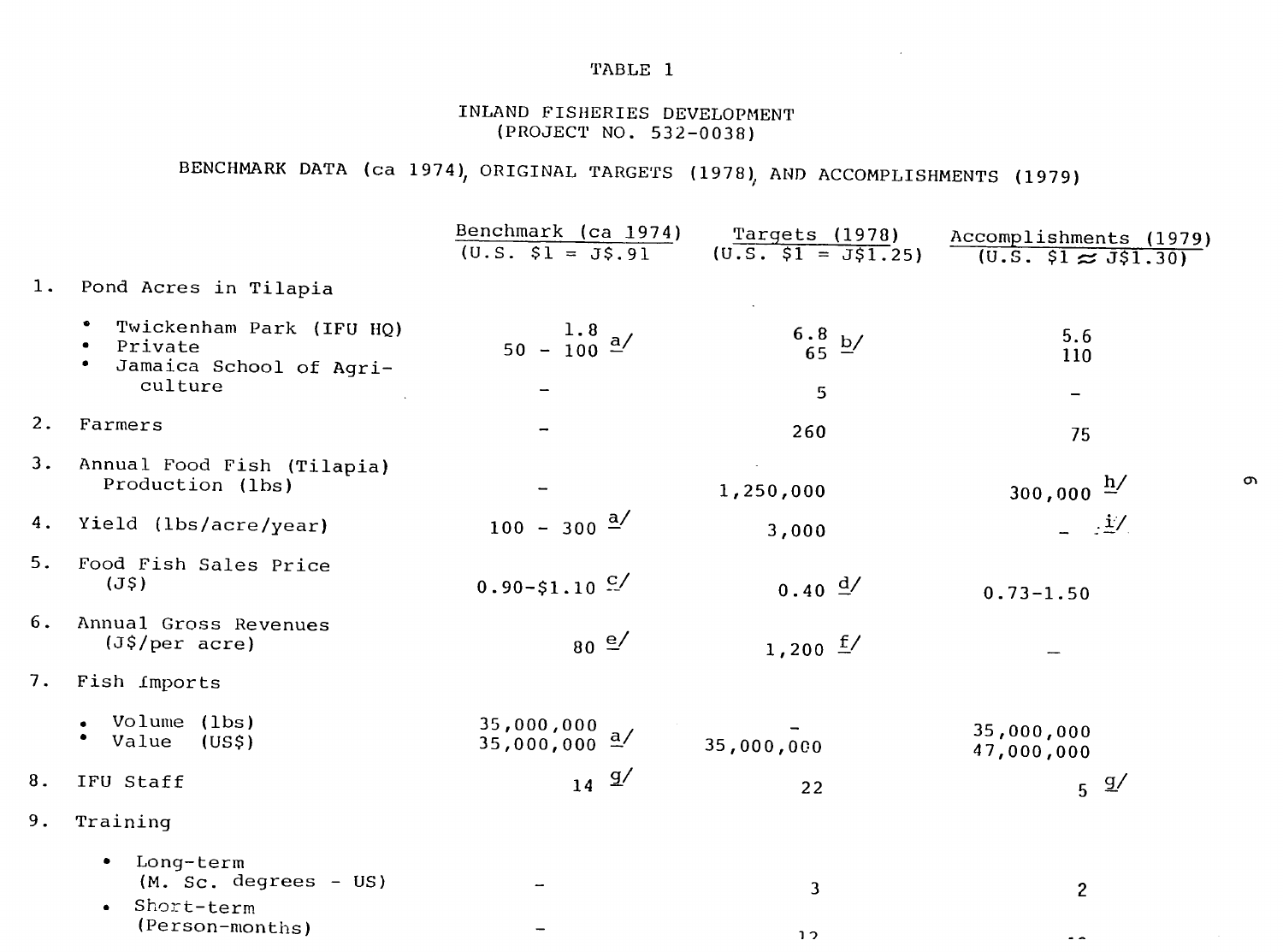Notes to Table 1

- a Estimate.
- b New or reconstructed.
- c Imported fish, 1976.
- d Tilapia, constant 1976 dollars.
- e 200 lbs x \$0.40.
- $f = 3000$  lbs x  $$0.40$ .
- g 1976.
- **!7** Of which 70 percent from the project's own ponds, 30 percent from privately owned ponds. from privately owned ponds. The data in column three are<br>mainly from the IFD final evaluation.
- i The final IFD evaluation reports that, on IFU's own ponds, rne final IFD evaluation reports that, on IFU's own ponds,<br>annual yields were 8,000-11,000 pounds per acre. No vield data were presented for private farms.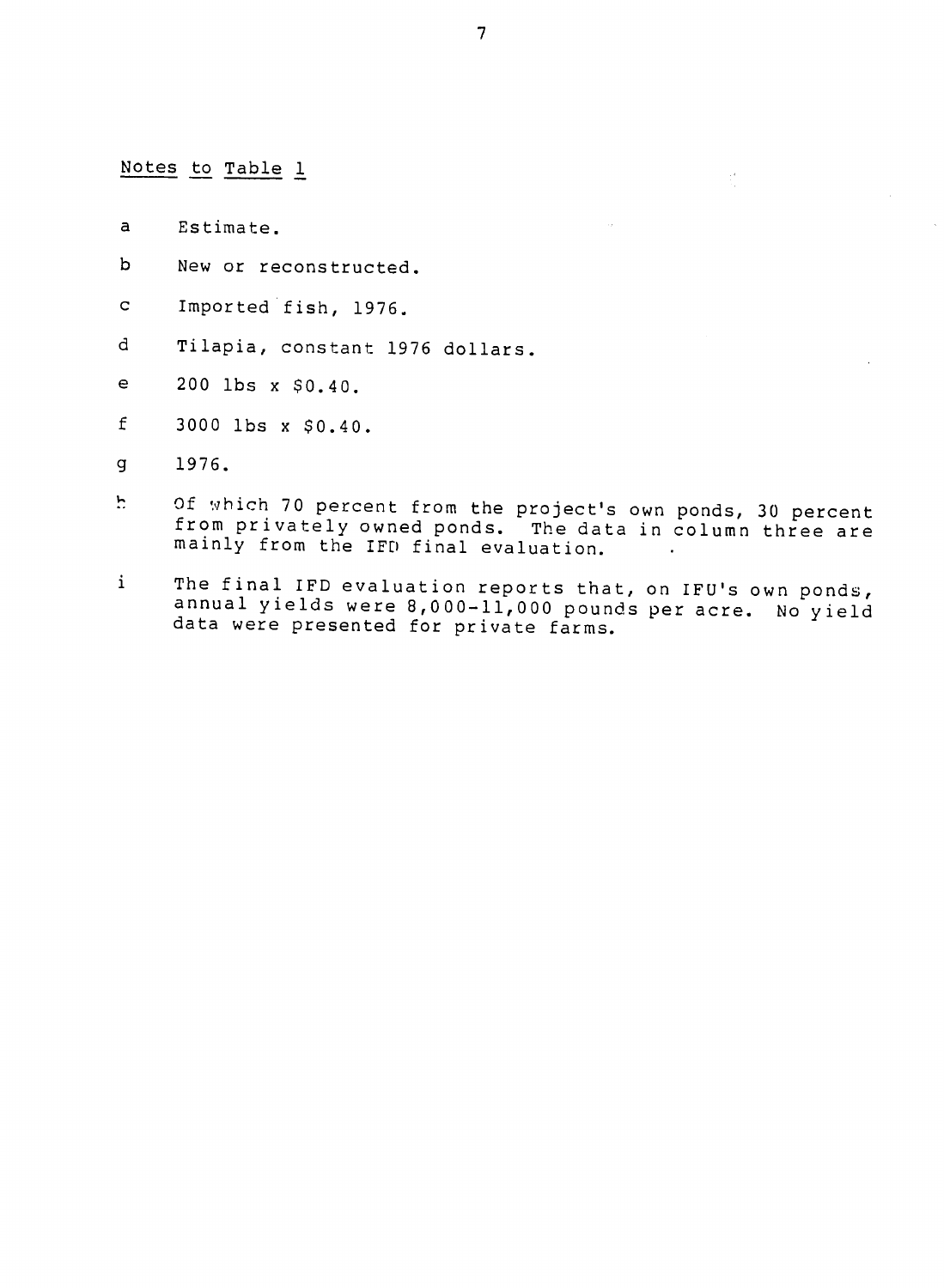#### PROJECT OBJECTIVES

The overall objective of both IFD and FPSD was to establish a commercially viable inland fishing industry in Jamaica. The first project, IFD, was aimed primarily at research and institution-building. Over its two and one-half year life, IFD was to create a capability within the Inland Fisheries Division (later called the Inland Fisheries Unit - IFU) of MOA to design and implement an aquaculture program. Project activities included technical assistance, long- and short-term training, renovation of facilities, and creation of an applied research laboratory at Twickenham Park. Although the project's emphasis was on institution building, it did include some pond construction and extension with private farmers. IFD was financed by an AID grant of \$355,000 and a Government of Jamaica contribution of \$622,000. The expected outputs from IFD are presented in Table **1.** 

The second project, FPSD, was much larger in scope and ambition and focused more on extension and production. FPSD maintained and even expanded many of the institution-building activities begun under IFD, including a larger complement of technical assistance, construction of new facilities at two different locations -- Mitchell Town and Meylersfield -- and increased training for existing and future IFU staff. But the major emphasis of the project was on expansion of pond acreage and increased production of Talapia.

FSPD was financed through an AID loan of \$2.7 million, an AID grant of \$1.4 million, and a Government of Jamaica contribution of \$4.9 million. The results expected from FSDP were heroic. By 1982, it was evident that most of the targets could not be reached and several were revised downward. The expected results from FSDP and its mid-project and current accomplishments are presented in Table 2.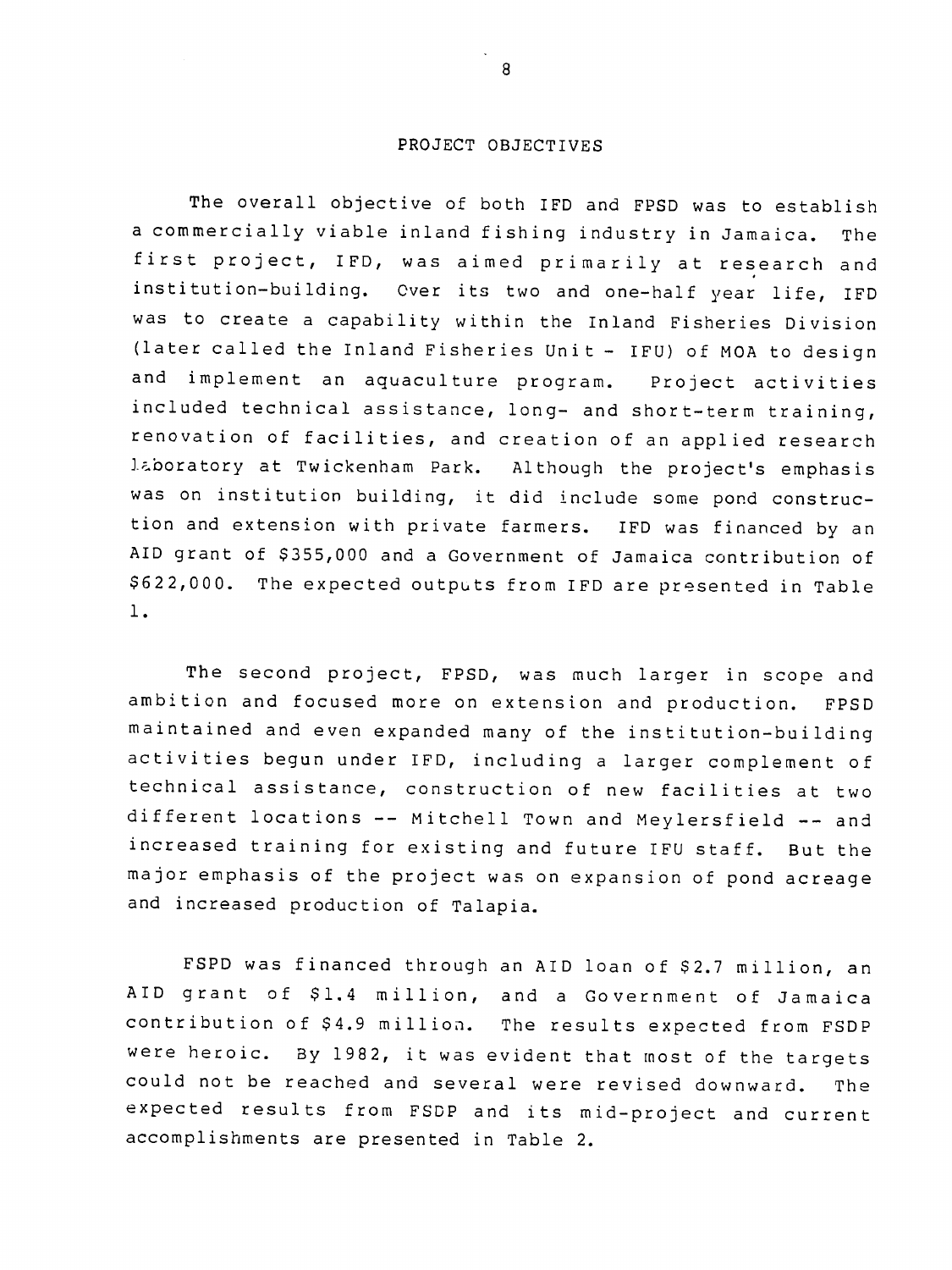TABLE 2

 $\sim 10^7$ 

 $\mathcal{L}^{\mathcal{L}}(\mathbf{A})$  and  $\mathcal{L}^{\mathcal{L}}(\mathbf{A})$ 

# FISH PRODUCTION SYSTEM DEVELOPMENT (PROJECT NO. 532-0059)

# TARGETS AND ACCOMPLISHMENTS

|    |                                                      | Targets (Prepared in<br>1979, Most Expected in 1983) | $\text{Accountish-}\square$<br>ments $1982 \frac{q}{q}$ | Accomplishments<br>(11/84 Unless Other-<br>wise Indicated)                   |
|----|------------------------------------------------------|------------------------------------------------------|---------------------------------------------------------|------------------------------------------------------------------------------|
|    |                                                      | $(U.S. \$1 \approx J$1.30)$                          | $(U.S. $1 = J$1.78)$                                    | $(U.S. $1 = J$4.71)$                                                         |
| 1. | Pond Acres in Tilapia                                |                                                      |                                                         |                                                                              |
|    | Public Sector<br>Private Sector<br>$\bullet$         | $86 \frac{a}{ }$<br>1100                             | $200 \frac{m}{ }$                                       | 103<br>727                                                                   |
| 2. | Farmers                                              | 1280                                                 | $200 \frac{h}{ }$                                       | 550 $\frac{w}{2}$<br><b>O</b>                                                |
| 3. | Annual Tilapia Production                            |                                                      |                                                         |                                                                              |
|    | Food Fish (lbs)<br>$\bullet$<br>Fingerlings (number) | 9,000,000 (1985)<br>13,000,000                       | 230,000 $\frac{n}{\Omega}$                              | $473,500 \frac{\text{r}}{\text{s}}$<br>2,500,000 $\frac{\text{s}}{\text{s}}$ |
| 4. | Yield (lbs/acre/year)                                | $3000 - 6000 \frac{b}{ }$                            | 6,600 $1/$                                              | 6,900 $\frac{x}{x}$                                                          |
| 5. | Food Fish Sales Price<br>(J <sub>5</sub> )           | 0.85                                                 | $1.60 - 1.80$                                           | $3.00 \frac{t}{t}$                                                           |
| 6. | Revenues (J\$/acre/year)                             |                                                      |                                                         |                                                                              |
|    | · Gross                                              |                                                      |                                                         |                                                                              |
|    | Large commercial farmers<br>Small farmers            | 5,100<br>2,550                                       | 10,560                                                  | $20,700 \frac{u}{ }$                                                         |
|    | $\bullet$<br>Net                                     |                                                      |                                                         |                                                                              |
|    | Large commercial farmers<br>Small farmers            | 3,000<br>2,000                                       | 3,945                                                   | $4,220 \frac{\mu}{ }$                                                        |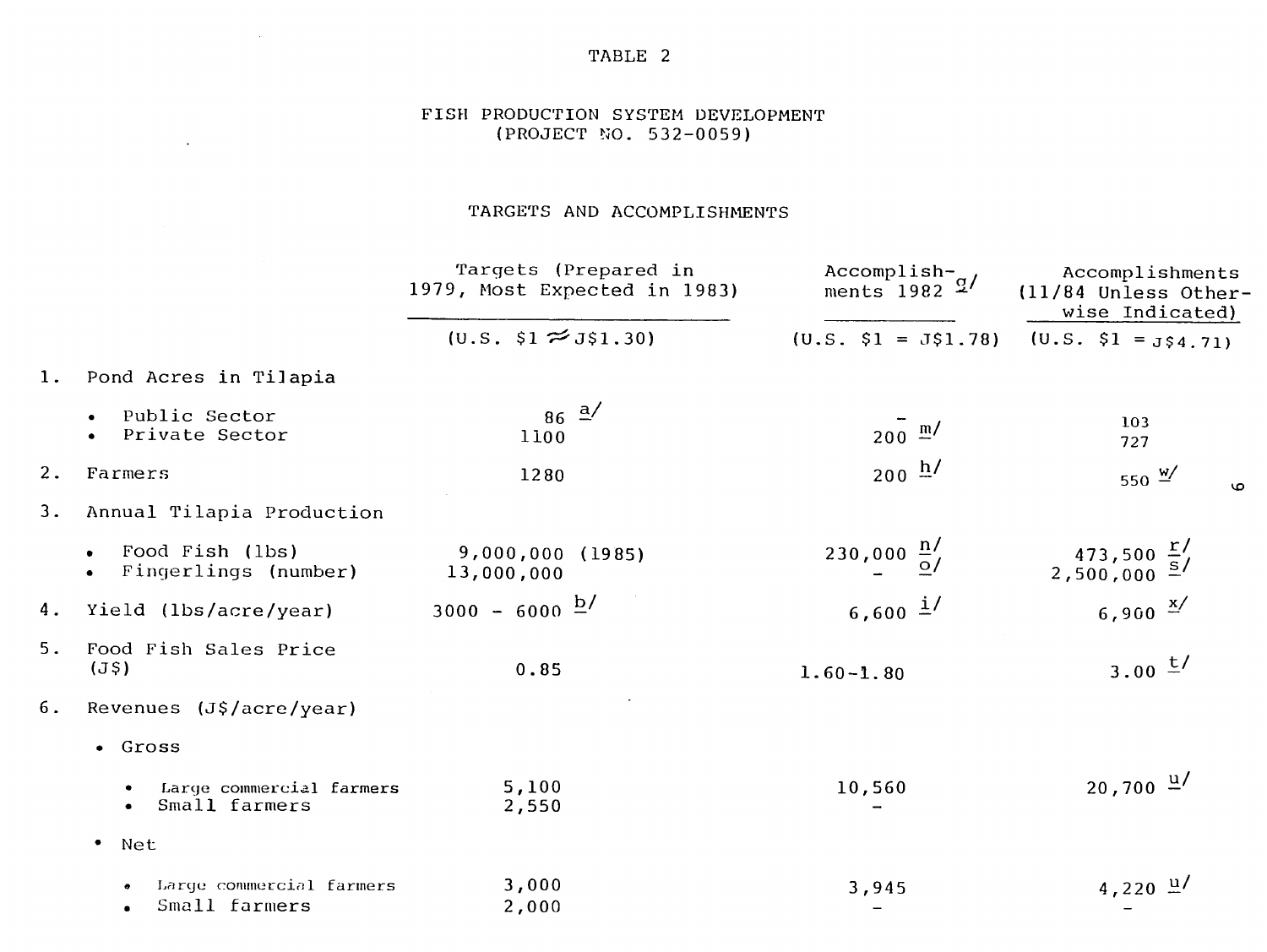|     |                                                                         | Targets (Prepared in<br>1979, Most Expected in 1983)                                  | Accomplish-<br>ments (1982)               | Accomplishments<br>$(11/84$ Unless Other-<br>wise Indicated) |
|-----|-------------------------------------------------------------------------|---------------------------------------------------------------------------------------|-------------------------------------------|--------------------------------------------------------------|
|     |                                                                         | $(0.5. \, \text{S1} \approx \text{J} \, \text{S1} \, .30)$                            | $(U.S. 51 = J51.78)$ $(U.S. 51 = J54.71)$ |                                                              |
| 7.  | Fish Imports                                                            |                                                                                       |                                           |                                                              |
|     | Volume (lbs)<br>Value<br>$\bullet$                                      | $0.5. \begin{array}{l} 38,000,000 \frac{C}{C} \\ 422,000,000 \frac{C}{C} \end{array}$ | $\underline{v}$ /<br>J\$29,000,000        |                                                              |
| 8.  | IFU Staff                                                               | $160 \frac{d}{ }$                                                                     | j/<br>101                                 | 115 $9/$                                                     |
| 9.  | Training (Number of Parti-<br>cipants)                                  |                                                                                       |                                           |                                                              |
|     | Long-term<br>$\bullet$<br>Short-term                                    | 7 e                                                                                   | 6                                         | $8\overline{B}$                                              |
|     | In US<br>In-service for IFU<br>Staff                                    | 15                                                                                    | $\overline{\mathbf{z}}$                   | $\overline{2}$                                               |
|     | ۰<br>Farmers                                                            | 27<br>920                                                                             | 20<br>450                                 | $\overline{5}$<br>25<br>60                                   |
| 10. | Costs of Food Fish Production                                           |                                                                                       |                                           |                                                              |
|     | Total $(J$ 1b)$<br>Price of Feed (J\$/1b)                               | 0.58<br>0.19                                                                          | 1.00<br>.28                               | 2.39 <sup>°</sup><br>.63                                     |
|     |                                                                         | SELECTED INPUTS                                                                       |                                           |                                                              |
| 11. | Technical Assistance                                                    |                                                                                       |                                           |                                                              |
|     | Long-term (Number)<br>Short-term (person mos)<br>Peace Corps Volunteers | $3 \pm 7$<br>12                                                                       | $\mathbf{3}$<br>9                         | 3<br>12                                                      |
|     | (Number)                                                                | 25                                                                                    | 20                                        | 20                                                           |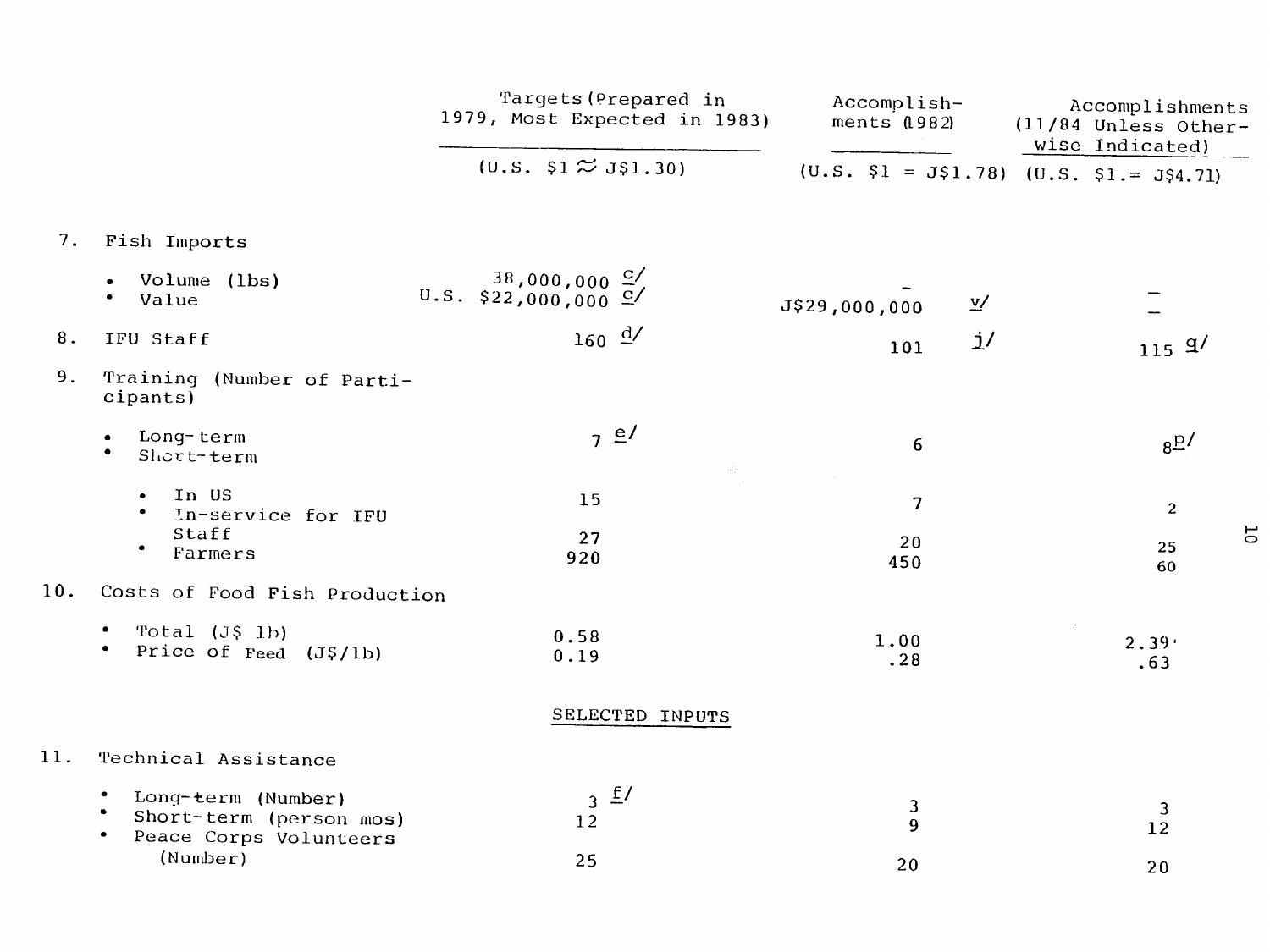|     |                                                                                                  | Targets (Prepared in<br>1979, Most Expected in 1983) | Accomplish-<br>ments (1982)   | $(11/84$ Unless Other- | Accomplishments<br>wise Indicated) |
|-----|--------------------------------------------------------------------------------------------------|------------------------------------------------------|-------------------------------|------------------------|------------------------------------|
| 12. | Vehicles (Numbers)                                                                               |                                                      |                               | Delivered              | Currently<br>Running               |
|     | Pick-up trucks<br>Flat bed trucks<br>Passenger vehicles<br>Bulldozers<br>Tractors<br>Trail bikes | 20<br>20                                             | $17 \frac{\text{k}}{ }$<br>10 | 20                     | $16 \frac{Y}{2}$                   |
|     |                                                                                                  |                                                      |                               |                        |                                    |

 $\mathcal{L}(\mathcal{L}^{\mathcal{L}})$  and  $\mathcal{L}^{\mathcal{L}}$  are the set of the set of  $\mathcal{L}^{\mathcal{L}}$ 

 $\label{eq:2.1} \frac{1}{\sqrt{2}}\left(\frac{1}{\sqrt{2}}\right)^{2} \left(\frac{1}{\sqrt{2}}\right)^{2} \left(\frac{1}{\sqrt{2}}\right)^{2} \left(\frac{1}{\sqrt{2}}\right)^{2} \left(\frac{1}{\sqrt{2}}\right)^{2} \left(\frac{1}{\sqrt{2}}\right)^{2} \left(\frac{1}{\sqrt{2}}\right)^{2} \left(\frac{1}{\sqrt{2}}\right)^{2} \left(\frac{1}{\sqrt{2}}\right)^{2} \left(\frac{1}{\sqrt{2}}\right)^{2} \left(\frac{1}{\sqrt{2}}\right)^{2} \left(\$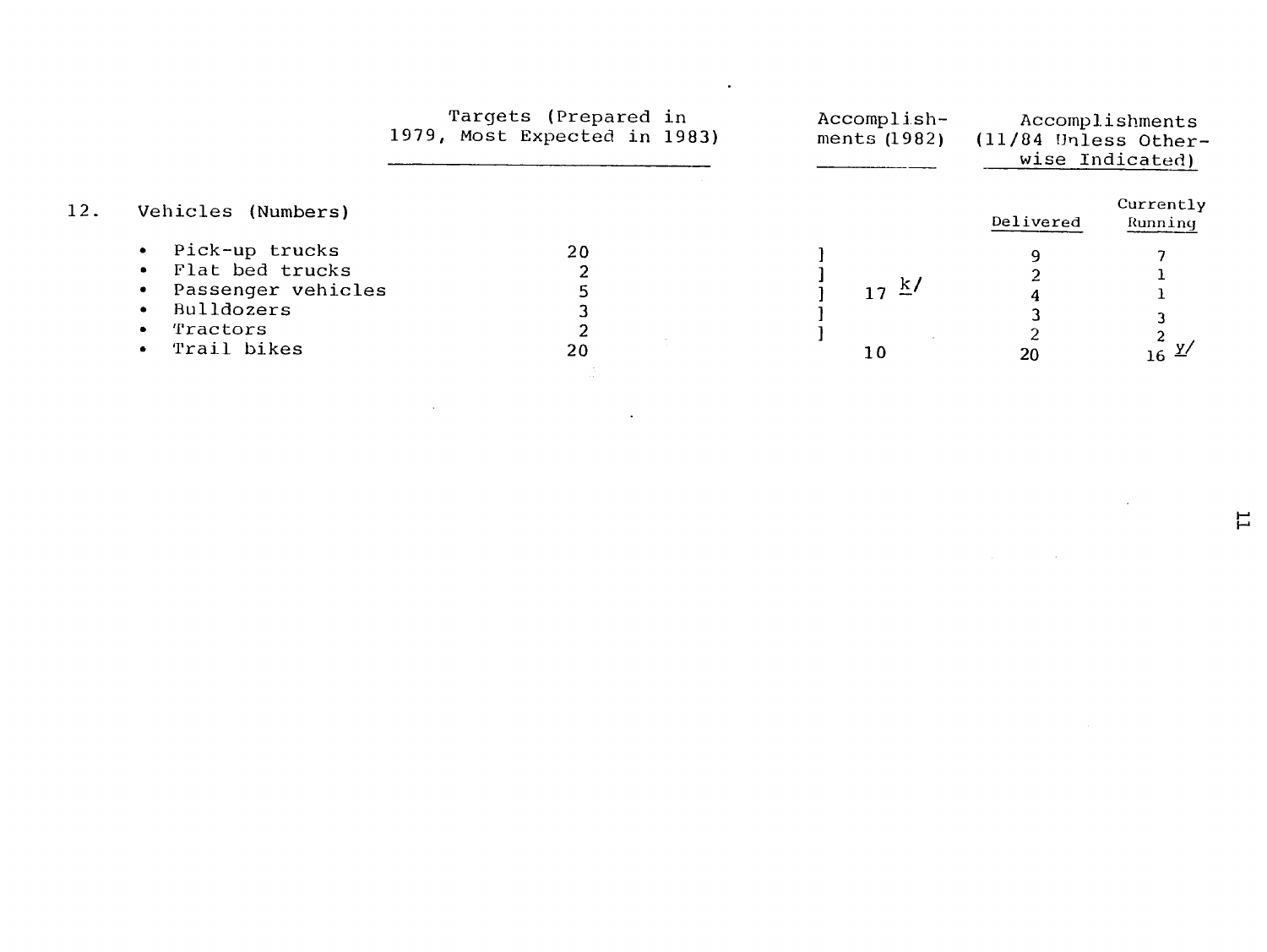#### Notes to Table 2

- <sup>a</sup> Includes 5 additional acres at Twickenham Park, 5 acres at the Jamaica School of Agriculture, 60 acres at Mitchell The camated Senoof of Agriculture, of acres at Mitchers<br>Town, and 14 acres in the Western Region. These public These public Town, and 14 acres in the Western Region. These public<br>facilities were to be used primarily to carry out research facilities were to be used primarily to carry out research<br>and training and to produce seed stock (fry and ' fingerlings). T
- b Small farmers were expected to have lower vields than large farmers.
- c 1984 projections.
- d Of which 36 professionals and 29 extension agents.
- <sup>e</sup> 4 IFU staff, 2 faculty from the Jamaica School of Agriculture, and 1 from University of the West Indies.
- f 90 person-months.
- h Not including hobby farmers. In 1983, the target figure was revised to 600.
- i Projected, not actual.
- j Of which 15 were extension officers.
- k No breakdown available.
- m In 1983, the target figure was revised to 580.
- n In 1983, the target figure was reduced to 1.323 million lbs.
- o In 1983, the target figure was reduced to 2.3 million.
- <sup>p</sup> Includes 1 undergraduate at Tuskegee University and 2 graduate students at Auburn University who have not yet completed their training. Ī
- q In 1983, the total was 125. The current total includes 13 extension officers.
- r Extrapolated on the basis of January-October production of 394,582 pounds, reported by IFU. The private sector accounts for 86 percent of this production.  $\mathbf{r}$
- **s**  Extrapolated on the basis of January-October production of 2.1 million, reported by IFU.
- t Wholesale price.
- u Average farmer (3 crops per year -- 15-week production cycle).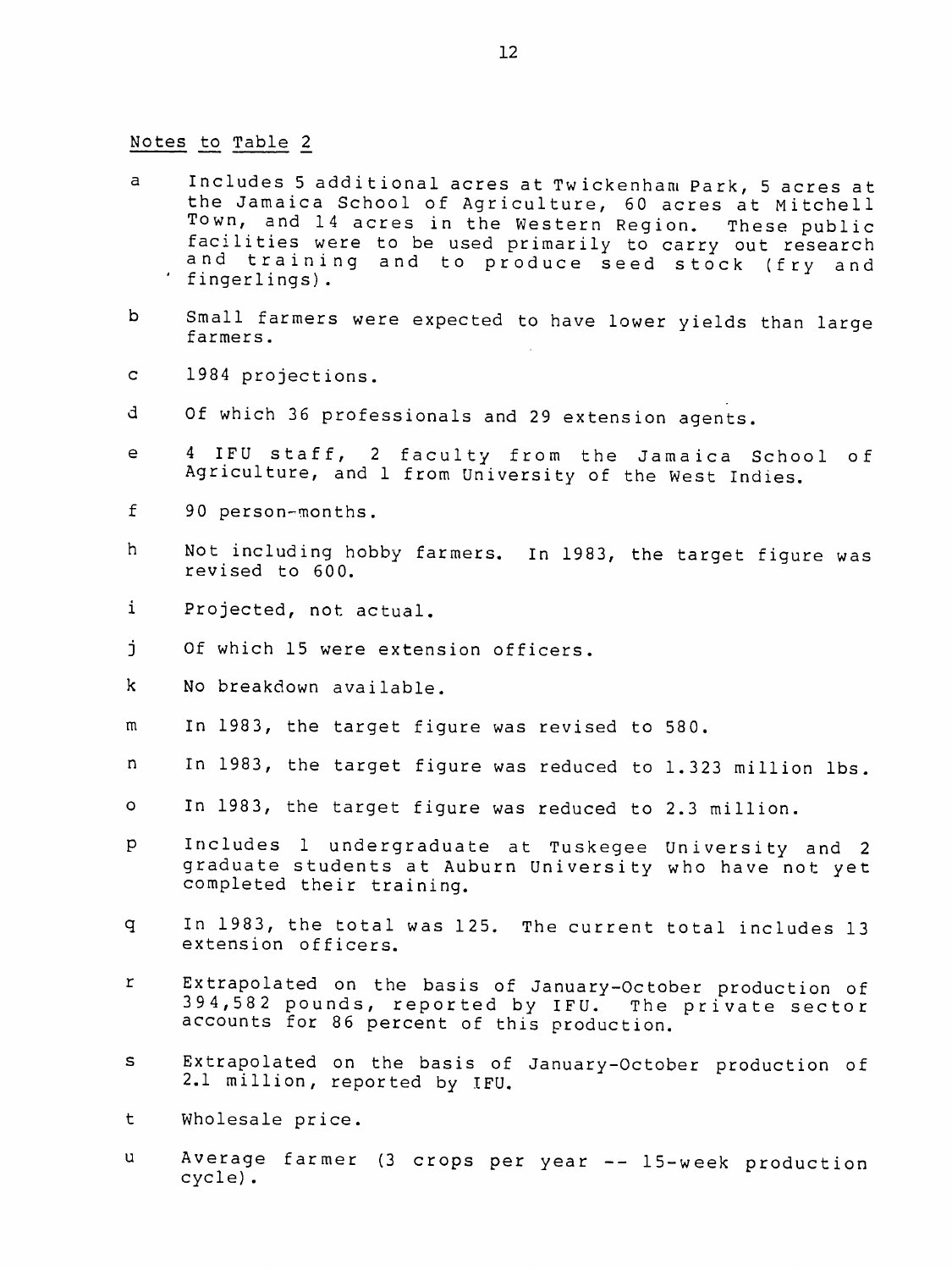- v From latest (1982) Department of Statistics trade data. Of<br>the total, about J\$13 million represent fish imports, competitive with Talapia. the total, about J\$13 million represent fish imports, com-
- w Includes 412 so-called subsistence and hobby farmers whose t tal pond acreage is 5. Thus, only 138 farmers are ciassified as commercial producers (see Table **3,** Cnapter Three) **.**
- **x** For a private commercial farm operating at full capacity. Based on extrapolations from the Auburn University final report. Auburn estimated that average private sector yields were 1,900 lbs. per acre per production cycle, whereas well-<br>managed private sector yields were 2,200 lbs. per acre per<br>cycle. cycle.<br>cycle.
- <sup>y</sup> But most are in the warehouse, not having been sold, as intended, to extension staff.

 $\ddot{\phantom{a}}$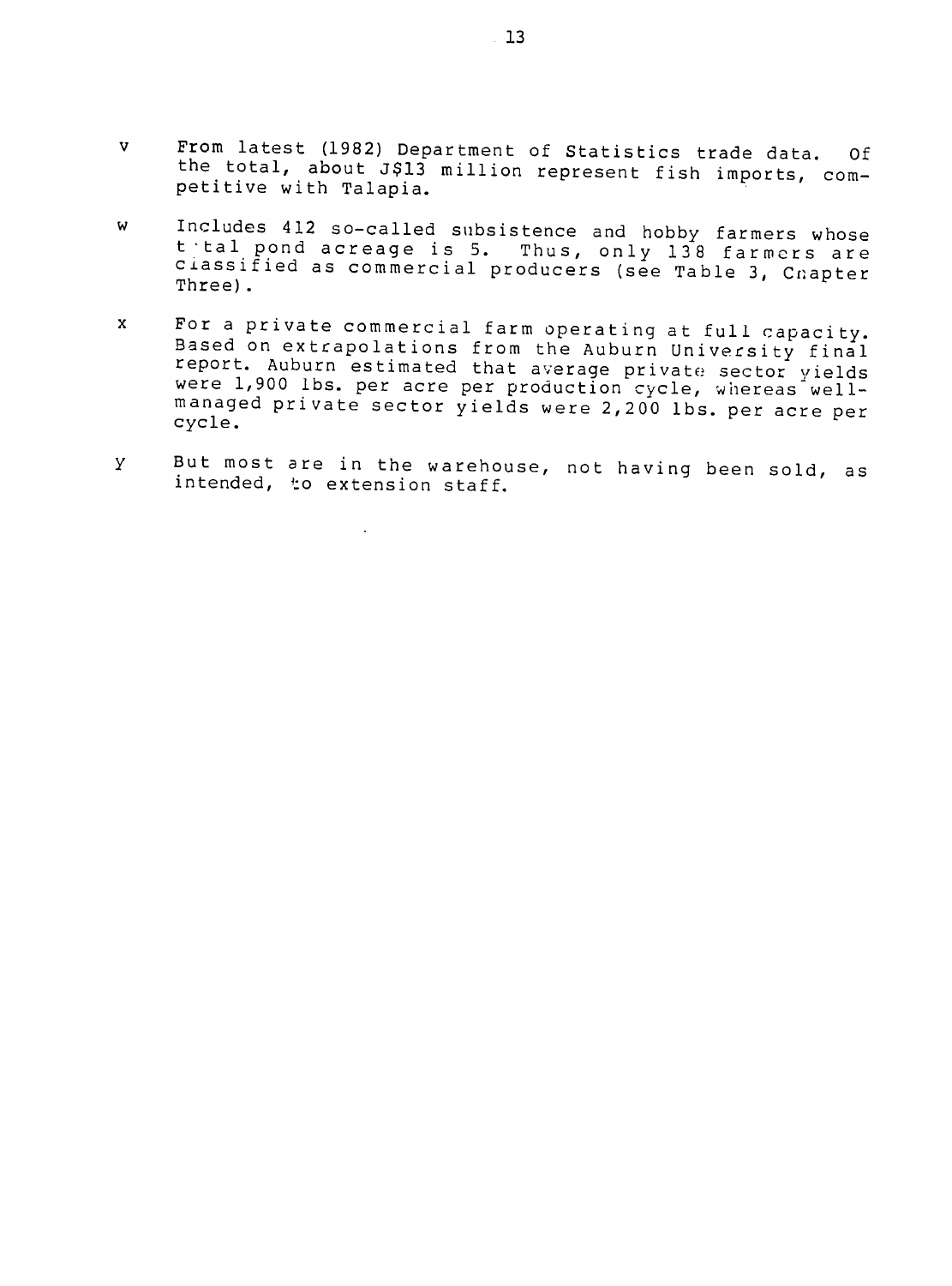#### PROJECT ACCOMPLISHMENTS

The most salient accomplishment of the two projects is the successful transfer of aquaculture technology and skills, resulting in the establishment of an inland fish farming industry in Jamaica.

The transfer of technology was accomplished through a combination of training, technical assistance, and capital support. Before the first project began, there was little institutionalized knowledge of scientific freshwater fish farming in Jamaica. At present, thanks to the long- and short-term training and the technical assistance provided by Auburn University, a core group of several dozen Jamaican professionals and technicians carry out research, conduct training, or manage active aquaculture projects. The largest number of these trained staff is employed by IFU at one of the three facilities that were constructed with project money. The facilities at Twickenham Park, Mitchell Town, and Meylersfield, with some **100** acres of ponds, are well equipped to carry out research and provide most of the seed stock (fry and fingerling) used by private farmers in grow-out (food fish production) ponds. At present, 2.5 million fingerlings are produced annually for this purpose.

Of even greater importance is that Talapia production has been enthusiastically embraced by a large number of private farmers as well as by several public and private enterprises. As shown in Tables 1 and 2, food fish production, total pond acreage, and number of farmers engaged in Talapia farming are all well below target figures. What is important, however, is not accomplishments against targets, but the existence and vitality of the industry.[2]

What the evaluators observed in the field was a small, but relatively healthy and rapidly growing industry. Jamaican Talapia farmers are keenly interested in and know their subject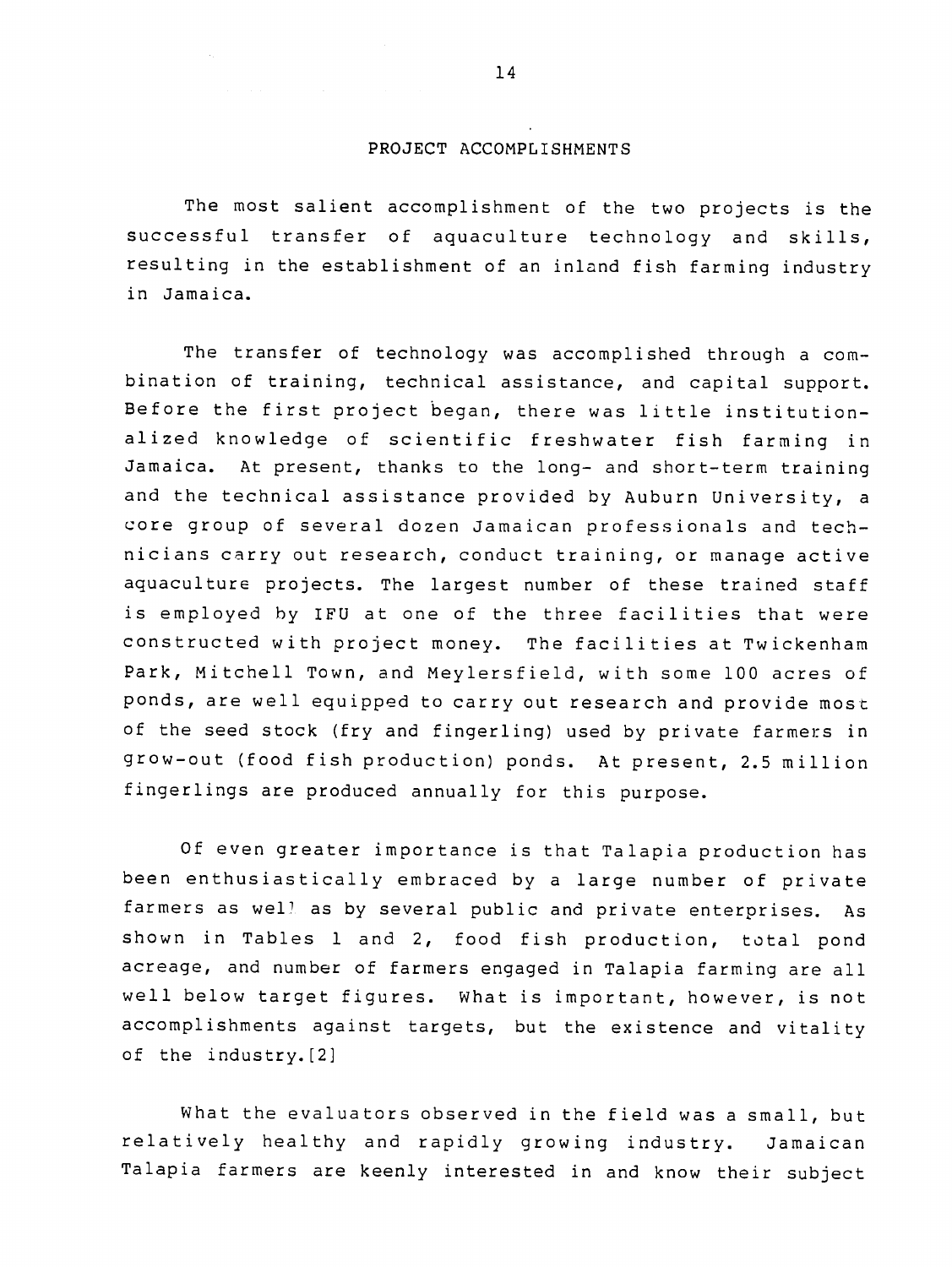matter well. The farmers the evaluation team interviewed reported yields of at least 2,000 pounds per 15-week production cycle, which, given predation and other constraints, must be considered high. In addition, many new individuals, including large landowners, businessmen, and politicians, have requested assistance from IFU in establishing fish farms. In September 1984, IFU had a backlog of requests for 700 acres of ponds.

One reason for this interest is that inland fish farming in Jamaica is demonstrably profitable. The retail price of Talapia currently ranges between J\$3.50 and J\$4.00 per pound. Although this price is more than triple the amount at the beginning of the project, it is lower than the price of most fish imports, whose prices have skyrocketed with the deflation of the Jamaican dollar. The retail price is also competitive with most of the Jamaican marine catch. The costs of inland fish farming have, as shown in Table 2, risen faster than the price, but the annual net returns per acre are more than J\$4,000. This represents a return of about 26 percent per year, which is above even the very high opportunity cost of capital in Jamaica.[3] This return is 2 percent higher than was calculated for fish farming in the IFD Project Paper and 3-4 percent higher than calculated in the FPSD Project Paper.

One objective of the two projects was to reduce Jamaica's foreign exchange outlays by substituting domestic fish production for some portion of fish imports. When IFD was designed, Jamaica was spending about \$35 million per year on fish imports. The FPSD project aimed at reducing fish import expenditures to \$22 million. In 1982, which is the last year for which external trade statistics are available, the fish import bill was the Jamaican dollar equivalent of about \$29 million.[4] However, the 1982 fish import bill was much more expensive in terms of Jamaican dolla,:s since the Jamaican currency underwent an effective 95 percent devaluation between 1976 and 1982.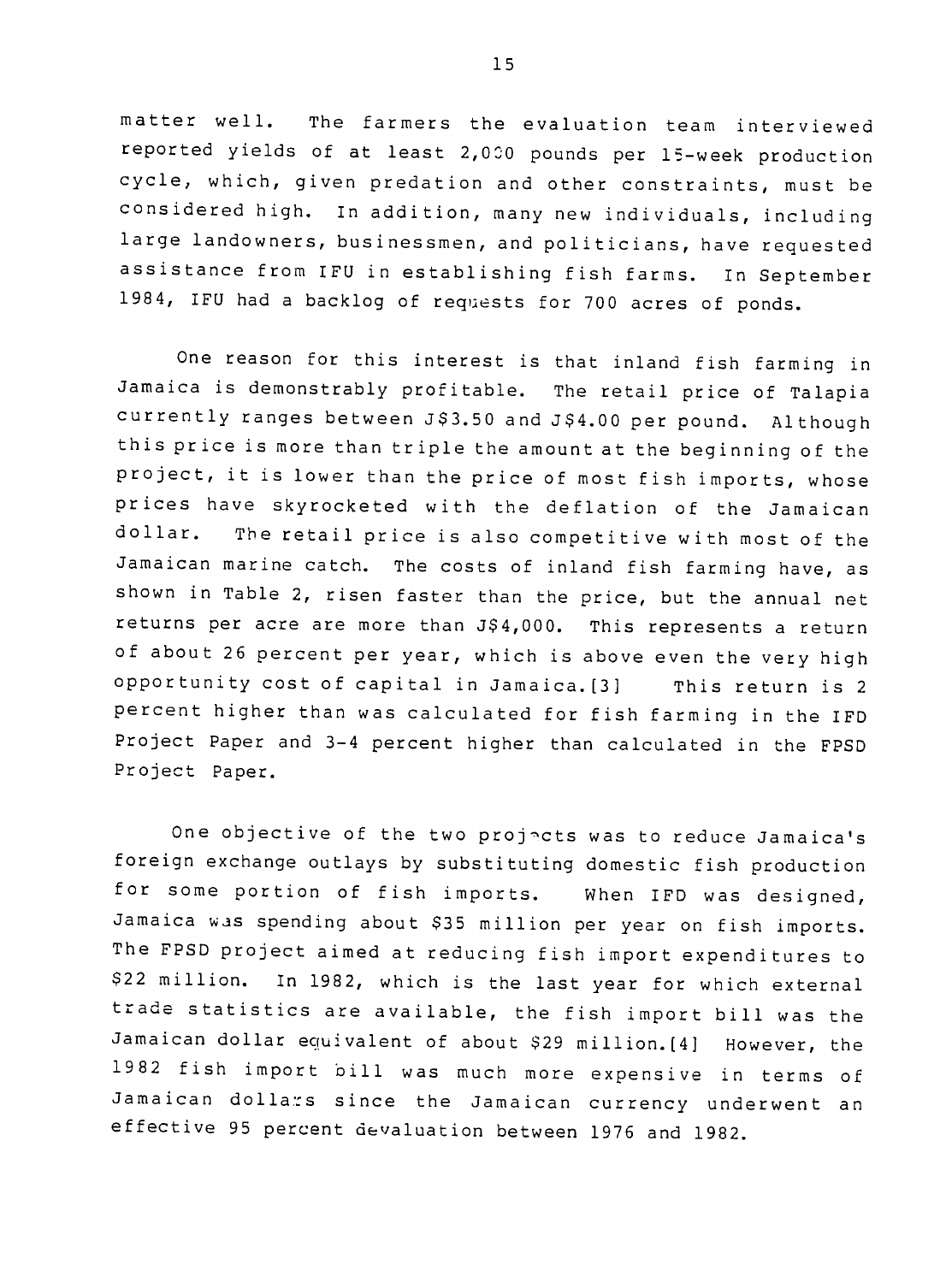It is difficult to pinpoint the factors that have contributed to the decrease in the foreign exchange outlays for fish. However, domestic Talapia production did not contribute significantly; the total value of Talapia production in 1982 was only J\$391,000 (about \$220,000), which is only 1.3 percent of the import bill. The most important factor contributing to the decrease in fish imports is the increased price, which is itself attributable in great part to the devaluation of the Jamaican dollar.

As shown in Tables 1 and 2, several IFD and FPSD accomplishments fell short of their targets. The rapid growth of the industry, moreover, has created structural problems in the areas of pricing, distribution, and marketing. In addition, the impact of the projects financed by AID and the Government of Jamaica has been significantly different in many ways than was anticipated. However, these observations, which will be elaborated on in' Chapter Three, should not obscure the overall conclusion that the projects have, indeed, accomplished their principal objectives.

#### **NOTES**

- 1 Prices and dollar amounts are U.S. dollars, unless indicated by J\$, meaning Jamaican dollars.
- 2 Experienced project managers know that targets in planning documents are almost always optimistic, written frequently for the consumption of higher levels of approval; once financing is secured, the planning document has served at least 90 percent of its usefulness. In free market, as opposed to centrally planned, economies, circumstances generally control projects rather than the other way around. The true test of implementation success is how well managers adapt to circumstances, not how well they doggedly pursue targets.
- <sup>3</sup> The prime lending rate is now about 22 percent in Jamaica.
- 4 Of this amount, about \$13 million was spent for non-filleted fresh, dried or salted cod, or other types of fish that are competitive in price and in taste with Talapia.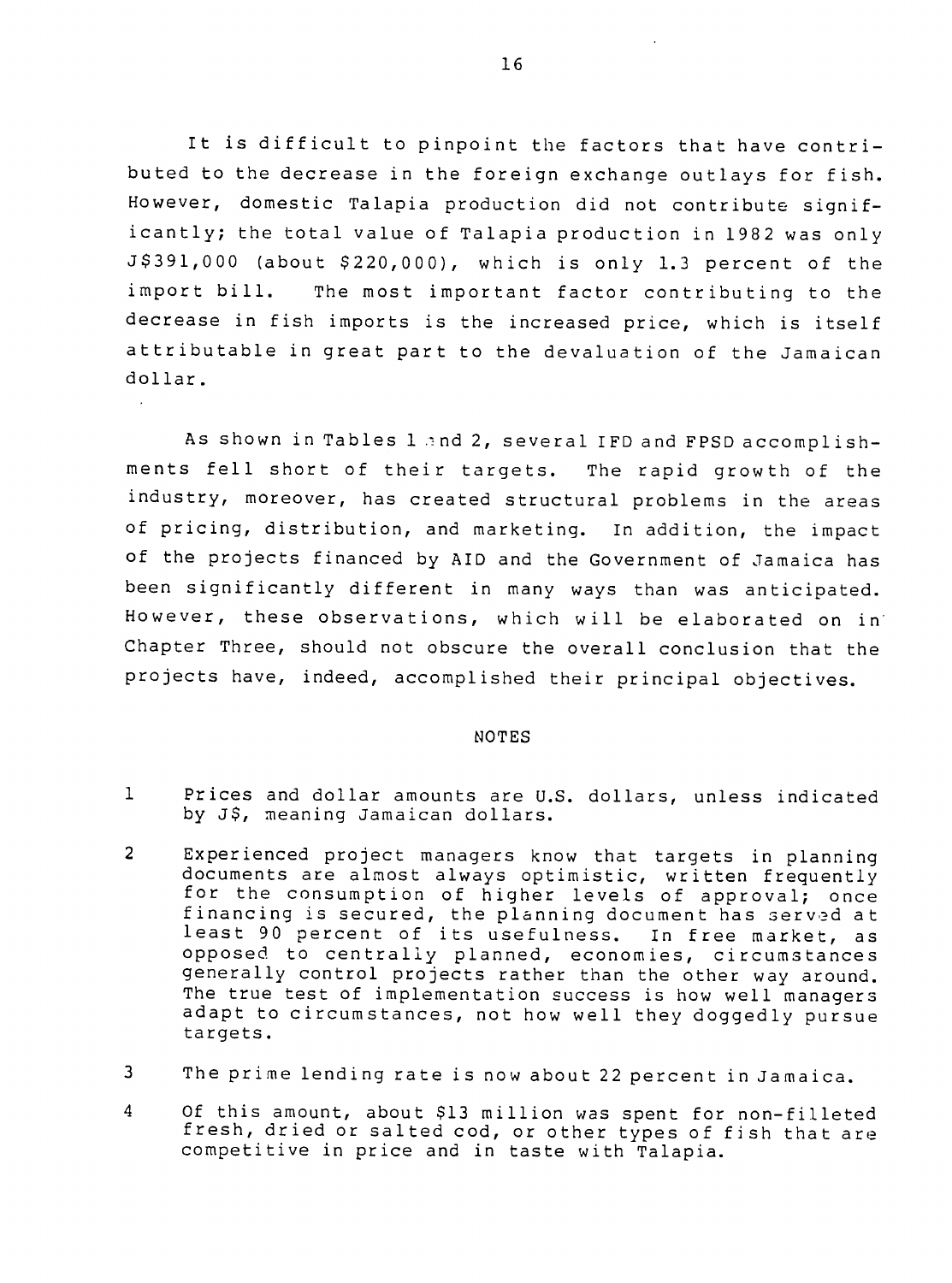# CHAPTER THREE **PROJECT** IMPACT **AND DEVELOPMENTAL ISSUES**

AID's assistance to the Government of Jamaica in the establishment of an inland fishing  $\frac{1}{2}$ ndustry is, after two projects and seven years, coming to an and. What has been the impact of the two AID-financed projects? Has AID completed its work, or would further AID assistance be useful? What are the issues now confronting the industry, and what should be done about them? What lessons may be learned from the record of project design and implementation? The purpose of this chapter is to address these questions.

## OVERALL IMPACT

The most important result of the two projects is that a vital and viable industry has been established in Jamaica. Talapia competes well on the domestic market with more traditional marine fish, and well-managed farms are able to produce and sell Talapia profitably.

The evaluation has uncovered five major issues, however, that are cause for concern:

- The principal beneficiaries of the two projects are large commercial enterprises, not small farmers.
- The production technology extended by the project, although effective, may eventually prove less profitable than the technology now used on at least two large farms.
- **"** Adequate marketing and distribution channels are not in place to handle the volume of Talapia being produced.
- The projects may have inadvertently contributed to serious environmental problems involving saltwater intrusion and the supply of drinking water. Ī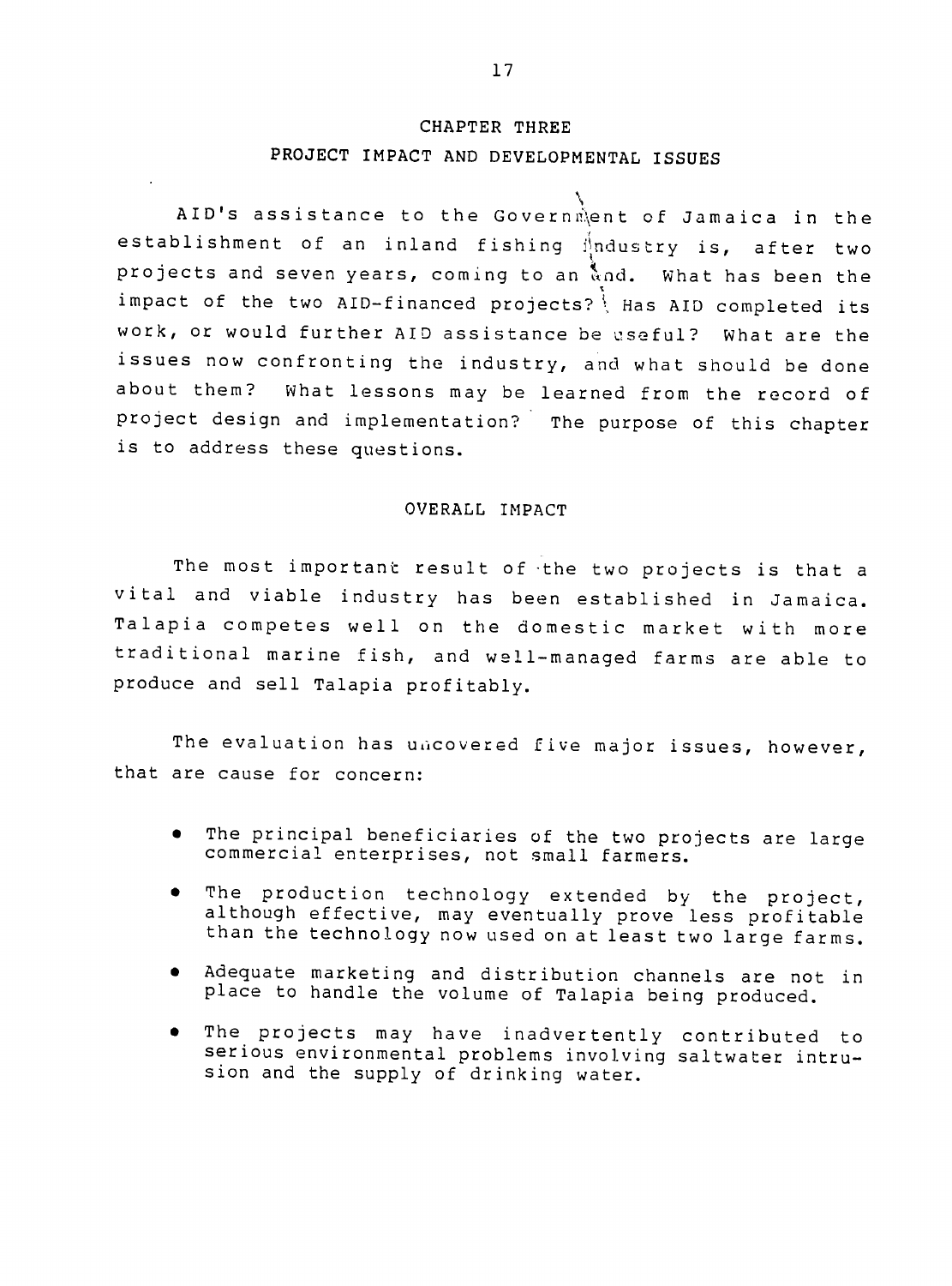- The future vitality and growth of the industry are in jeopardy for two reasons:
	- -- The projects have failed to provide Jamaica with an institutional capability to produce trained aquaculture professionals and technicians; and
	- IFU, which is the industry's only resource for applied research, extension, training, information, and program coordination, is overworked, demoralized, and fearful for its future.

In addition to discussing these issues of immediate concern, this chapter comments on the effectiveness of the technical assistance received from Auburn University and the Peace Corps, and of the AID design and implementation process.

#### BENEFICIARY ANALYSIS

The intent of the original project, IFD, was that inland fishing in Jamaica be organized around the small farmer as the principal producer. According to the IFD Project Paper, "The ultimate project beneficiaries are intended to be the low income people of Jamaica and the strategy of the Inland Fisheries Division is to specifically direct its work to this group" (page 5). The low income group was defined as "the 31 percent of the labor force which earns less than J\$520 annually," which, given an average household of 4.3 persons, translates into a per capita income of J\$121. (In 1974, when IFD was designed, US\$1 = **J\$.91.)**  The Project Paper also states that "the principal effort will be directed toward farmers with ponds averaging 1/4 acre" (page 17). In the Project Paper's social analysis, the target group is further described (page 27) as the 80 percent of Jamaica's farmers with fewer than 5 acres of land.

The 1984 profile of principal project beneficiaries differs from that sketched by the original project designers. Most of the island's Talapia production is now in the hands of public or private enterprises or of relatively wealthy individuals whose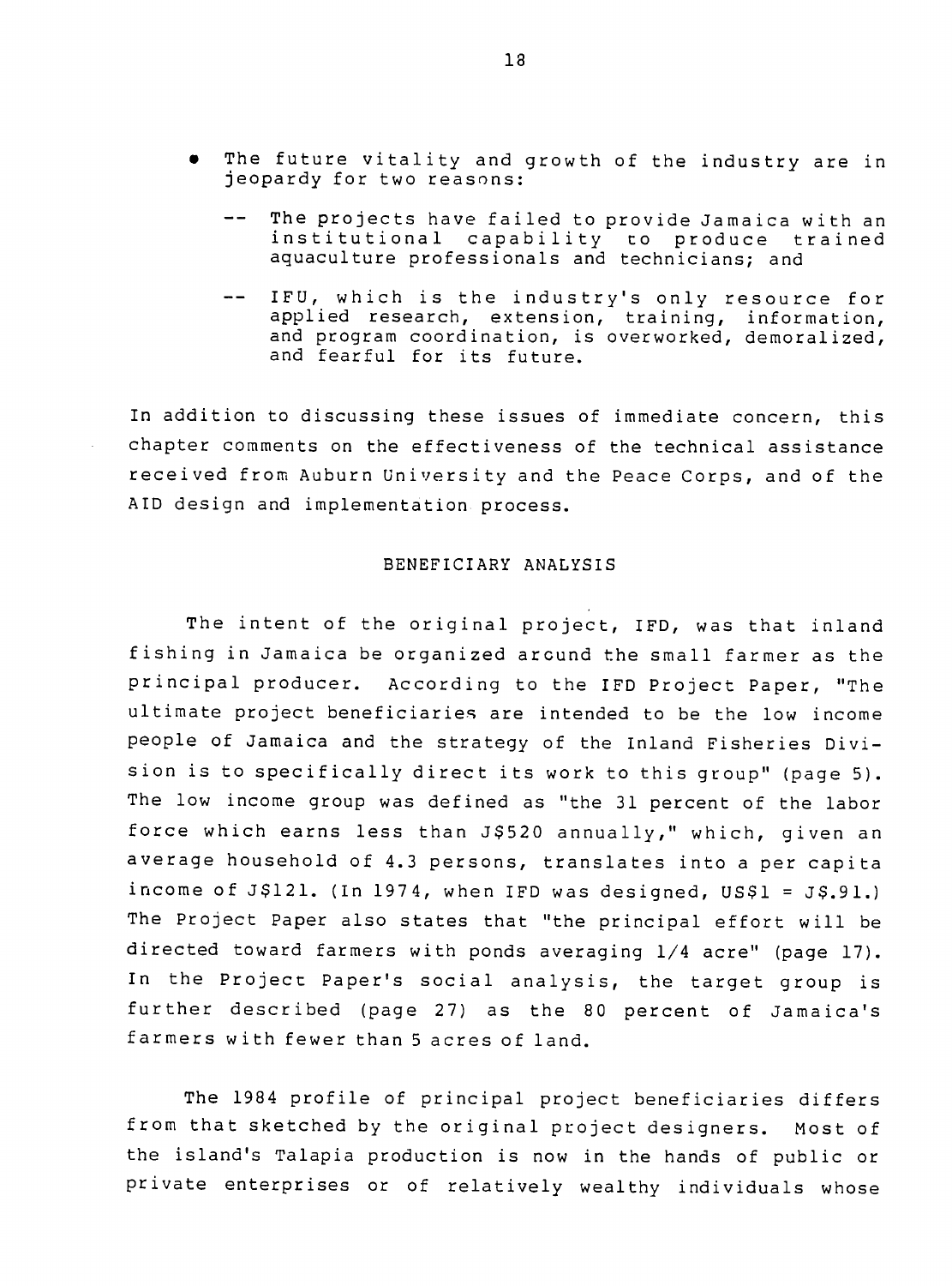primary income does not come from farming. The evidence supporting this finding is derived from an analysis of existing acreage and production data, the comments of IFU staff, and the evaluators' interviews with farmers.

# Distribution of Pond Acreage

According to IFU data, there are currently 550 Talapia farmers in Jamaica, whose grow-out ponds cover 727 acres (see Table 3). Of this total, however, only 138 (25 percent) are commercial units in the sense that they have been established primarily as income-generating enterprises. The other 412 are so-called hobbyists or subsistence farmers. ("Hobbyists" are well-to-do individuals who have converted backyard water tanks or swimming pools into fishponds; "subsistence" farmers are those who raise fish mainly for home consumption.) The average acreage farmed by the hobbyists and subsistence farmers is microscopic; together these 412 individuals have only 5 acres in fishponds, or less than 1 percent of total fishpond acreage. Neither the hobbyists nor the subsistence farmers market their production, and none of these farmers currently receives assistance from IFU.

The three largest farms in Jamaica are corporate entities whose combined pond acreage is 212, or 29 percent of total commercial pond acreage. The remaining 135 farms are owned by private individuals, and many of the farms are large. As shown in Table 3, only 34 commercial farms are smaller than 1 acre (which comes closest to fitting the profile established in the IFD Project Paper). The largest number of farms (76) is in the **1-** to 5-acre range. However, 353 acres, which is nearly one-half the total fishpond acreage in Jamaica, is held by 7 (5 percent) of the 138 commercial farm owners.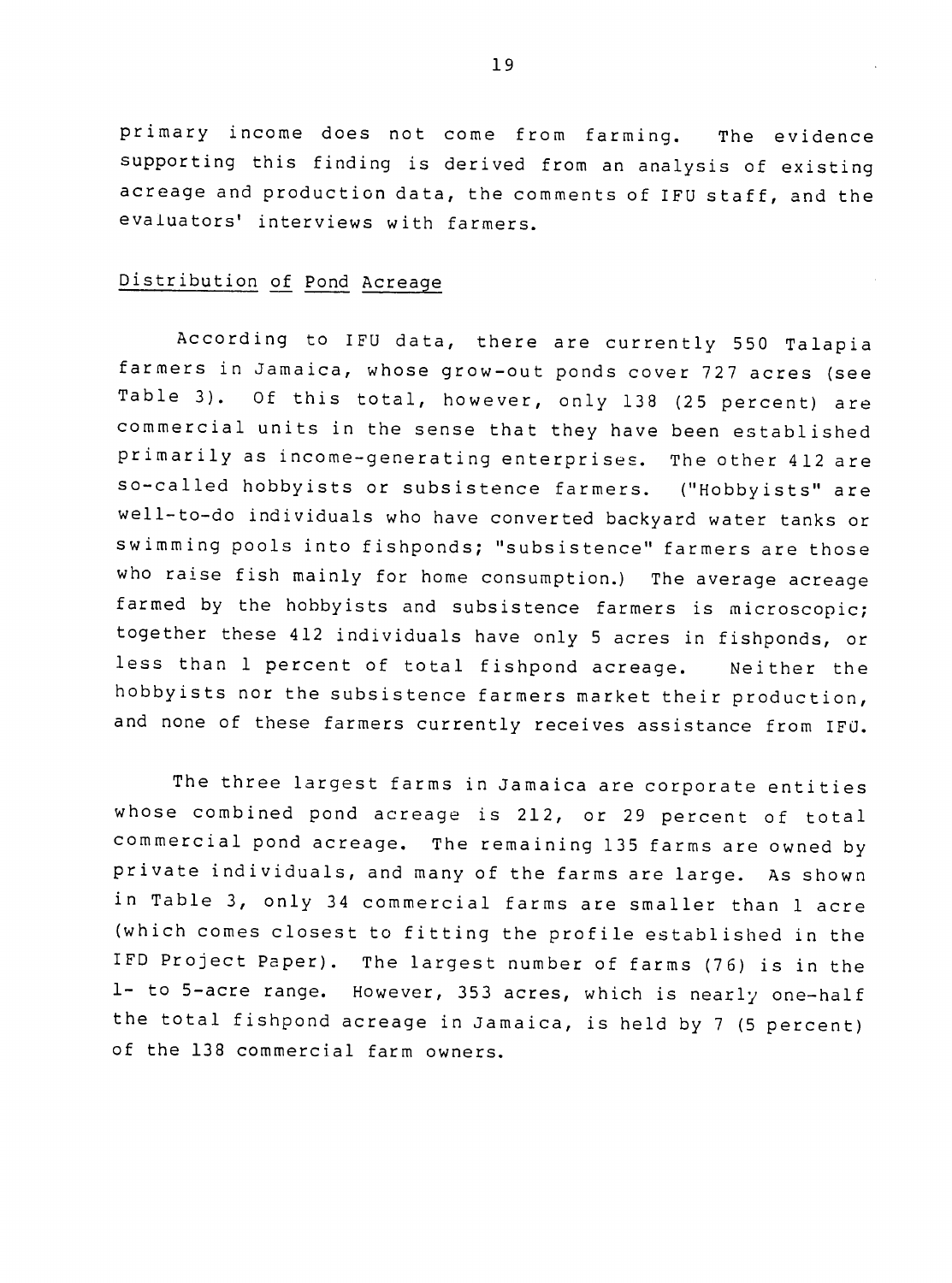# TABLE 3

# FISH FARMS IN JAMAICA, 1984

# NUMBER OF FARMS BY POND ACREAGE

|                                                | Number of Farms                                                                                       | Acreage                                                         |
|------------------------------------------------|-------------------------------------------------------------------------------------------------------|-----------------------------------------------------------------|
| Commercial Farms                               |                                                                                                       |                                                                 |
| From 21 to 98 acres                            | $\frac{1}{1}$<br>$\mathbf 1$<br>$\mathbf 1$<br>$\mathbf 1$<br>$\mathbf 1$<br>$\underline{\textbf{1}}$ | 98<br>59<br>55<br>52<br>31<br>30<br>28                          |
| Subtotal                                       | 7(58)                                                                                                 | 353 (49%)                                                       |
| From 0.1 to 20 acres                           | $\frac{3}{6}$<br>12<br>76<br>34                                                                       | $15 - 20$<br>$10 - 15$<br>$5 - 9.9$<br>$1 - 4.9$<br>$0.1 - C.9$ |
| Subtotal                                       | 131 (95%)                                                                                             | 369 (51%)                                                       |
| TOTAL COMMERCIAL FARMS                         | 138                                                                                                   | 722                                                             |
| Non-Commercial Farmers[a]                      | 412                                                                                                   | $0.1$ [b]                                                       |
| Subtotal                                       | 412                                                                                                   | $\overline{2}$                                                  |
| TOTAL OF BOTH COMMERCIAL<br>AND NON-COMMERCIAL | 550                                                                                                   | 727                                                             |

a These are the so-called subsistence or hobby farmers.

 $\frac{1}{2} \frac{1}{2} \frac{d^2}{dx^2}$ 

b Average pond acreage.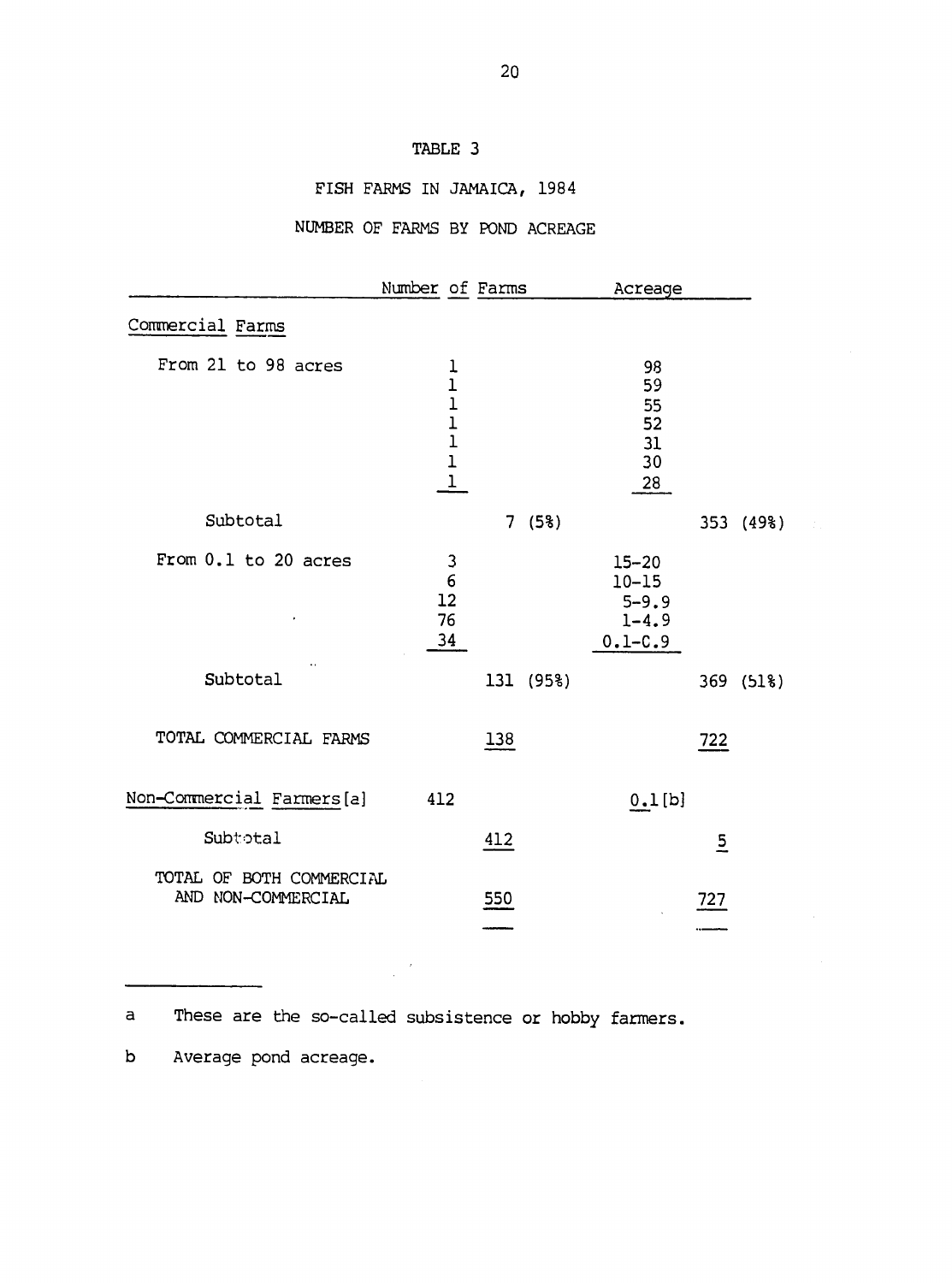## Profile of Farms Visited

The evaluators visited nine farms producing Talapia. Each farm is briefly described below.

Urban Development Corporation Farm (UDC). This is the largest fish farm in Jamaica. It comprises 98 pond acres, 70 of which are for food fish production. Its productivity is reportedly 2,500 pounds per acre per 15-week cycle. The farm manager reported that he would have 80,000 pounds ready for harvest by January and was worried about being able to market all of it. UDC is a state-owned enterprise.

-- 2,200 pounds have already been shipped to the United States --Aqualapia Jamaica, Ltd. Aqualapia is one of several joint ventures between Israeli investors and the Jamaican government. This farm is reportedly owned about 60 percent by the National Investment Bank of Jamaica (NIBJ), a state-owned enterprise, and 40 percent by the Israeli investors who also have a contract to manage the farm. Although Aqualapia is owned primarily by the Jamaican government, it is secretive about its production technology and production data. According to IFU reports, 59 acres are used for Talapia production. This is consistent with the information provided by one staff member that 130,000 pounds are now in ponds. Aqualapia's use of hybrid seed stock, aerators that reportedly cost **\$** 1,200 each, and other advanced technology could increase productivity to more than 10,000 pounds per acre. Most of Aqualapia's production is reportedly destined for export but could easily be diverted to the domestic market if the firm's high capital costs are not prohibitive. Aqualapia reportedly has plans to expand its pond production to as many as 400 acres, although the shortage of water in the area might limit these plans.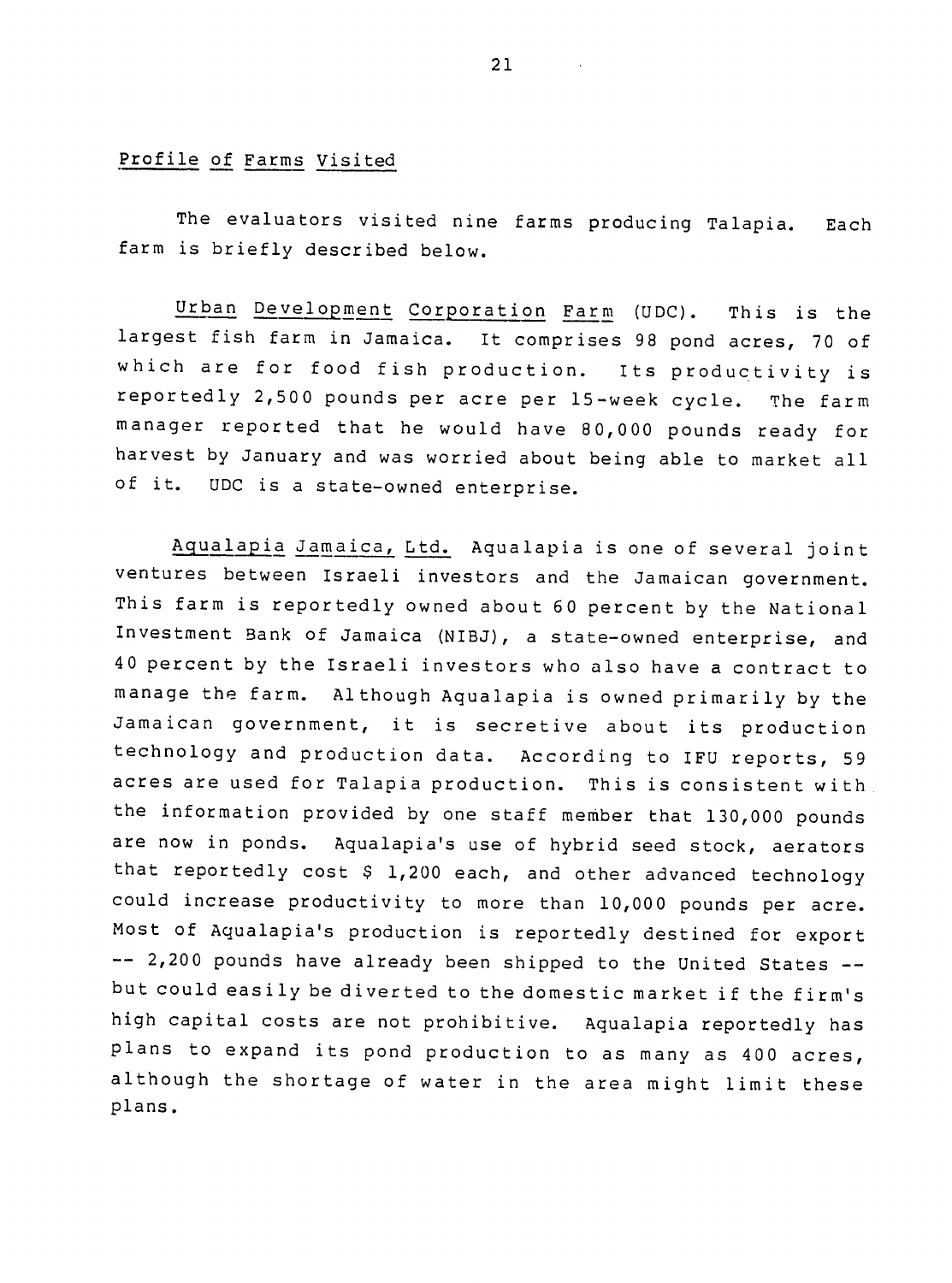Aquaculture Jamaica, Ltd. Located in St. Elizabeth's Parish near Lacovia, this farm combines shrimp and Talapia farming on 55 pond acres. The facility includes a processing assembly line where the 0.75- to 1-pound Talapia are scaled, gutted, and packaged for domestic sale. Aquaculture Jamaica, Ltd. is wholly owned by Jamaica Broilers, Ltd., a conglomerate that owns and operates nine companies in Jamaica, including poultry plants and feed mills. The Aquaculture Jamaica, Ltd. farm manager was previously the Regional Extension Officer for the East at IFU.

Private farm near UDC. The total pond acreage at this farm is 30, of which about 20 are for food fish production. The farm is managed by two men who were previously employed by IFU. The owner is a Kingston businessman who reportedly owns or directs businesses worth several million dollars.

Private Farm. This farm comprises 4.5 acres of production ponds. Productivity is estimated at 2,000-3,000 pounds per cycle. The owner lives on the land, but does no other farming. He is in the trucking business and owns a pick-up truck and two dump trucks for hauling construction material.

Private Farm. The entire farm is 50 acres and is mainly in cattle. Five acres have been converted to Talapia production. The owner is a retired school teacher who lives on the land.

Private Farm. This farm has i acres in Talapia and many more acres in cattle. Productivity is about 2,000 pounds per cycle. The owner is a businessman in Old Harbour, where he owns several buildings, operates businesses in two of them, and rents out the rest. One business is used partially to retail his own fish, which he sells live from a specially built tank.

Private Farmer. This entire farm is 10-15 acres, on which the farmer raises cattle, pigs, and chickens. About 1.5 acres are used to produce Talapia. This farmer had the smallest and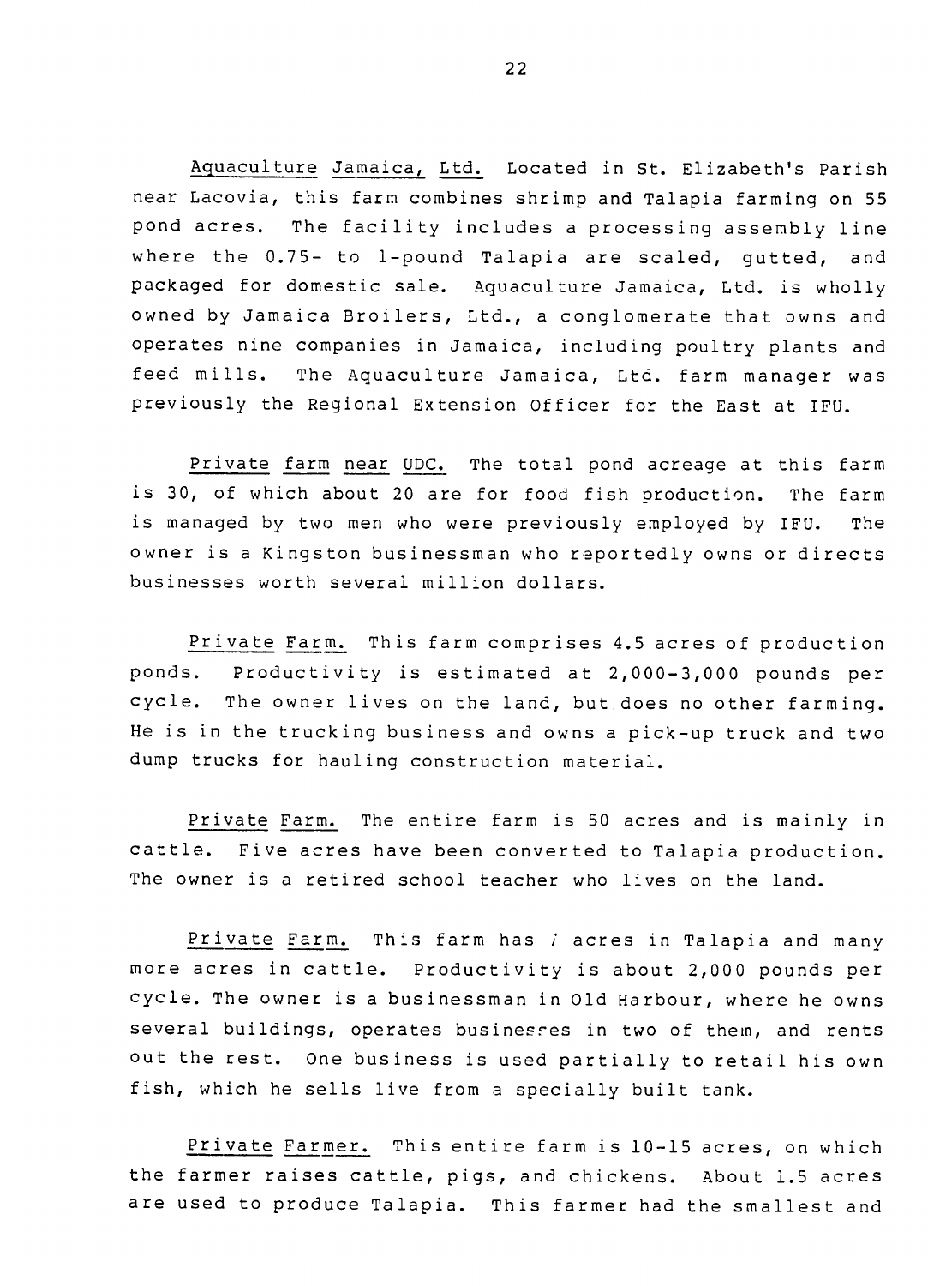poorest farm that evaluators saw, although the house in which the farmer lives is modern and has at least 3,000 square feet.

Private Farmer near Bog Walk. The entire property is 5 acres, of which 1.4 acres are in Talapia and the rest mainly in citrus, chickens, and flowers. Talapia production is about 2,000 pounds per cycle. The owner, who employs three men full time on the farm, has a full-time job in Kingston as a surveyor. He lives on the property in a large modern house and owns a Dodge van. He said that his neighbor has a 5-acre farm across the road, 3 of which are in Talapia. The neighbor is actually a businessman who lives in Spanish Town and operates a bus service; he has two full-time employees who manage the farm.

These nine farms were not chosen randomly so one cannot be sure to what extent they are representative. (The evaluators asked several times to see one or two subsistence farmers, but were told they lived too far away in the hills.) But it is clear that even the smaller units that the evaluation team visited do not fit the designers' profile of the poor farmer with 0.25 acre in Talapia. The owners of five of the six individually owned farms were, in fact, not primarily farmers at all but businessmen or professionals for whom fish farming was just one of several business enterprises in which they were engaged.

# Share of Market **by** Large Farms

IFU does not keep data on annual production by individual farms or by size of farm. However, an analysis of the aggregate data kept by IFU led to a prima facie conclusion that nearly all of the commercial production in Jamaica now comes from a few very large farms. The analysis also revealed either that the data are not reliable or that farms are not as well managed as believed, or both; but, even admitting a very large error factor, the conclusion that large farms dominate the market still stands.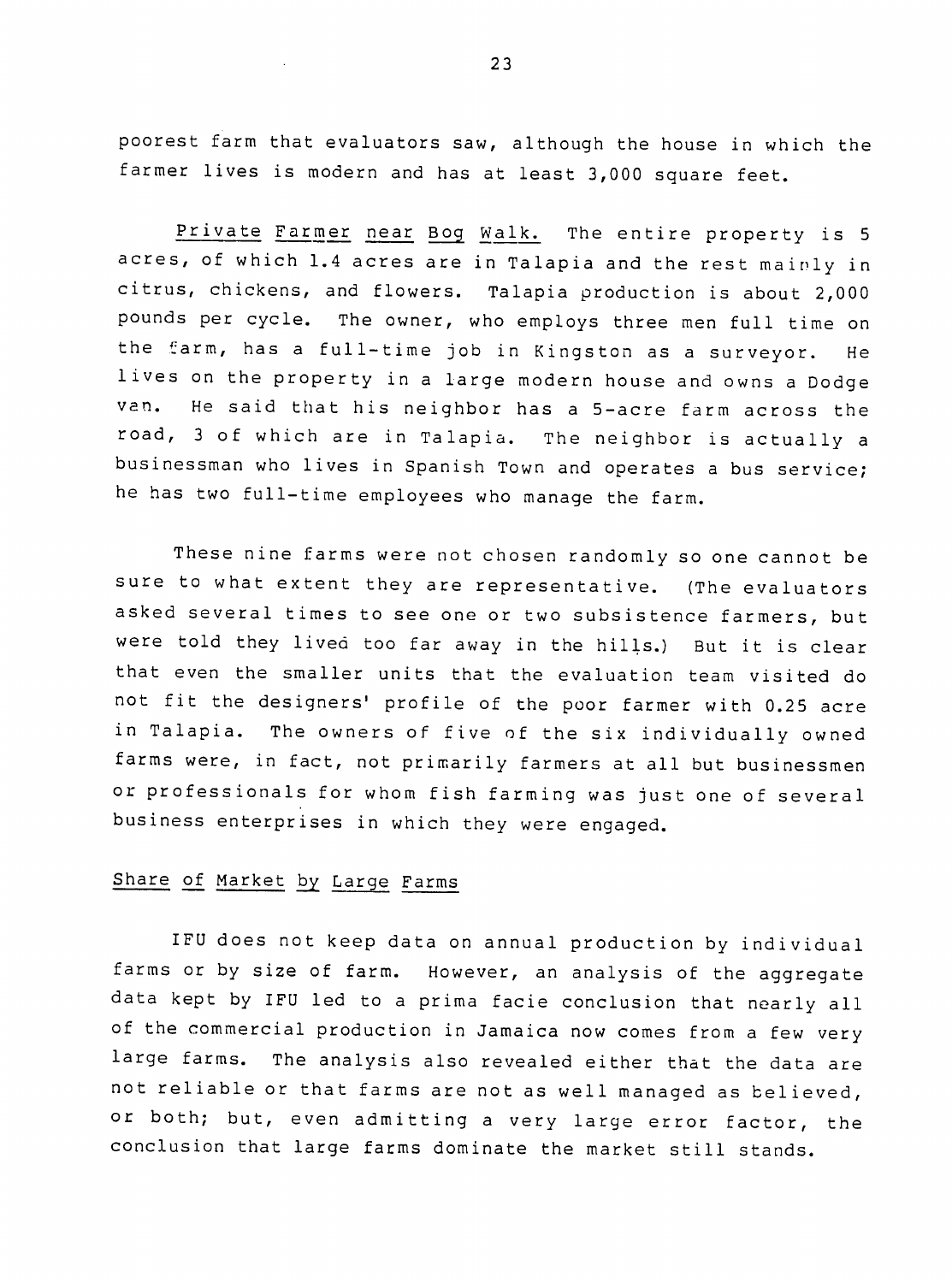The aggregate data are as follows:

- 1984 food fish production =  $473,500$  pounds; [1]
- \* Annual production per acre on a well-managed farm **=** 6,900 pounds; [2]
- Acreage of three large farms:
	- -- UDC farm: 98 acres of which 70 are production ponds.
	- -- Large private farm: 52 acres of which perhaps 35 acres are in production ponds.
	- -- Large private farm in St. Catherine's Parish: 30 acres of which about 20 acres are in production ponds.

If these three farms operate at full capacity, they should, with a total of 125 acres in grow-out ponds, produce 862,500 pounds of fish per year, which is nearly twice the 473,500 pounds of annual production reported by IFU for the whole country. Even if these farms are getting only two harvests per year (that is, operating at about two-thirds capacity), they should produce 575,000 pounds per year, which is still more than the reported country-wide annual production.

It is possible, of course, that the aggregate production and yield data are highly inaccurate. Auburn University, in the final report of its technical assistance team, estimated that 1984 production would reach 604,000 pounds.[3] Auburn also estimated that well-managed commerical ponds were producing 7,800 pounds per acre per year of food fish.[41 If this higher yield figure is used and if the three large farms mentioned above operate at full capacity, their combined annual production should reach 975,000 pounds, which is 61 percent higher than Auburn's own estimate of annual production for the entire country.

In the extreme case that, even on a well-managed farm, actual yields are only one- half as high as reported yields and that these farms operate only at two-thirds capacity, annual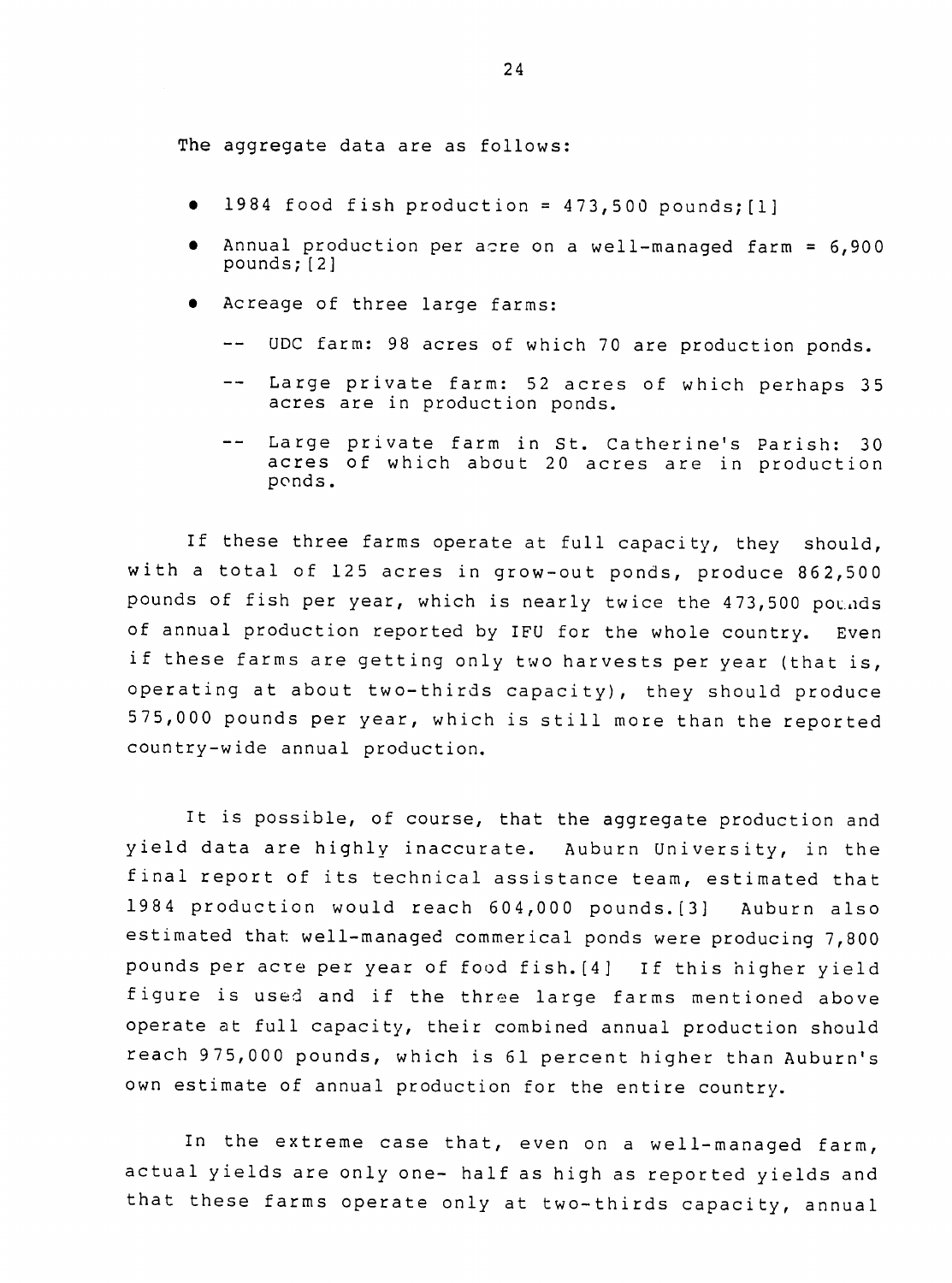production per acre would be only 2,300 pounds (6,900/2 x 0.67). How many production acres would it take at this yield and at this partial capacity to attain the annual production of 473,500 reported by IFU? The answer is 206 (473,500/2,300), which is less than the number of production acres of the five largest farms, assuming that one-third of their acreare is in brood and nursery ponds (see Table 3). Thus, even if the annual vield data are highly overestimated, it is apparent that the vast majority of Talapia production comes from large faiming units.

An analysis of the current situation indicates that the dominance of the large farms is likely to increase. According to the latest IFU project update, IFU has a backlog of request for the construction of 700 pond acres, which "consists of many requests for construction of 5-15 acre fish farms and a number of requests for farms **100** acres and over" (page 5).[5]

# The Change from Small to Big

The evolution of IFD and FPSD from projects aimed at working primarily through small farmers to projects in which the principal actors are large comercial enterprises is not easy to trace. It is difficult to know whether a deliberate decision to change strategies was made or whether project personnel were simply swept along by market and socio-political forces. Project planners, however, were aware that this change was taking place.

When FPSD was designed in 1979, it was already anticipated that a larger amount of production would come from large farms. Of the 1,280 farmers projected to participate in FPSD, 1,020 (80 percent) were to retain the profile set forth in the IFD Project Paper, but 260 (20 percent) were to be medium to large farms. However, large farms were expected to consist of government farms or cooperatives comprising small or landless rural inhabitants. Even large individual fish farms were supposed to be modest in absolute terms with an average of 30 acres of land of which only 3 acres would be in fishponds.[6]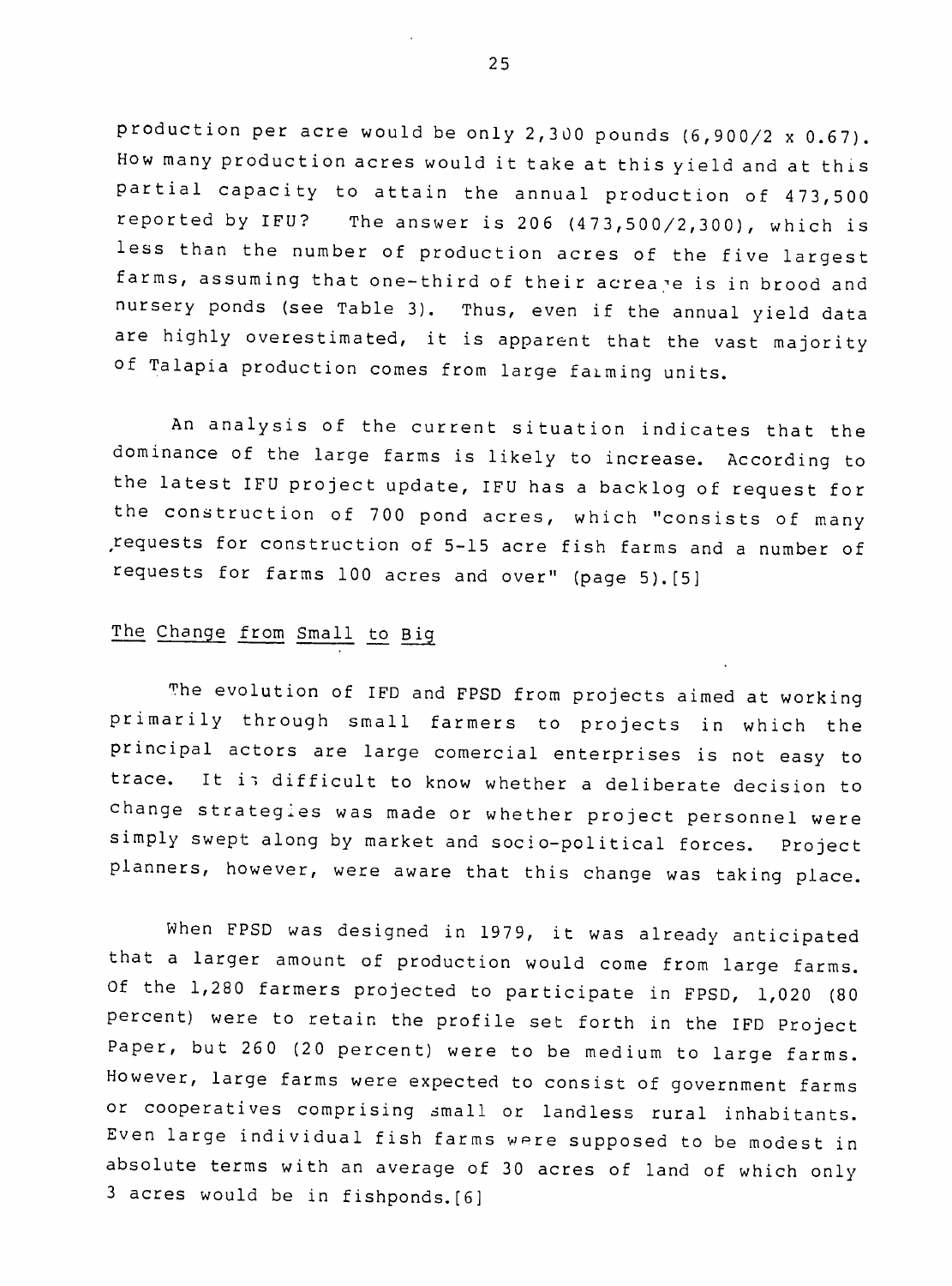It is apparent from the large numbers of very small farmers that still exist that in the beginning the projects did expend a great deal of effort in reaching the small farmer. But beginning with the second project, and particularly after 1981, IFU concentrated more of its resources on large production units. The very small farmers are now virtually irrelevant to the inland fishing industry. One reason for this is that the Jamaican government itself is now, through its ownership and operation of the two largest fish farms in the country, in direct competition for markets with the original target group.

There are probably two major reasons that the change occurred. The first involves the distribution and marketing advantage of large entities in an aquaculture industry. With respect to production, large size does not necessarily confer important economies of scale. In Talapia farming, fixed costs are less than 20 percent of total costs even for 1 acre; most costs, such as of water (if purchased), fuel for pumps, seed stock, feed, fertilizer, and labor, vary directly with the size of the farm. Start-up costs, such as pond excavation and equipment purchase, can be high, but also vary with the size of the operation, and both projects provided for loan schemes that favored the small farmer in offsetting those costs. The real advantage of size comes from the economies of distribution. Large farms are more likely than small farms to have their own trucks. Because they have more frequent harvests, they are also able to guarantee a more regular supply to a buyer.

In addition to these natural market forces, it is likely that the shift in emphasis from the small farmer to large operations can be partially explained by shifts in government policy. Between the time that the first project was designed and the second project started, the Governments of Jamaica and the United States changed leadership. Reacting to adverse economic conditions, the new governments of both 'countries probably placed

26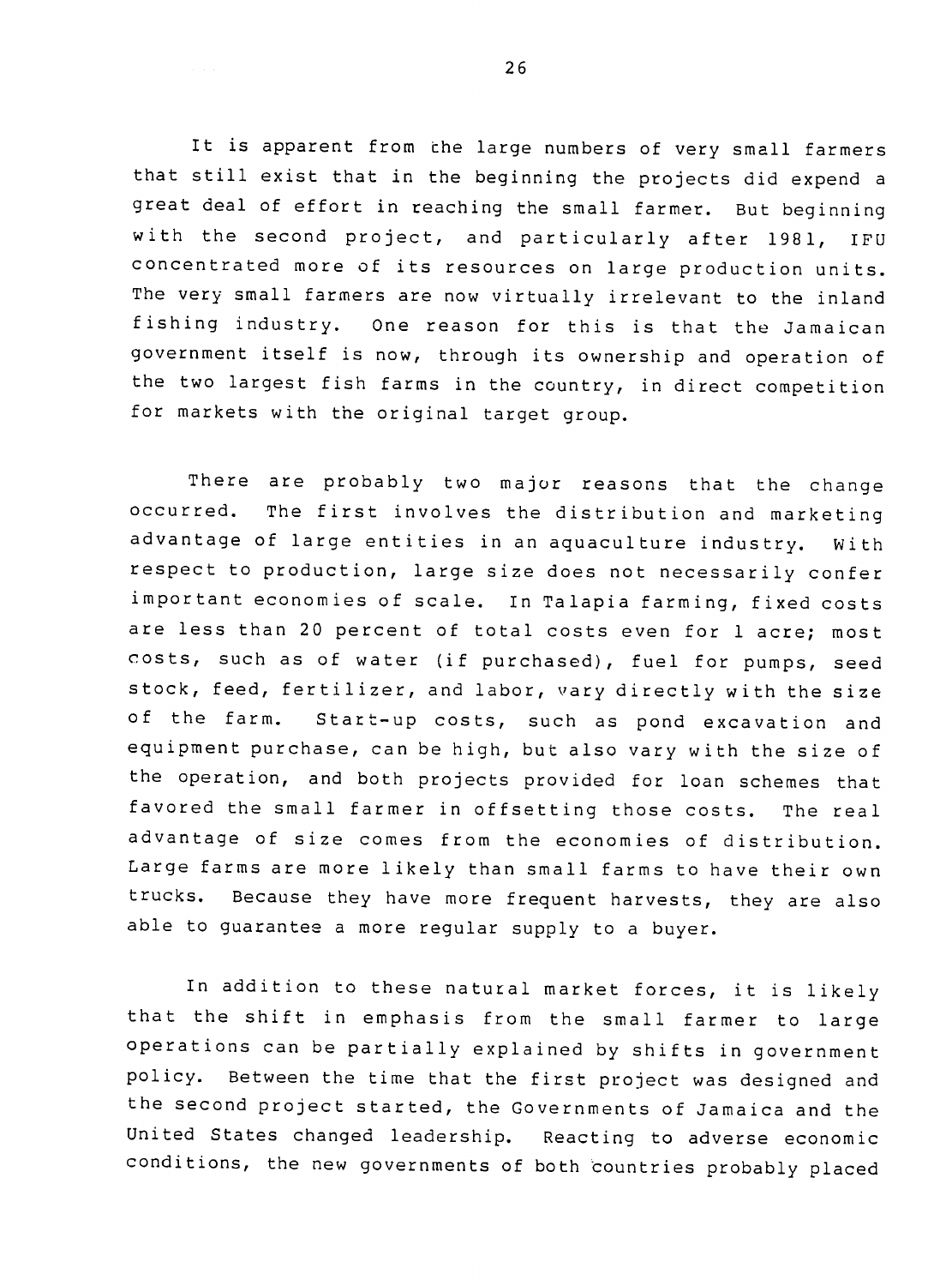more emphasis on production and growth and relatively less on the distribution of benefits. The FY 1985 Jamaica Country Development Strategy Statement, for example, states:

While this analysis indicates that there are major basic human needs unmet, and several glaring areas of inequity, macroeconomic data supports the more basic postulate that the economic pie is so small that sharing it more equitably end economic pie is so small that sharing it more equitably<br>will not appreciably improve the lot of those most disadvantaged. (page 31-32)  $\mathbf{r}$ 

With waning policy support after 1980 from AID and the Jamaican government to pursue a small farmer production strategy, and with greater empahsis placed on increasing production, it was not difficult for IFU and its expatriate advisers to focus on increasing production in big lots. It is easier to conduct extension work with a small number of large farmers than with a large number of small farmers. For IFU, the path of least resistance was to assign its resources to the large farmer.

# EFFECTIVENESS OF THE PRODUCTION TECHNOLOGY

The technology put in place by the technical assistance team from Auburn University and currently extended by IFU is known as the monosex technology, in which male and female fingerlings are separated by hand with only males introduced into grow-out ponds. This basic technology has been adequate to satisfy market needs in Jamacia. Current production has at least momentarily outstripped the ability of existing distribution channels to handle it; IFU reports that by January 1985 there will be 300,000 pounds of mature Talapia ready for market.

#### Alternative Technologies

There are, however, alternative technologies now being used and others being considered for use in Jamaica. These technologies have a real potential to disrupt and possibly

27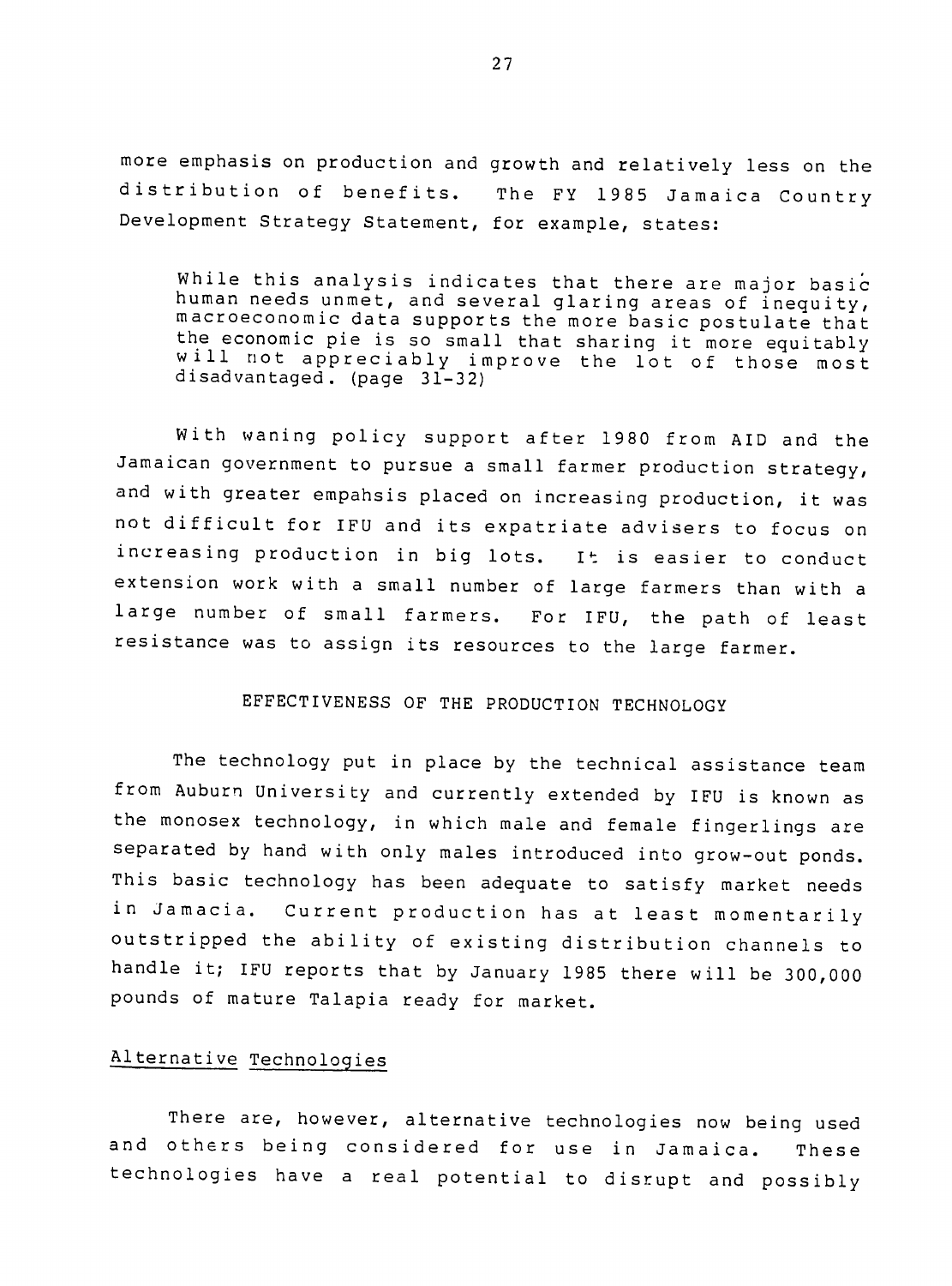replace the currently used monosex fingerling system. These alternatives -- hybridization, sex reversal through hormone use, and high density culture -- are designed to produce a nearly 100percent male progeny, which could eliminate waste of female finglerlings, promote extra growth (hybrid vigor), and reduce labor expense in sexing. Other possible advantages would be the ability to grow fish to a large and potentially more saleable size without worry of undetected females reaching sexual maturity and spawning, which reduces overall growth and uniformity of size at harvest. Use of hormones and triple cross hybridization produces all male colored (pink to red) fry that more clearly resemble the high-priced marine snapper.

Should the alternative technologies become capable of producing large volumes of nearly **100** percent male fingerlings and of selling them to the smaller farmer, they could create a monopoly and dictate both production and marketing. It is hoped that there would be enough competition between large producers for this fingerling trade to prevent monopoly, but nothing is guaranteed.

At present, it is not possible to predict which technology will utlimately prevail in Jamaica. Fish culture is an inexact science, and much of its progress depends on the flexibility of the producer to change technologies in a relatively short time. It is possible that the different technologies may survive side by side, with each adapted to a different type of producer or market.

For the Jamaican government, the key is to maintain a research capacity that permits continual testing of different technologies and rapid adaptation. With results as impressive as they have been in the few years of Tilapia culture in Jamaica, it would be regrettable to change only because results of an alternative technology have been spectacular in other countries. It would be equally regrettable to assume that there will never be a need to change. Jamaica has committed itself to a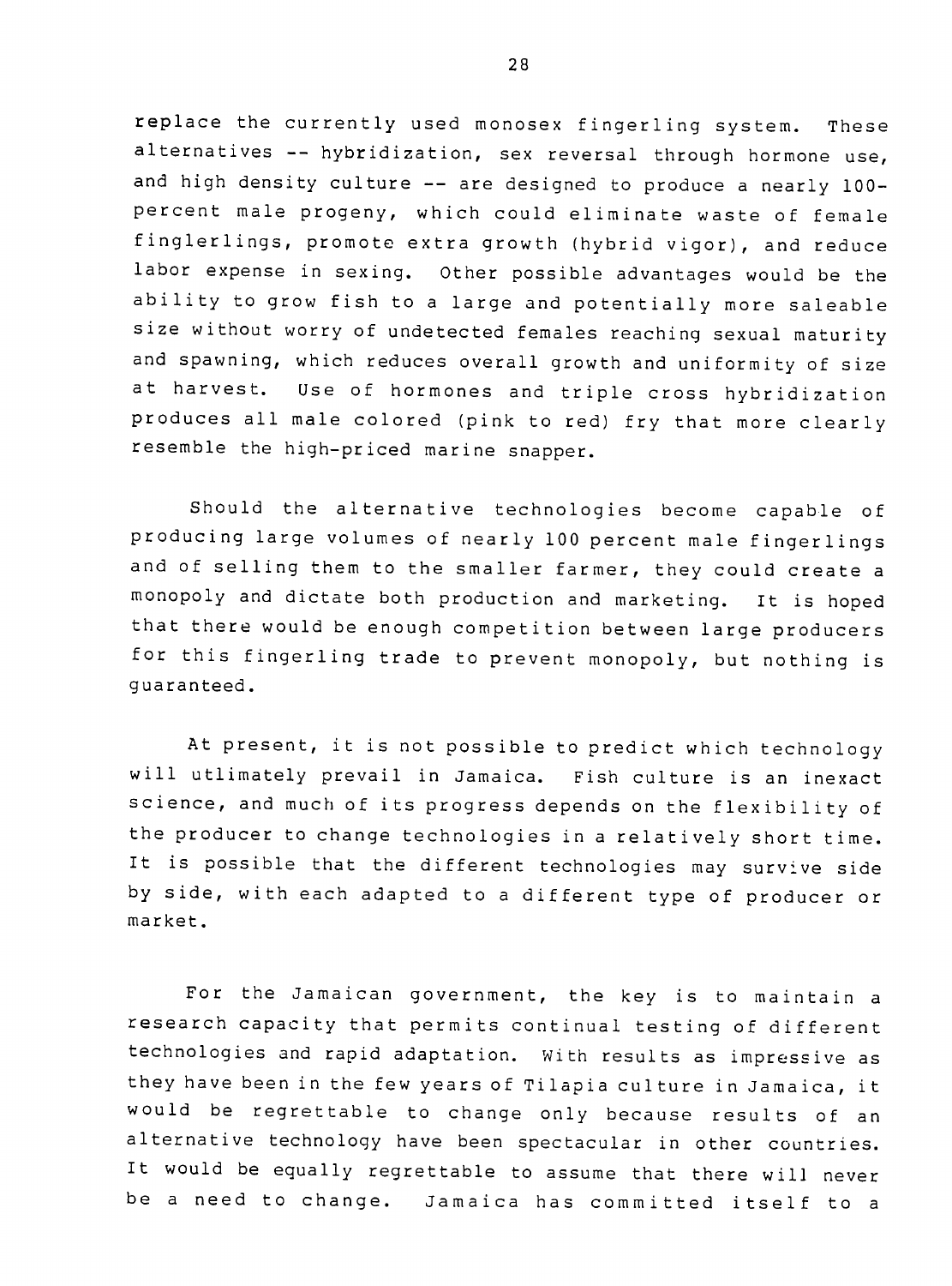leadership role in warm water fish production both for domestic use and for export. For this reason, the government must remain fully aware of new technology and stand ready to change on short notice.

IFU and its advisers have been correct in establishing an active research program. As the government role in supplying seed stock decreases, it should be replaced by an even more active research and support role. Outside direction in this area is needed. Plans to divest some facilities should be reconsidered if some irreplaceable applied research function might be lost.

# Problems with the Current Technology

With respect to the current technology, the team's site visits revealed some problems. These are discussed below.

# Fish Mortality and Predators

It was observed that large numbers of fish-eating birds are attracted to the Tilapia ponds. A data check showed that in the two IFU fingerling farms the loss from fry to fingerling is 9 or **10** to each survivor. The chronoic shortage of fingerlings would indicate that studies should be carried out to determine true mortality from birds. These studies might include mesh netting along the sides of the ponds versus no netting, and deepening pond edges after each draining versus no deepening. Control of predators can be expensive and labor-intensive, but the predation mortality appears considerable. These particular bird species require a very high food intake, and their presence in large numbers is meaningful. In addition to birds, other predators such as crocodiles are reported to congregate in rearing ponds.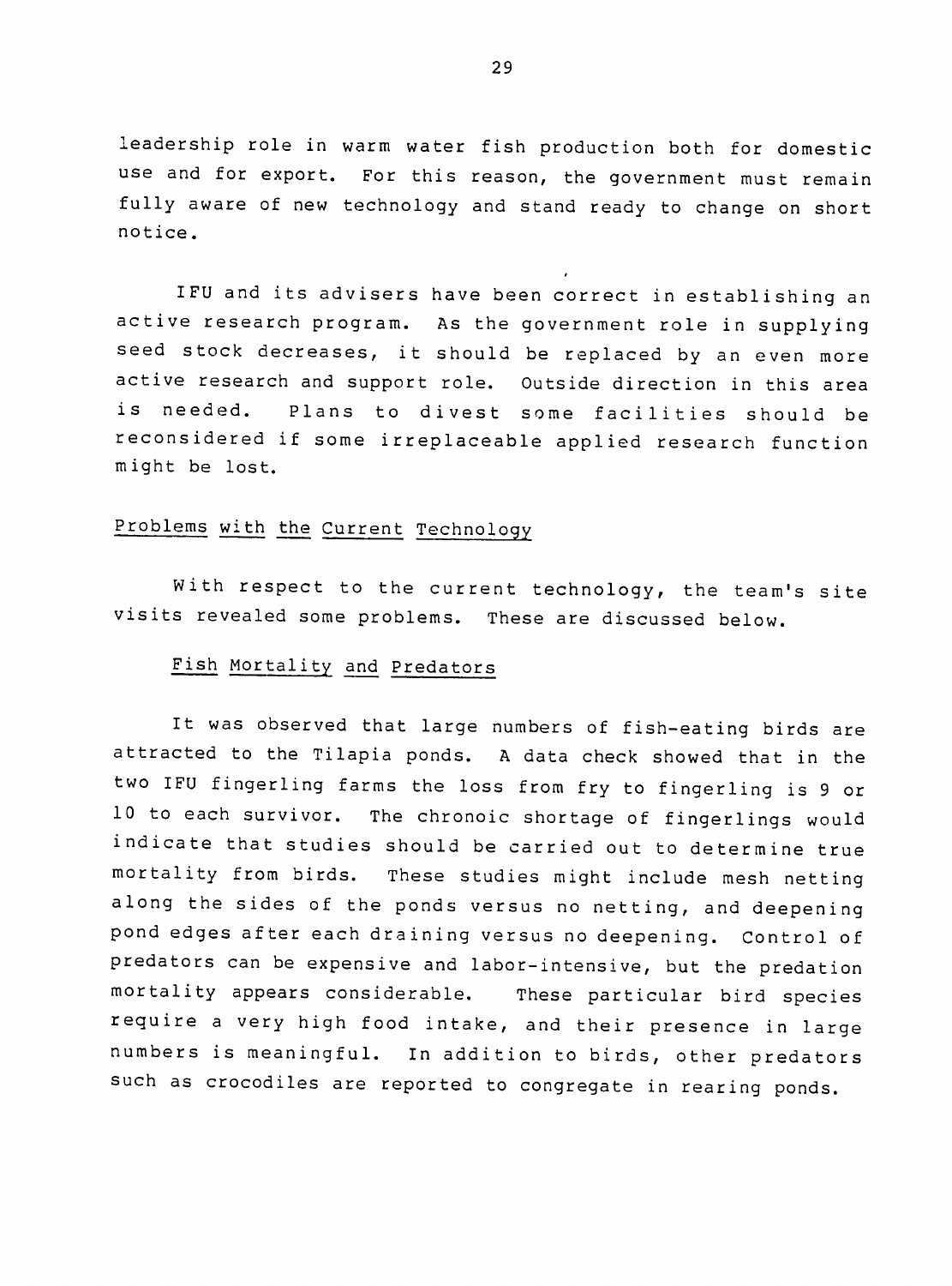# Ponds of Inappropriate Size

At one government and one private facility, single ponds of approximately **10** surface acres were observed. At a government demonstration site, these ponds should have a more modest size. This would have put underutilized (almost unworkable) units into better production. Equally important would be a credibility factor when demonstrating proper construction to potential farmers. Ponds too deep for Tilapia culture should also have been modified unless the station in question is used for research and testing of other species requiring deeper ponds.

## Feeding Methods and Feed

At several sites, it was apparent that a great deal of feed was wasted through careless feeding methods. At one large facility, feed was shoveled into the ponds in such a way that much of it could not have been recovered by the fish. Feed-tofish conversion records that the team examined were so uniform as to be suspect about good record keeping.

Many farmers also appear to feed only one or two size of feed to all sizes of fish. Obviously, this is wasteful. With the amount of feed now used in Jamaica, the feed mills certainly can use more dies to produce a broader range of pellet size. The cost: of feed causes much concern to farmers. Better use of the commodity is one way to reduce production costs.

Research in this entire area of fish feed production and utilization, and in fish nutrition, could pay immediate dividends. As an example, demand feeders, which cost very little to make, could have a potential use in both fingerling and production ponds.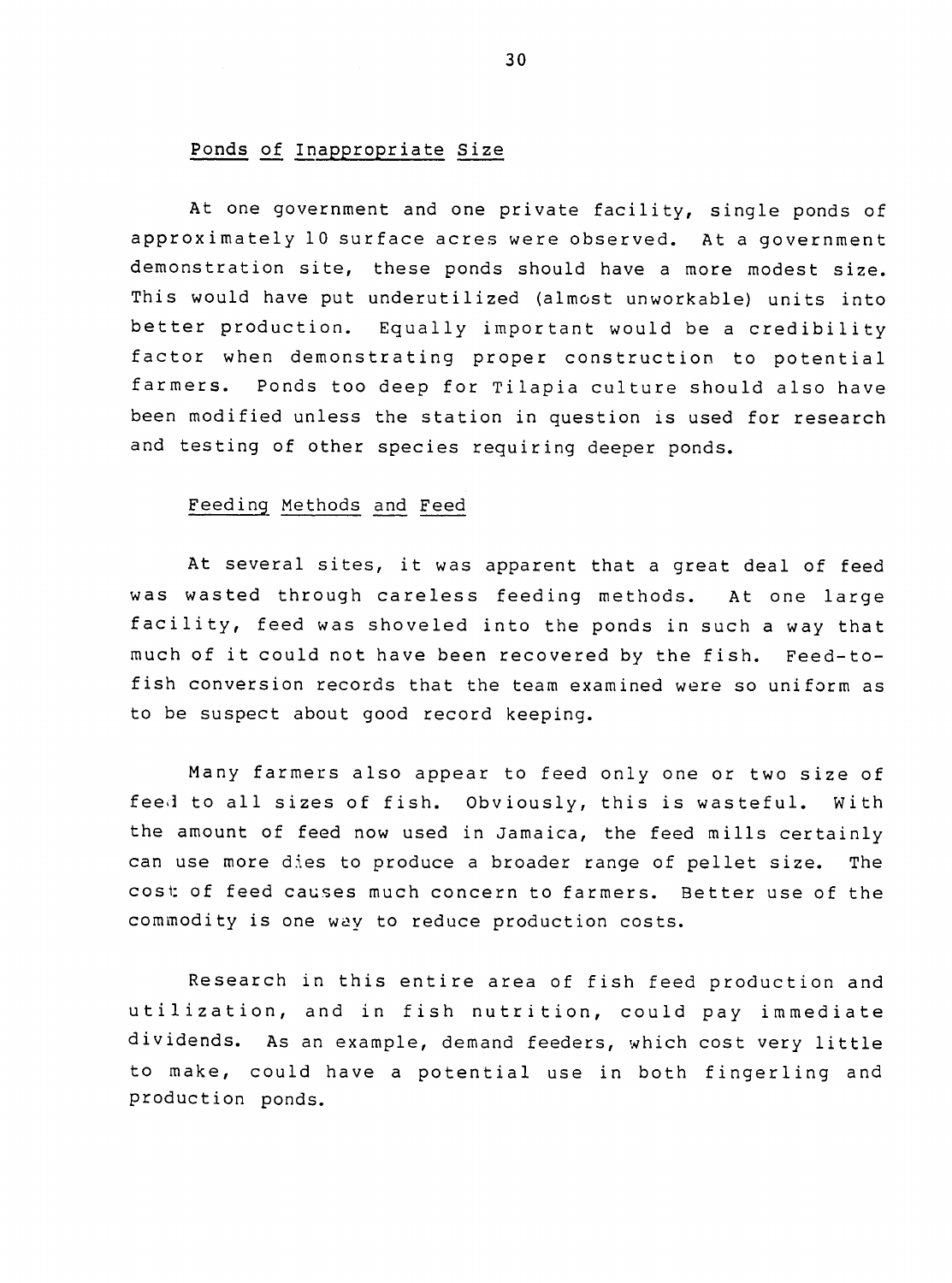# SHRIMP, OYSTER, **AND** FIN FISH **POLYCULTURE**

The evaluation team was asked to assess IFU's capability to perform research needed to ascertain the potential for shrimp and oyster culture as well as polyculture using various fin fish and shellfish species. This request coincides with a recent decision by MOA to upgrade IFU to a Department of Aquaculture, thus recognizing the role that IFU has played and will continue to play in both mariculture and freshwater fish and shellfish production. The team made site evaluations at Bowden in St. Thomas Parish for mangrove oysters; at the Aquaculture Jamaica, Ltd. farm of Jamaica Broilers, Ltd. in west central Jamaica; and at the Aqualapia Jamaica, Ltd. farm, which is now in the start-up and research phase of polyculture.

The team found that IFU technical and administrative personnel are knowledgeable in shellfish culture and have used innovative technology to expand their program, especially in oyster culture at Bowden. One example is the use of scrap tires from a local tire factory for spat collection. There was no evidence that IFU had incorporated a recommendation to use a tray systam of culture made by an Auburn University adviser in May 1983 in place of the tire system, but a recent research study showing a heavy spat set on cement-coated tire pieces indicates that IFU personnel are capable of initiating and directing applied research programs. A cage culture test of Tilapia is scheduled to start in mid-November 1984, based on technology currently in use in commercial Tilapia culture in Japan and other Asian countries.

The IFU staff is greatly concerned about a program to dredge a docking area for banana boats near their research farm. The actual dredging, plus the pollution potential from ships and banana washing, poses a serious threat and suggests a need for an environmental impact analysis. This ovster project is supported not by AID but by Canadian grants. It does, however, demonstrate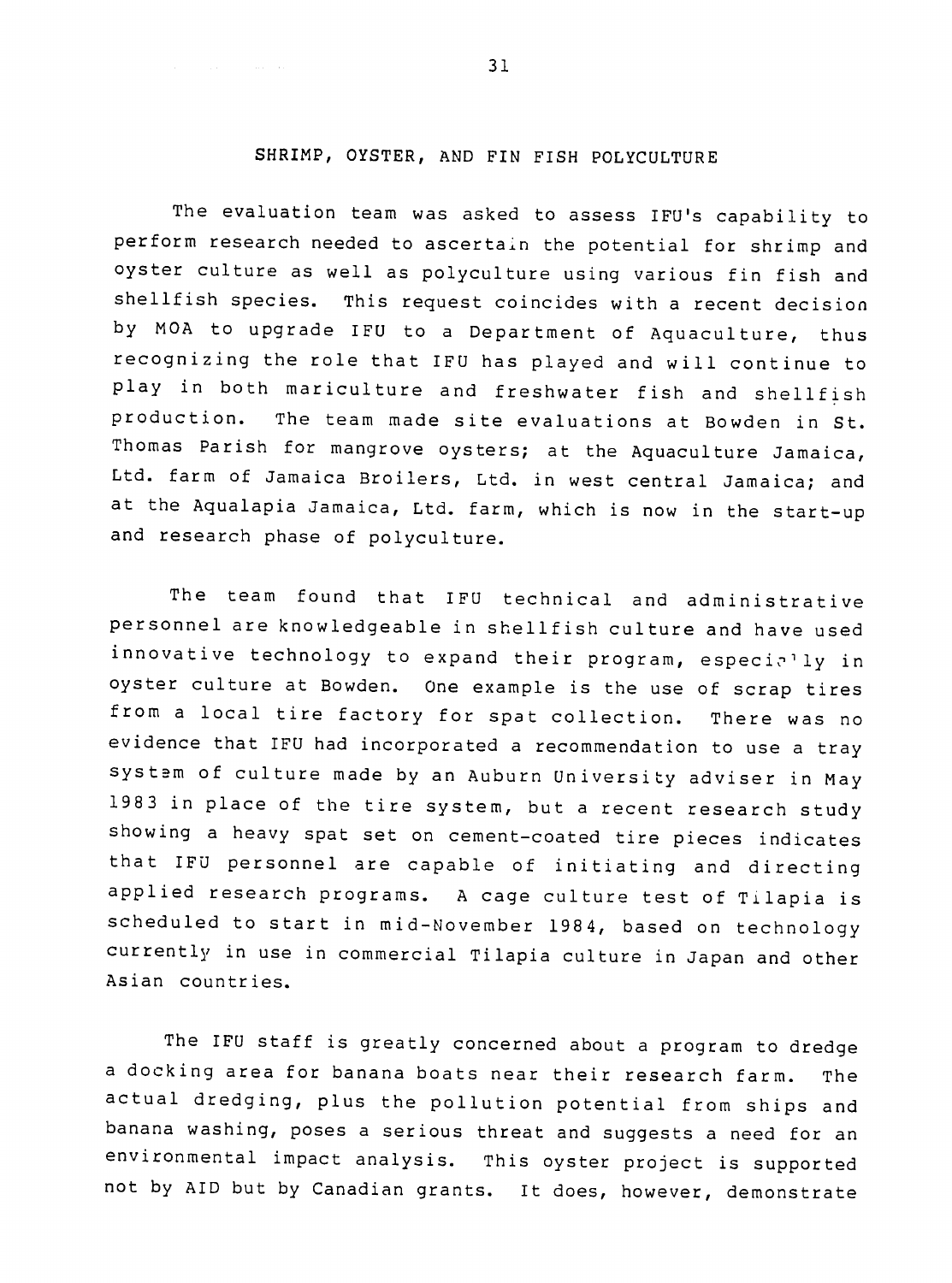the capability of IFU administrative staff to integrate technologies generated in an inland freshwater program in Tilapia into a polyculture system.

The development of the giant freshwater prawn (Macro-brahium rosenbergi) and hybrid Tilapia polyculture system has occurred almost entirely in the private sector, mainly at the Aquaculture Jamaica, Ltd. farm. The contribution of IFU, however, has been significant in pond design and construction and in supplying senior-level staff. The technical operations manager is a former regional extension officer who gained skills and background from the IFD and FPSD programs. His ability to manage efficiently a large production facility that is now viable is additional proof of the ability of IFU to perform research and ascertain the potentials of the more exotic shellfish and polyculture programs. It is possible that the prawn/Tilapia system can be expanded into a highly compatible and profitable program.

IFU has also been involved in some research and development using the small Brazilian freshwater shrimp. The team did not inspect this technology, but prospects for its exanded use are reportedly not great. A program for mariculture of marine shrimp is being considered but apparently remains in the distant future.

A positive factor concerning shellfish research and production is the obvious interest of the faculty of the University of West Indies (UWI) Zoology Department in marine ecology and mariculture. There is a good working relationship between IFU staff and the university in these areas, and it is probable that a training and research support role would be greater in marine-related programs than it would be in freshwater aquaculture.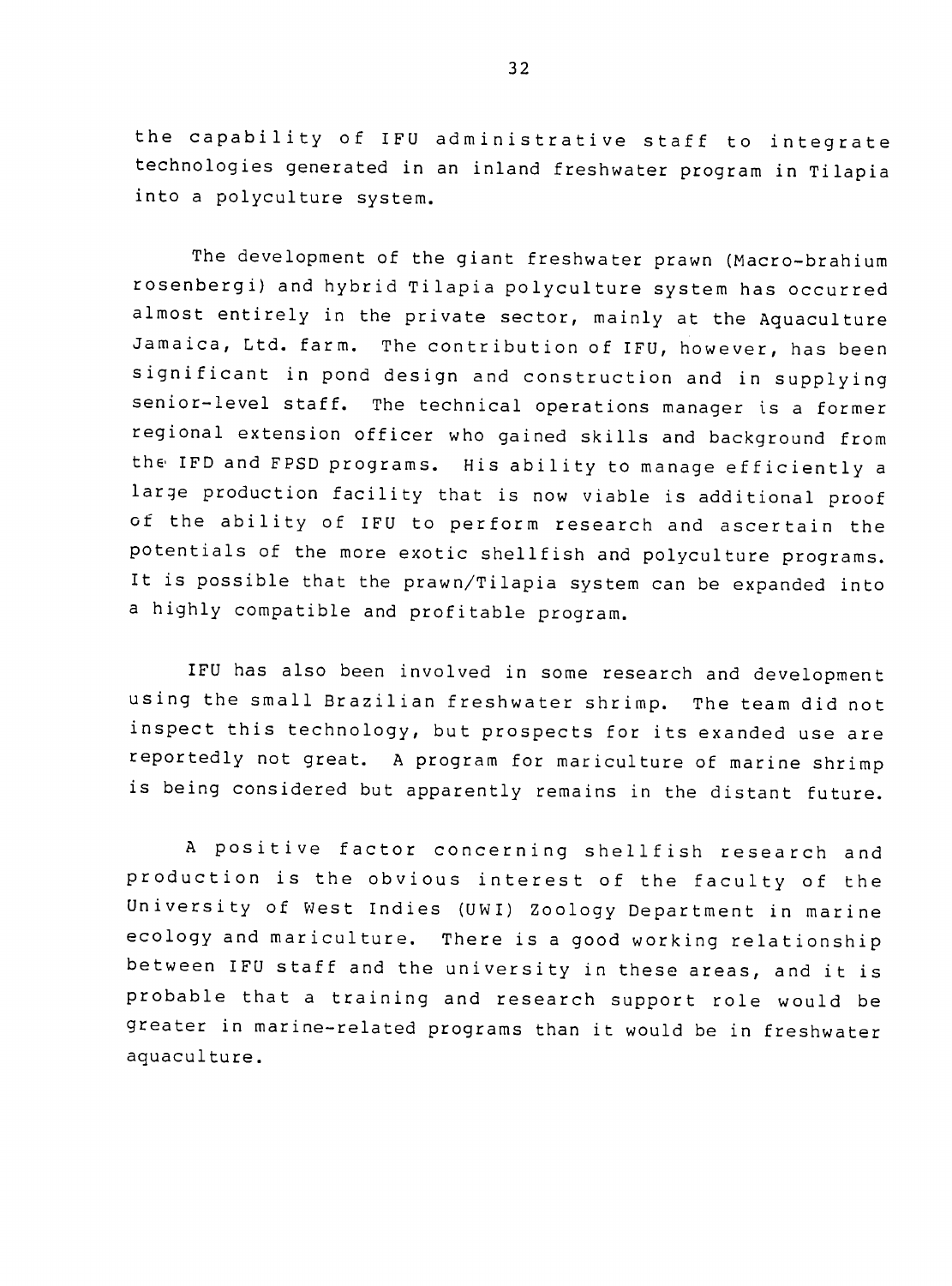## MARKETING **AND** DISTRIBUTION

The evaluation team found that fish distribution and marketing have recently become a serious problem. The problem extends from the small farmer through the large corporate producer. Nearly every farmer visited pointed to harvest-ready ponds with few interested buyers in sight.

## The Problem

Neither IFU nor FPSD allocated any resources to the distribution and marketing of Talapia. The reasons for this appear to be twofold. First, a sufficient domestic market was assumed to exist by virtue of the large volume of fish imports (\$35 million in 1976). Second, it was assumed that distribution and marketing would be handled by the Agriculture Marketing Corporation (AMC), a state enterprise that was responsible for the marketing of many agricultural commodities.

In hindsight, these assumptions, although logical at the time, have proved at least partially unsound. Fish imports, as well as the domestic marine catch, are extremely varied, ranging from expensive salmon to relatively inexpensive cod. Fish also enter in varied states of processing, including scaled gutted, filleted, fresh, smoked, dried, and canned. Jamaican Talapia, in contrast, is sold almost entirely fresh and unprocessed. No systematic surveys or market tests were scheduled by the projects or have otherwise been carried out to determine the extent to which fresh, unprocessed Talapia competes with this variety of imports. In addition, AMC was liquidated after the 1980 elections.

The projects have been aware of the marketing and distribution problem. The 1982 mid-project evaluation discussed it, and at least one report made suggestions about how to study and potentially resolve the problem.[7] During project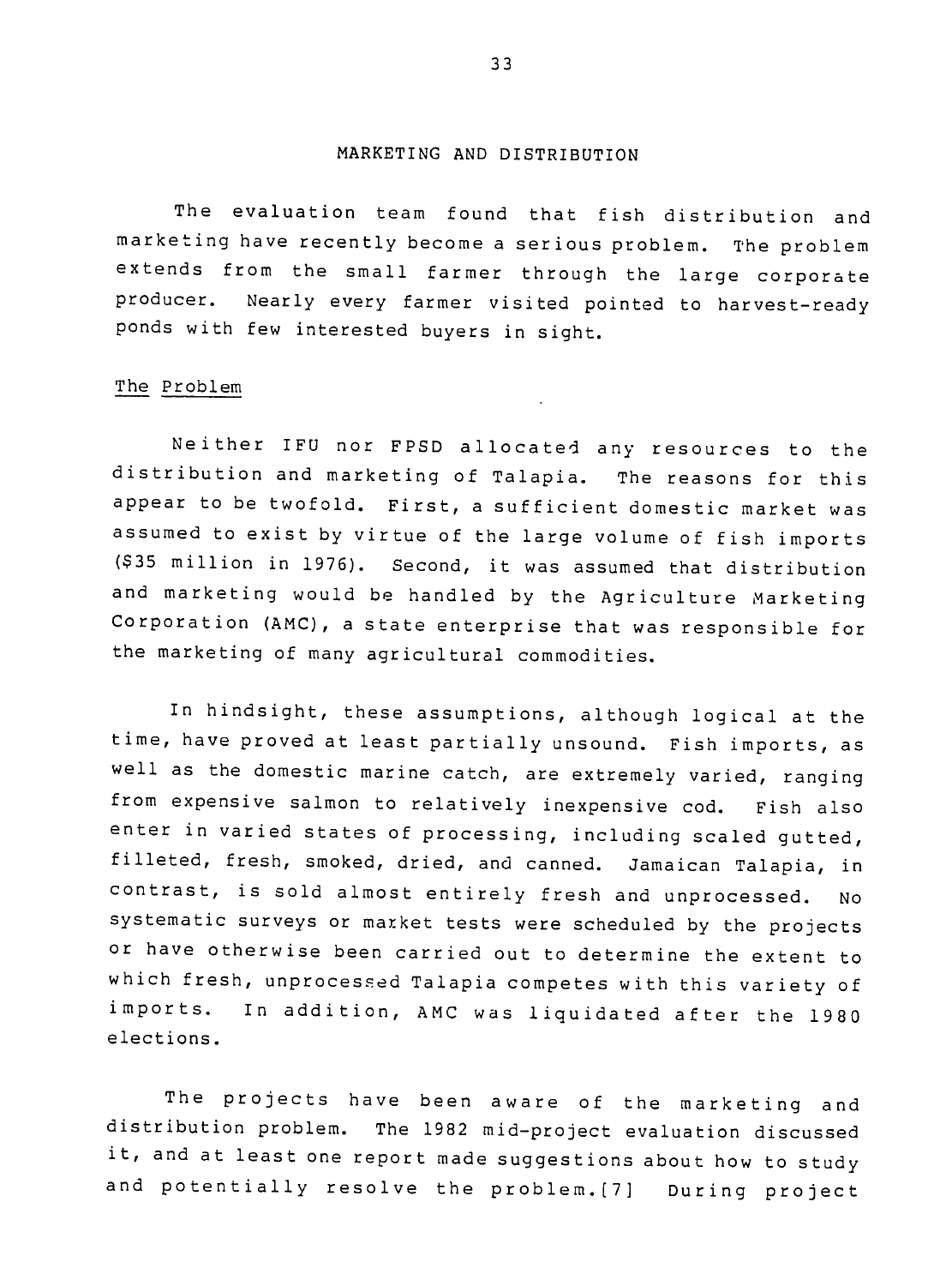implementation, IFU staff also learned that the traditional small-scale middlepersons -- "higglers" -- who distribute much of the marine production into rural and market places -- would not function in the same fashion for freshwater farmers. Tilapia farmers are generally unwilling to sell their product on the consignment arrangement to which the higgler is accustomed. However, until very recently, action to resolve the marketing problem has been delayed or avoided. In the meantime, the Prime Minister's office, through Agro 21, continues to encourage more farmers to become involved in Talapia production.[8]

Another problem is that no market studies have been conducted in the export sector, where the demand and import entry price are far more fickle and risky. Worldwide fish marketing is a tightly controlled industry, subject to a variety of export and import regulations. Should the export market not develop as rapidly as production on the large corporate farms, the large Tilapia exporter who is vertically integrated with infrastructure from production through marketing will have to sell even more fish on the domestic market.

# Response to the Problem

Some actions to deal with the marketing crisis have recently .<br>been taken. A group of small and medium growers have decided to form a marketing association and are considering cooperation with large corporations that have the infrastructure needed for advertising, display, and marketing as well as distribution systems that are in place. Initiative in this area is being considered jointly by IFU personnel and Agro 21.

IFU has also pledged to activate and enlarge the farmers' market at Twickenham Park. However, this action will tie up government pesonnel and facilities, which are not in oversupply. The Twickenham Park market was not meant to be more than a

34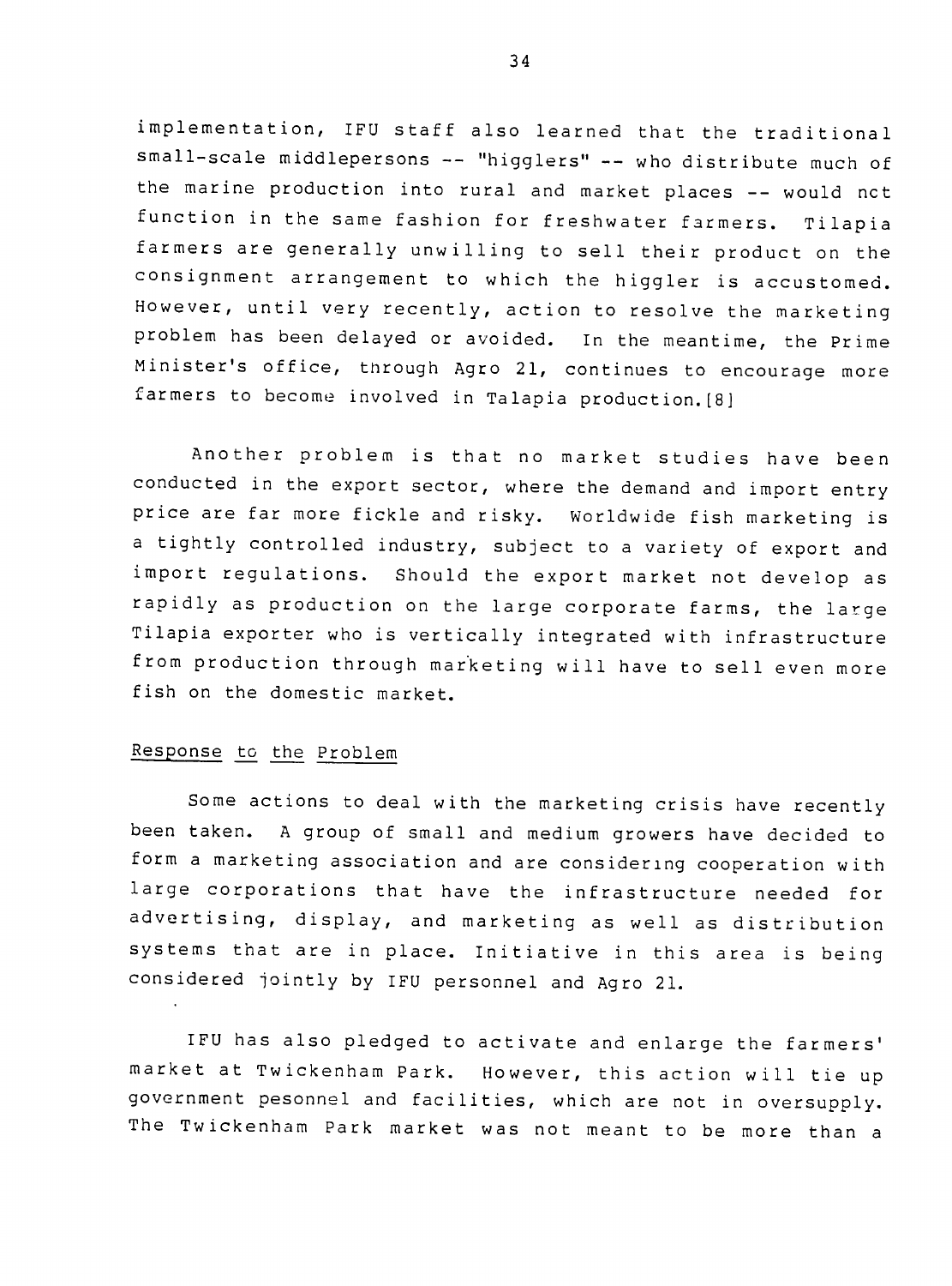temporary facility, and its location away from a large population center cannot be expected to attract sales of the magnitude needed for immediate relief.

Independent entrepreneurs have also started to use innovative methods to market their own fish. Examples include tank sales from meat markets and portable wagons in urban areas. However, most farmers still harvest and sell from their own ponds. The. innovative outlets may eventually move a relatively large poundage of Tilapia, but this will take considerable time to evolve. Even as these outlets expand the markets, more ponds are surveyed, constructed, planted, and harvested.

It is likely that existing distributors will eventually begin to market Talapia in larger quantities, but it is unclear how soon this will happen. The large distributors are already in close contact with Agro 21 and with large producers, but also understand the technical constraints to bringing Tilapia of the right size and the right form from the pond into the limited spaces on their meat counters. Shelf space in any marketing facility is limited and is allocated only after it is determined, during extended sales studies, how well a product sells. A firm such as Grace Kennedy that imports large quantities of frozen marine fish will not likely yield space of a popular species such as snapper or grouper unless equal or greater profit can accrue from Tilapia. In the meantime, the staying power of the small farmer will be greatly taxed.

# Fish Processing and Handling

One report written under the auspices of Auburn University concluded that new outlets or marketing schemes depend greatly on an expanded source of ice.[9] However, in a warm climate such as Jamaica's, the movement and sale of iced fish may be too expensive. As electricity costs mount, as they have recently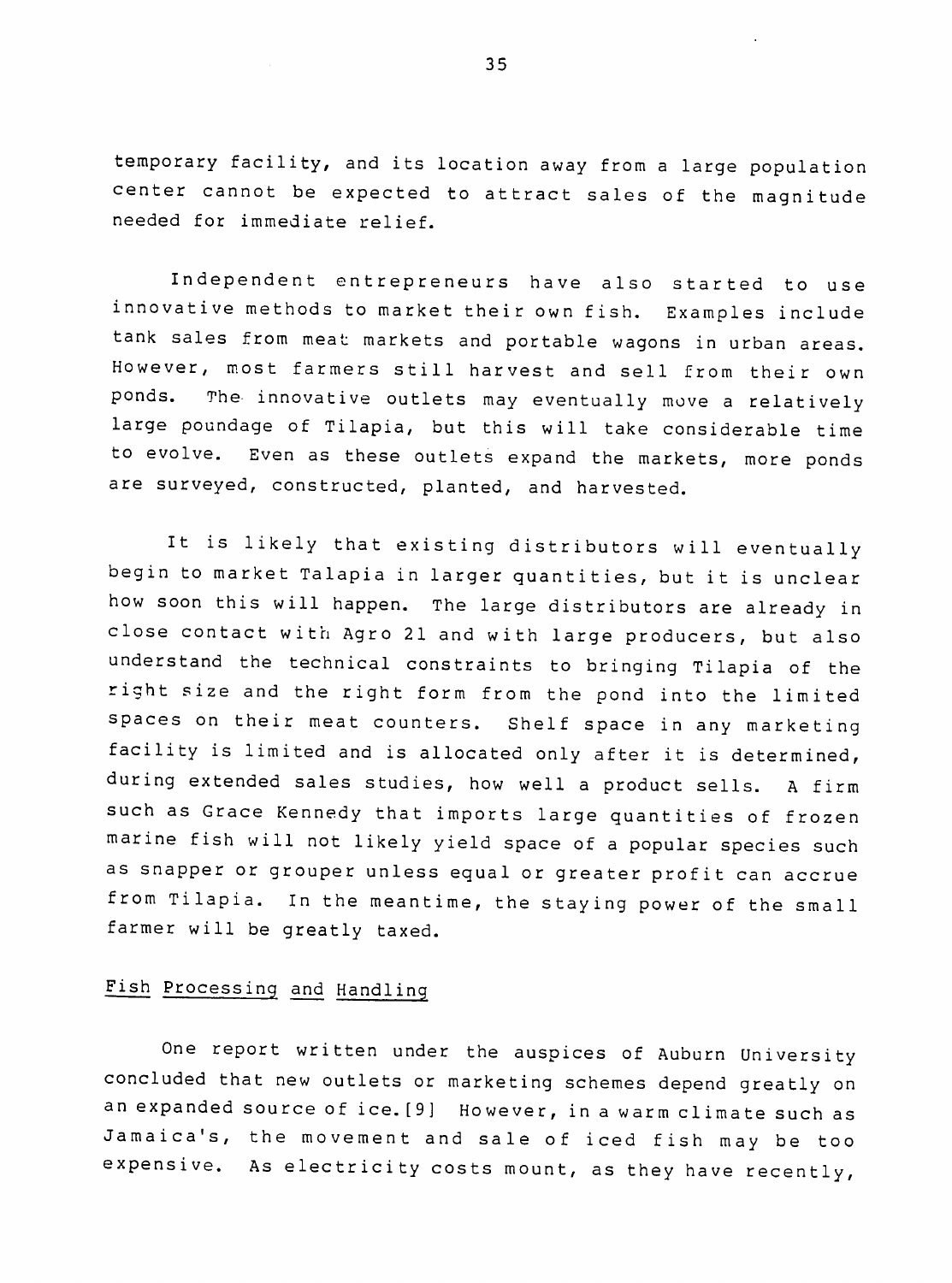the added cost could make Tilapia less competitive. This suggestion of using ice should be re-evaluated to determine the real costs.

The alternative is to consider other food-processing technologies. Salt fish is readily accepted in Jamaica, and Tilapia can be salted or dried. Canning is expensive, and initial tests on canned Tilapia (primarily soup-fish-size females) were not effective. Canning of larger sizes as fishbased products might be considered. It would appear that retort pouch technology might have a good potential because of its lower costs and the variety of forms in which the fish might be prepared and sold. Retort pouches ihave the added advantage of providing long-term storage without the space problem of cans. Extrusion products using fish and a grain or vegetable product should also be tried. Examples include Tilapia and rice or Tilapia and cassava.

It should not be assumed that delivery will automatically follow the market. For example, fresh fish will travel only short distances and for a short time unless delivery is in water or ice. Extruded, salted and dried, canned, or retorted products can be distributed by common carrier over long distances and less expensively. Long-term storage is cheap. These very simple factors should be considered along with cultural, social, and economic realities of product acceptance as the marketing strategy evolves.

The monosex production technology generally produces smaller fish (0.5 pound) than do hybrid or sex reversal technologies (0.75-1 pound minimum). There is good evidence to suggest that only the larger fish will be accepted into the export market and much of the restaurant and supermarket trade. The small to medium farmer can obtain a large size by holding his fish longer, but only at the risk of unsorted females reproducing. The mixed size harvest that would result from reproduction in ponds will be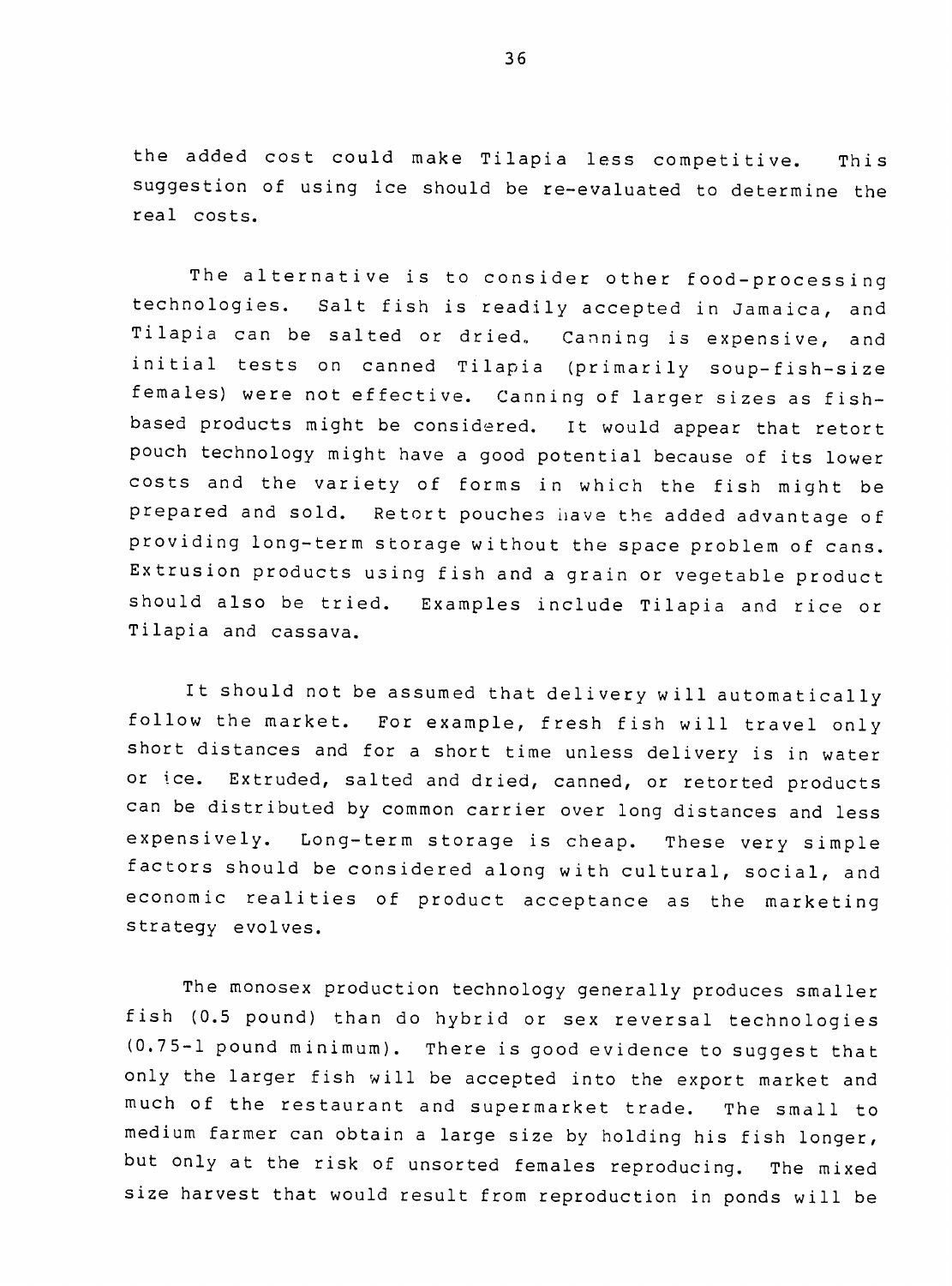less attractive to the large processor who can buy more uniformsized fish from the large corporate farms that use hybrid or sexreversed technology.

## TECHNICAL ASSISTANCE

## Auburn University

Auburn University has a well-deserved reputation as a leading U.S. university in providing technical assistance to warm-water fishing projects. The university's accomplishments in Jamaica have not diminished that reputation.

Auburn's most important achievement was in the transfer of scientific aquaculture technology to IFU and to farmers. Culture techniques involving brood ponds, nursery ponds, and grow-out ponds were first tested at the Auburn experiment station site, and then taught to IFU personnel both in Jamaica and at Auburn. The Auburn team also recognized that a different species (T. nilotica rather than T. mossambica) would result in better consumer acceptance and greater production potential from faster growth, older reproduction age, and more usable flesh.

The Auburn team was instrumental in developing fish extension services independently from the MOA Extension Service. The team correctly assessed that the rapid evaluation of fish farming required farmer consultation with more specialized agents.

Sites selected and rejected show evidence of a staff well trained in recognition of water and soil relationships and land use constraints. Ponds were well designed and constructed, with the exception of a few ponds that were too large or too deep. These designs were apparently produced by an Auburn specialist more familiar with catfish than with Tilapia farming.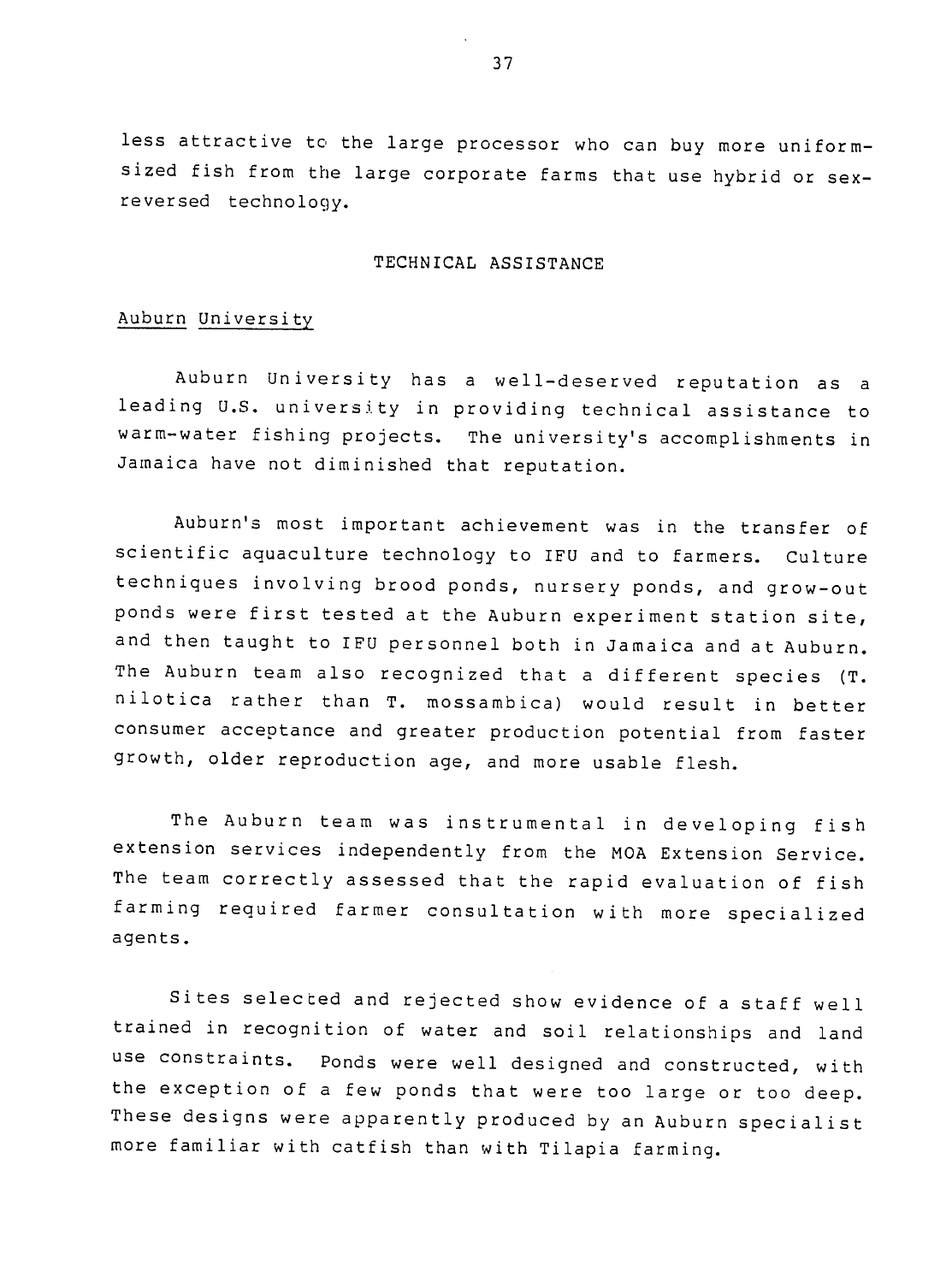The Auburn team also recognized the importance of an adequate diet for Tilapia, and the extension branch was instrumental in convincing feed mills to produce a suitable Tilapia feed formula. A question, however, should be raised concerning why an alternative, lower cost diet was not formulated or at least a list of local ingredients produced. At present, many Tilapia feed components are imported and costs have continued to rise. This is one factor contributing to the current market glut, since farmers claim they cannot sell at lower prices and still provide feed at the recommended daily level. Advisers should have anticipated this potential problem.

The technical assistance advisory team assumed, as did most Jamaican government agencies, that the demand for fresh fish in Jamaica would exceed Tilapia production potential, thus allowing technical assistance for marketing and fish handling to be scheduled near the end of the project when large farm production would be on line and export markets might be considered. This was an error.

Intensive market investigations should have been introduced at the same time as the IFD study on production potential. There should also have been some measure taken concerning where or when buyer resistance appears. Alternative solutions should have been established to provide market outlets other than the traditional schemes that were based on marine products. A food technology specialist should have been assigned very early in the project to examine alternative ways that freshwater fish might be prepared and delivered into the market. The report on strategies for marketing states that "there is neither a set of goals for the marketing group nor a methodology to conduct market development for Tilapia."[10] Very little has been done since that report, and the marketing and distribution problem is increasing.

**38**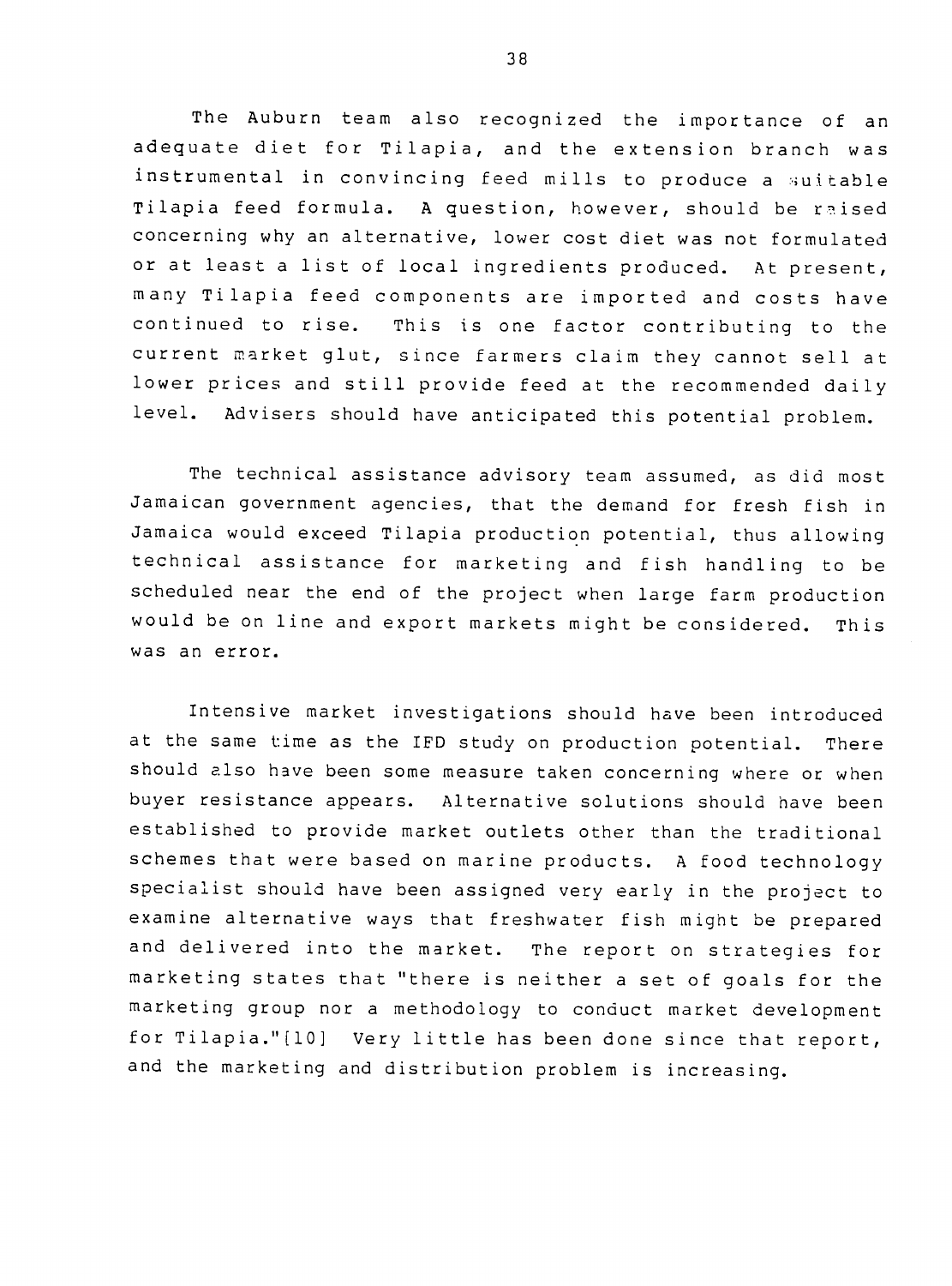# Peace Corps

The initial IFD project report proposed that Peace Corps volunteers (PCV) be used to extend fish farming technology to small farmers. PCV were active until late 1982 when they were withdrawn from the project.

The earliest PCV were not always well grounded in aquaculture techniques. Even though later arrivals were better trained, their role diminished as the thrust of the project moved toward the large farmer with more ponds. Since there is a which will must points. Since there is a<br>growing gap in the availability of services for the small farmers, perhaps a redefined role for PCV could be of value. The traditional role of the PCV in developing countries is to live and work in rural environments. PCV could assume responsibility for raising fish in small ponds and for harvesting, preparing, and preserving the fish for local consumption. This use of PCV would free IFU staff of time-consuming tasks and could help move the project back toward reaching its target population.

#### TRAINING

The project's training program for extension staff and farmers has wo:ked well. The quality of training, the facilities at Twickenham Park, and the follow-through support program are all appropriate and functional. Interviews with farmers who have attended the training schools indicate that they understand the basic technology that was presented. They have used the training to increase their own production and have shared ideas with neighbors and fellow fish farmers. The training provided at Auburn University, for senior IFU staff, has also been excellent.

However, there now exists a problem related to the continuation of training for extension officers and specialized senior IFU btaff. IFU suffers from a high attrition rate of senior-level staff. This problem should not have been unexpected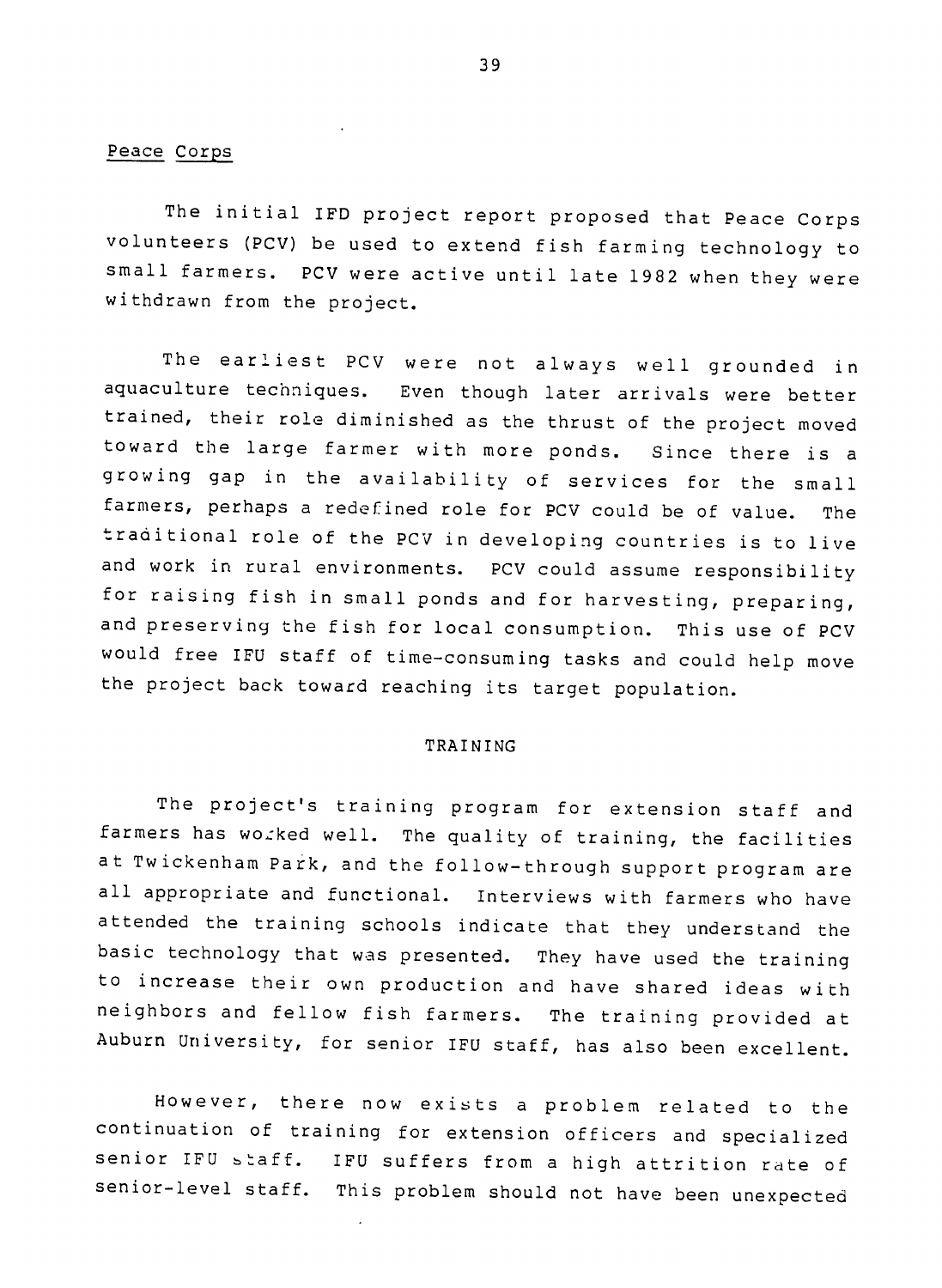because the rapidly growing private sector had no real choice other than to hire away these personnel. The movement of personnel from the public to the private sector may be seen as positive, provided a replacement pool for the public sector is available.

The FPSD design anticipated that the continuation of training would be provided through the Jamaica School of Agriculture (JSA) and UWI. further assumed that participants for long- and short-term foreign training would return to positions with IFU and that PCV would be available along with Jamaican government experts from supportive disciplines.

These assumptions were erroneous. JSA was closed down in mid-project. (ll] The Jose Marti Secondary School has provided some training, but it is not adequate. Courses promised by UWI are not available, with the exception of a six-week overview of aquaculture for senior students. One staff member trained in the United States refused to return to IFU, and delays in foreign training have resulted in the few additional personnel still in the United States not returning to Jamaica until 1985. Confusion about the value and role of PCV led to their withdrawal in 1982.

JSA has started up again; it is now called the Jamaica College of Agriculture, but there is no current provision for extensive training in aquaculture. One or two courses are being considered, but no criteria have been established for staff qualifications.

The situation at UWI appears equally bleak. There is some interest in aquaculture, but the two faculty members most qualified to teach are overworked now and profess stronger interest in marine or freshwater ecology. UWI could offer guidance to graduate students as it has done in the past, but the production level would be low. Excellent training is available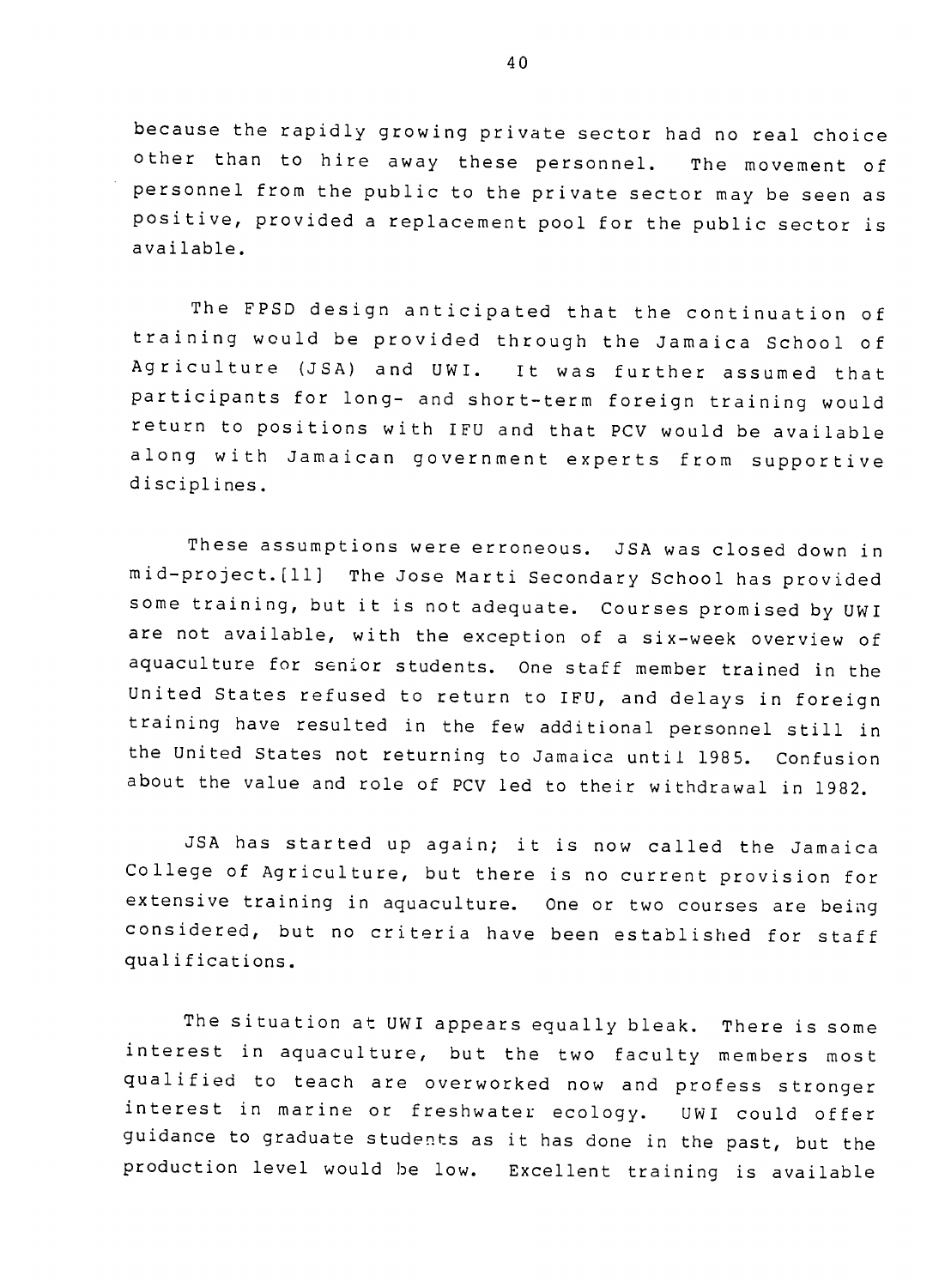in the United States (Auburn University, etc.), but Jamaica has no foreign exchange to send students abroad now that AID support is being withdrawn.

Some suggestions for short- and long-term solutions to this training problem are discussed below.

## Short-term

- Identify personnel within IFU (and possibly Agro 21) who racherry personner within iro (and possibly Agro 21) who<br>are effective educators and attempt to have them<br>establish seminars or training programs designed to establish seminars or training programs designed to establish seminars or training programs designed to<br>review current world literature, research results at<br>Twickenham Park; Aqualapia Jamaica, Ltd.: and Aguaculture Jamaica, Ltd. Students could be identified at UWI or good secondary schools who have an interest in or aptitude for biological science, especially aquaculture.
- $\bullet$  Make every effort to contact and convince the people ..... every effort to contact and convince the people<br>responsible for reorganizing JSA to include a broader<br>sector than only one or two courses in Acuseulture sector than only one or two courses in Aquaculture. Offer to provide some temporary teaching assistance and offer to provide some temporary teaching assistance and<br>perhaps research demonstrations at Twickenham Park if<br>needed. needed.
- Exploit the interest of UWI faculty in marine science to<br>offer training that would enhance the abilities of offer training that would enhance the abilities of undergraduates who might consider a technical career in oyster farming, shrimp culture, or polyculture. This area has great potential for growth in Jamaica.

## Long-Term

\* Use every effort to ccnvince the business and government sectors that the continued growth of aquaculture is sectors that the continued growth of aquaculture is<br>dependent on a continuing supply of college-trained people. Perhaps Agro 21 could help identify support for scholarships or additional faculty at either JSA or UWI. sensialships of additional raculty at either JSA or UWI.<br>University administrators should be reminded that tuition-supported students can be attracted from other Caribbean countries if a good program is in place. Pressure should move from the top level down to the department.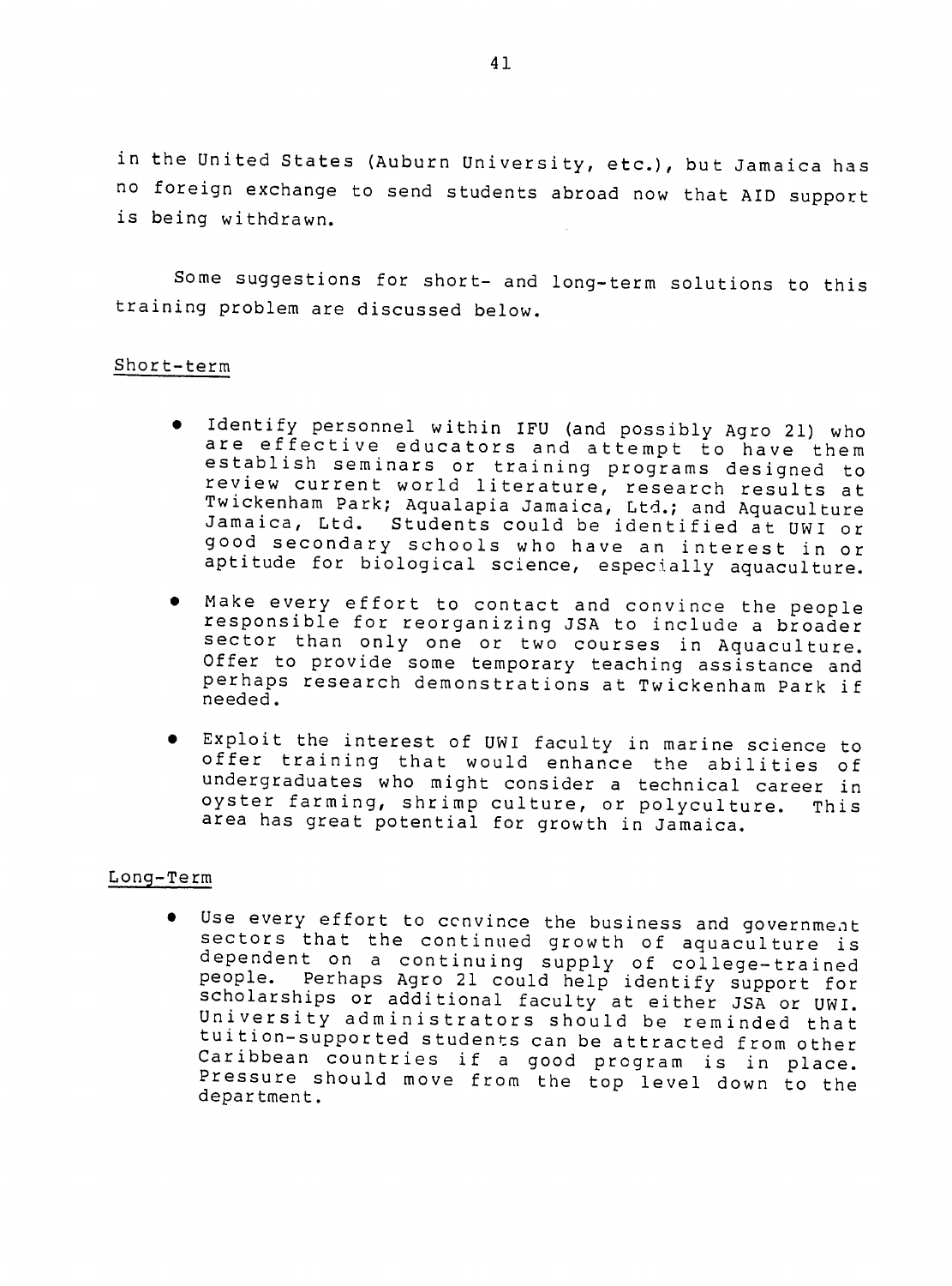$\bullet$  Although in-country university training is preferable, support for foreign training is available and should be sought. This is especially important in speciality areas that might be needed as aquaculture becomes more sophisticated. Examples might be in fish processing and sophisticated. Examples might be in fish processing and<br>handling, food technology, nutrition, and marketing of fish products.

Should efforts fail to stimulate university-level training in a reasonable time, trade schools might be developed. Industry is frequently more interested in this level of support, and certainly aquaculture could be identified as a growing trade area in Jamaica. The type of training infrastructure is not as important at this stage as is the need to have some continuation of the ongoing program.

Although the technical assistance team identified production training needs early enough in the project to schedule both domestic and foreign training to coincide with production growth, it did not anticipate a need for training a replacement for the single marketing specialist in the organizational hierarchy. The void left by the move of this individual to the private sector could account for some of the failure to anticipate the current marketing problem.

#### ENVIRONMENTAL CONCERNS

In the FPSD Project Paper, mention is made of an initial environmental examination that received a negative determination on June 25, 1979. Although the evaluation team could not locate any data directly associating fish farming with environmental damage, there are some real areas of concern. It is appropriate that these concerns be addressed ncw when Jamaican government officials at the highest level are expressing views in the media about the importance of environmental integrity.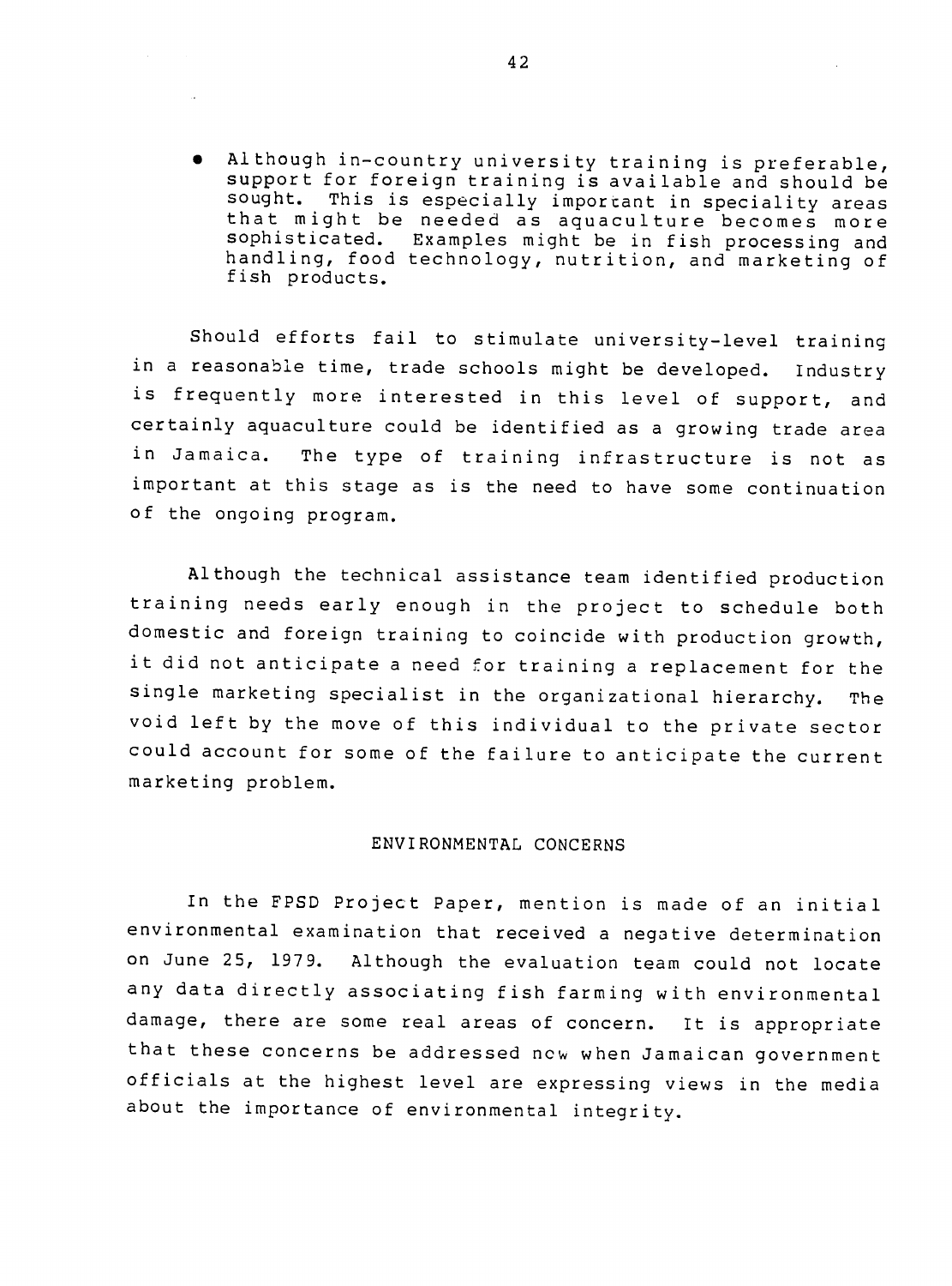The initial IFD project indicated that land areas to be used in the FPSD follow-up project were marginally productive as underutilized areas and were to be small in size. Most would be located inland. As the program expanded and potential profits were visualized from large operations, Tilapia farms began to occupy land closer to the ocean, often in swampy or saline zones. Today's ponds are typically very shallow (3-5 feet) in relation to surface area and are constructed in tightly compacted units. Water resources are variable, but many larger farms pump from irrigation canals. At present, no well pumping is allowed in these sectors because of a very real problem of saline intrusion, which would be accelerated, and of the fear of contaminating deep freshwater wells used for drinking. The map on the following page shows saltwater intrusion inland to and beyond Spanish Town, demonstrating how this is taking place and how acute the problem has become.

Although evaporative loss is not great in a humid climate such as Jamaica's, it is nevertheless a potential problem. A request for data on annual loss from a typical large operation could not be met, but an estimate of as much as 1.5 feet of surface water per acre per growing cycle was given. Thus, an acre of shallow pond used three times per year would actually need more than one extra filling just to meet the loss. In high density culture where high speed paddles are used throwing the water into the air, and 10-15 percent of the water is typically drained and replaced periodically to eliminate concentrated waste, the amount of water needed is greatly increased.

Although water is drained into a holding ditch as the fish are harvested, and then reused, it has the potential of becoming more saline as it is reused. In many parts of the world where high density culture is practiced, the water is brackish, and Tilapia are known to thrive in this environment. A recommendation has been made by a technical adviser to fund the sinking of a saline well at Mitchell Town for evaluation and

43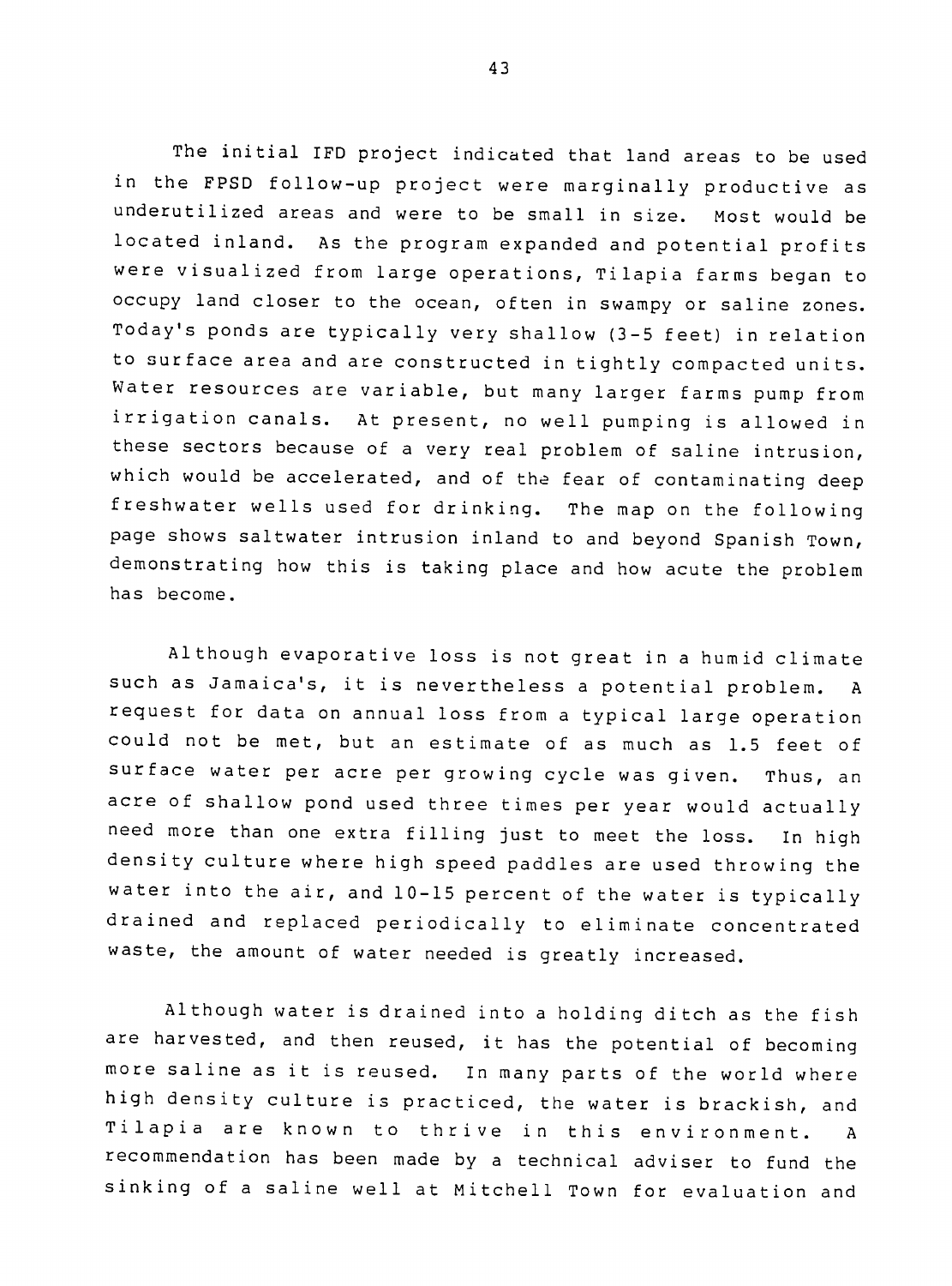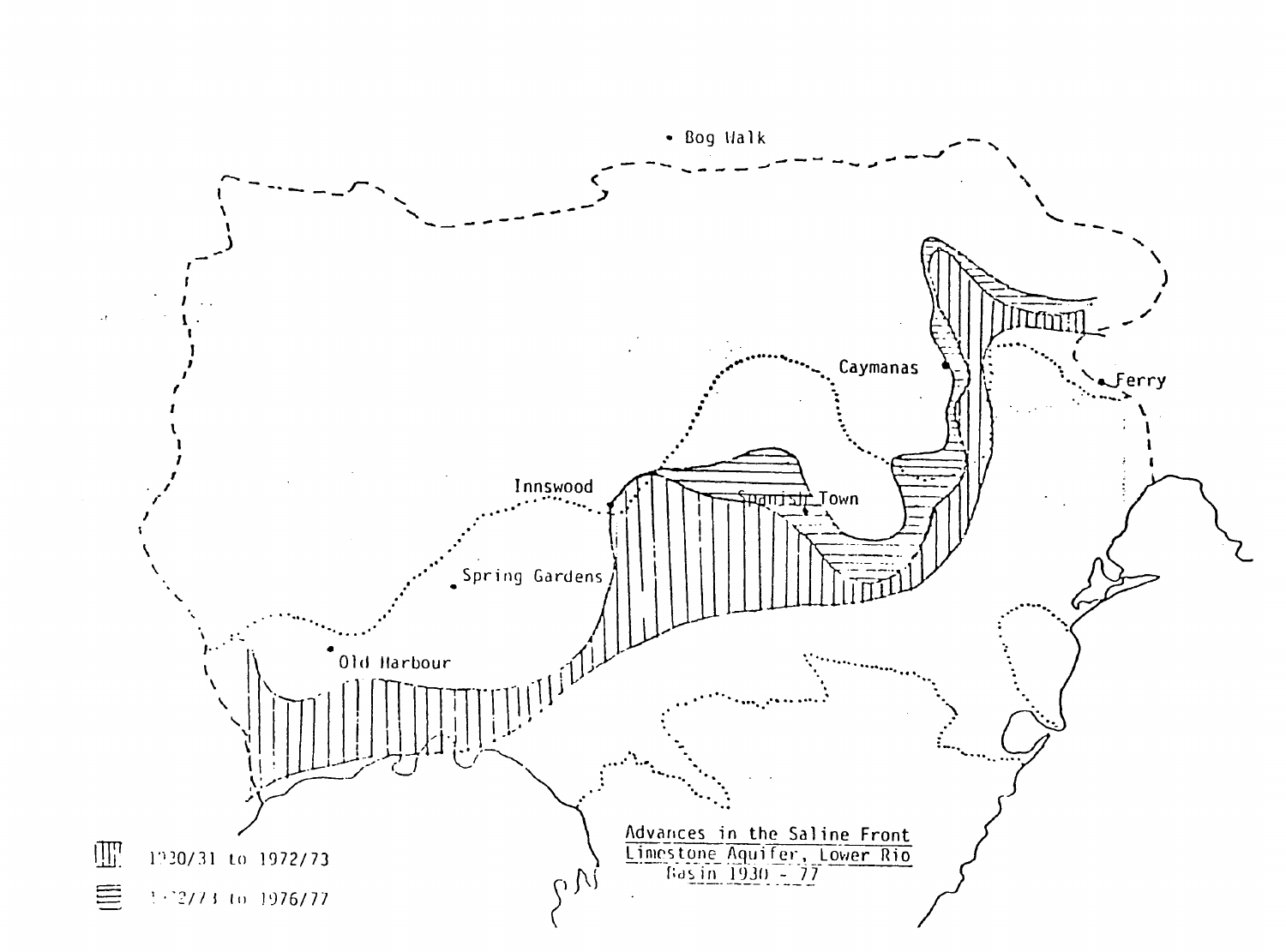demonstration of brackish-water farming. Should this take place and prove successful in increasing production, it is probable that other large farmers, especially those planning farms of several hundred acres, will request permission to sink saline wells. The project evaluators strongly suggest that an environmental assessment be made of existing impacts of Tilapia farms on water quality and loss before other schemes such as saline wells are permitted. Construction of ponds in areas with very high saline water tables poses a problem since evaporative loss there could have an effect similar to well pumping.

Another environmental concern regards the concentration of protected birds in areas of fish farms. A study is now under way to determine the extent to which these birds are responsible for mortality and economic loss. If predation is a serious problem as is the case in most areas of the world, and which the evaluators strongly suspect is the case in Jamaica, farmers will inevitably take measures to control the loss. The ongoing research may help prevent a confrontation between farmers and conservationists and is therefore appropriate and important.

Although AID-sponsored projects in aquaculture do not include the IFU projects in marine oyster culture, comments have been solicited. The oyster culture research station at Bowden is in immediate danger of being polluted by a banana-boat docking facility. It is hoped that environmental awareness will extend to this project and that a damage assessment will be made before any construct.on starts.

# INSTITUTIONAL FRAMEWORK AND PROJECT CONTINUATION

As the principal implementing agency for IFD and FPSD, IFU has done an excellent job. The senior staff at IFU are capable well trained, dedicated, and hard working. One of the projects' most positive achievements is that IFU, with its three facilities at Twickenham Park, Mitchell Town, and Meylersfield, has developed, and now manifests, an institutionalized capability to

45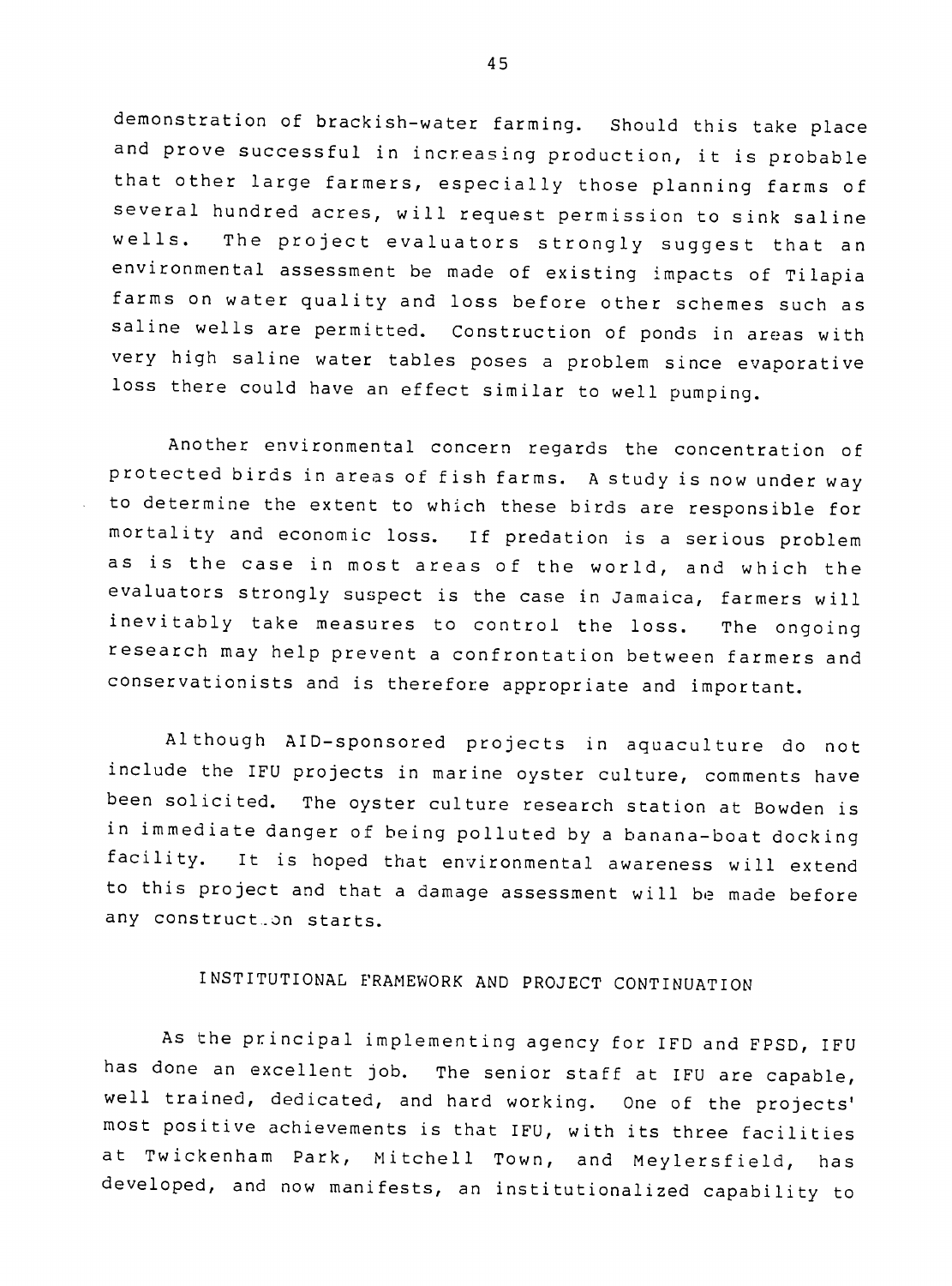carry out the research, extension, and seed stock production that is necessary for the support and growth of an inland fishing industry in Jamaica. The development of this capability has been facilitated by the solid policy and financial support tor IFU from AID and the Jamaican government throughout the life of the two projects.

IFU is now, however, in a period of transition. First, IFU is rapidly losing staff to the private sector or, in one case, to Agro 21. Ten staff (six professional and technical and four laborers) have left IFU over the last year, reducing total staff from 125 to 115, well below the 160 considered optimal by project designers. A government hiring freeze has made it difficult to replace these staff even if qualified candidates were available.

Second, AID funding is being withdrawn, one consequence which is that IFU will lose its special project status, which will lead to an effective 25-percent pay cut for most staff. A recent decision by MOA to elevate IFU to departmental status reflects continued government support for inland fisheries and increases job security for most project staff, but this is scant compensation for the pecuniary losses most IFU staff will have to bear.

Third, IFU has recently found itself in a confusing situation of conflicting roles and responsibilities with Agro 21 and with certain elements of the private sector. Agro 21 has effectively assumed responsibility for the promotion of new fish farms in the medium- to large-scale categories, particularly those involving foreign investment or foreign markets. Applied research on Tilapia production is carried out at Aqualapia Jamaica, Ltd., which is reluctant to share its information with IFU even though Aqualapia is mainly a state-owned enterprise that received technical assistance in pond design and construction from IFU. Recommendations have also been made that some or all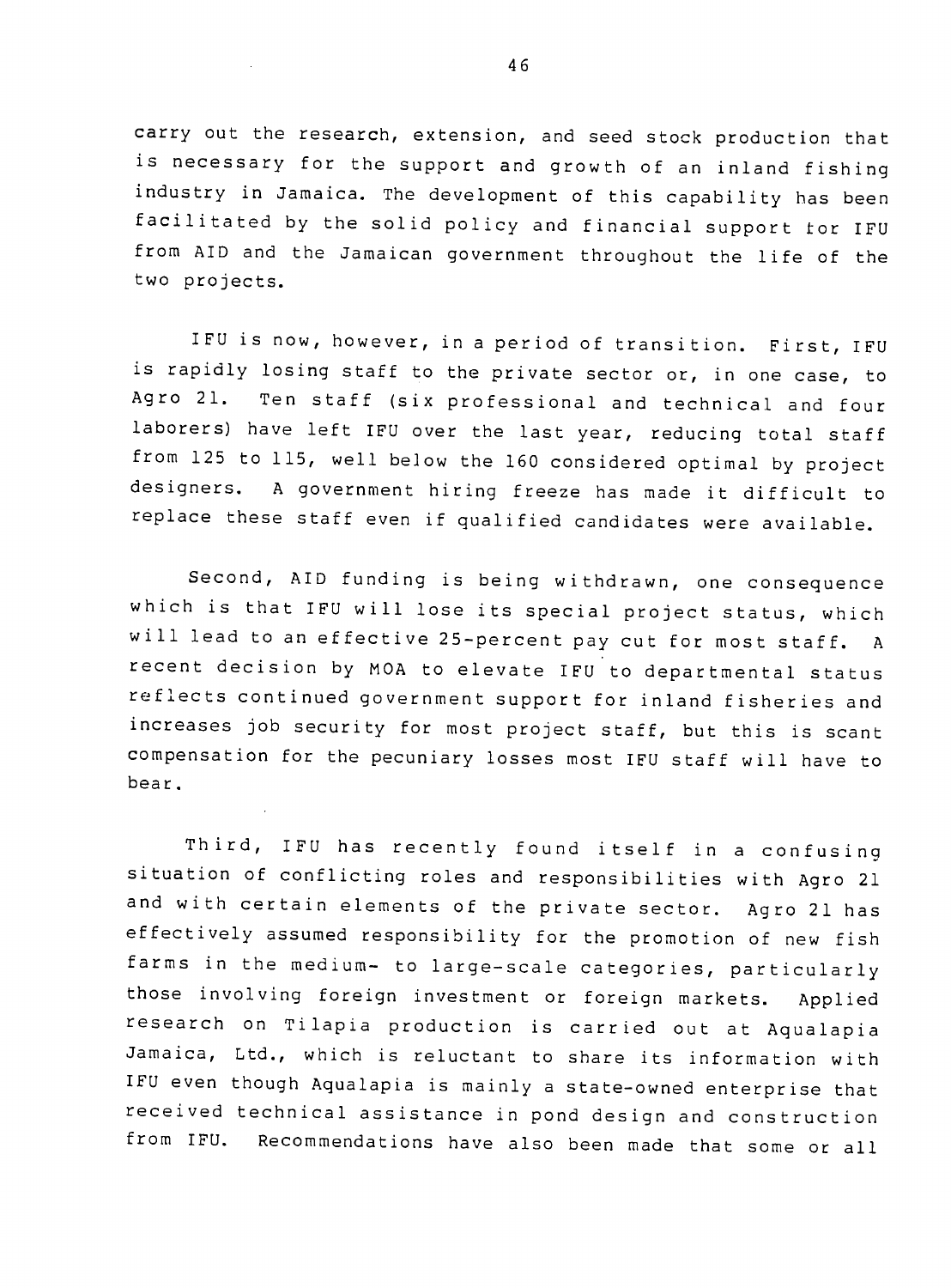of IFU's functions should be transferred to the private sector. All of these circumstances have left the IFU staff confused, demoralized, and uncertain about the future of their institution.

It is the evaluators' judgment that some IFU functions should be transferred to the private sector, but that divestment should proceed within a solid and coherent policy framework. The most likely candidate for divestment is the brood and nursery pond facility at Mitchell Town. In a mature inland fishing industry, fry and fingerling production should become a specialized domain within the private sector, just as chick hatcheries are in the poultry industry.

The inland fisheries industry in Jamaica, however, is not mature. It is now barely reaching adolescence and is suffering the growing pains of uncertainties about technology and unarticulated markets that inevitably accompany this growth. The evaluators believe, therefore, that the Jamaican government should proceed with caution in any planned divestiture to ensure that its consequences will not exacerbate the current chaos with respect to supply channels and marketing within the industry and will complement overall government policies.

IFU should retain at least three functions. These are training, extension, and research. IFU has done a superb job of training extension staff and farmers and is carrying out muchneeded research on production. This capability, which has taken seven years to develop, should not be summarily dismantled. However, the government will have to raise salaries substantially to keep the remaining IFU staff from jumping to the private sector. [12]

As IFU is elevated to departmental status within MOA, it also becomes the logical candidate to provide policy coordination and guidance to all elements of the industry. IFU should be permitted to take the lead in determining an overall strategy for

47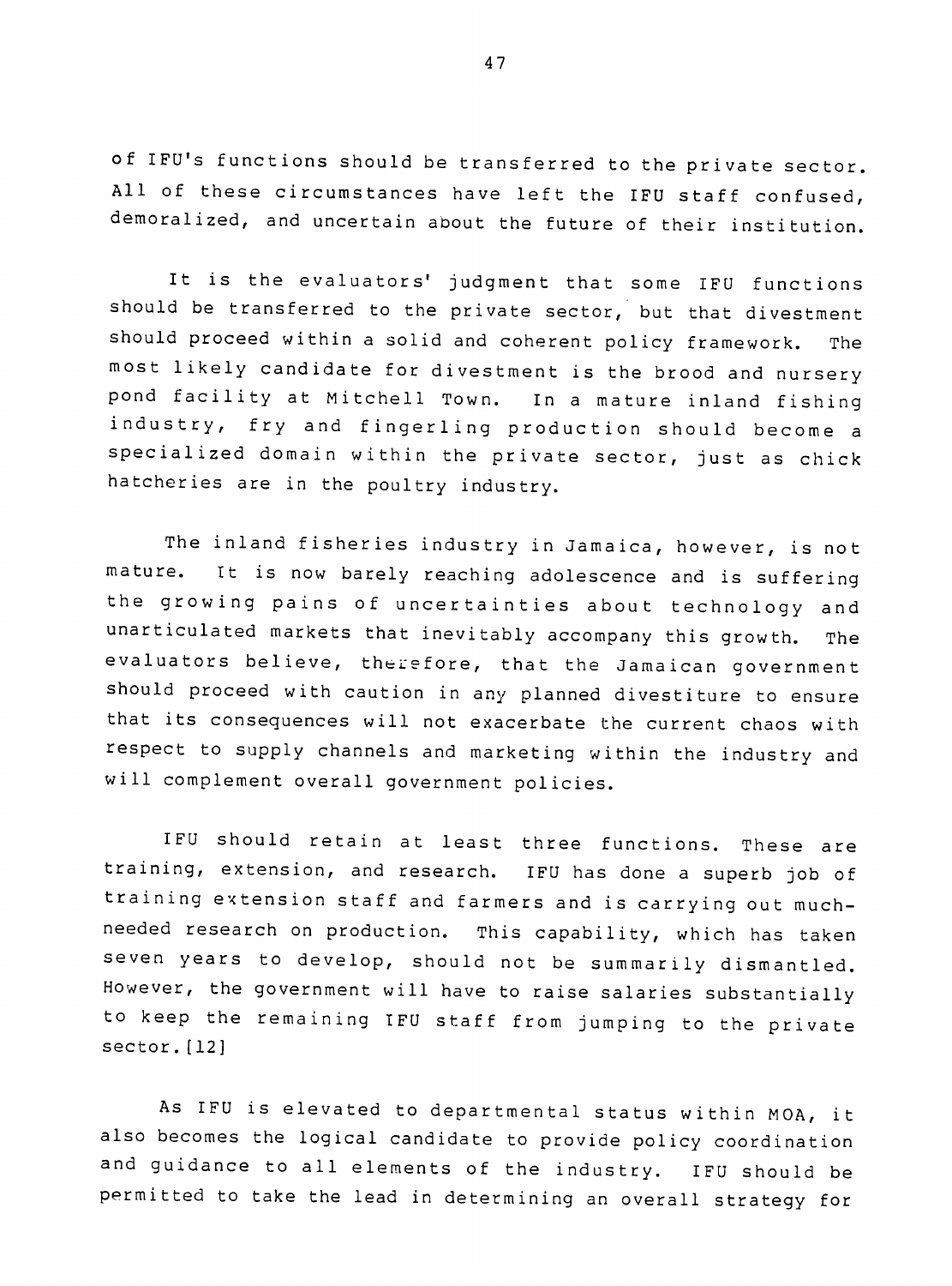the growth of the industry with due regard for whatever environmental and equity directions it receives from the government. In particular, IFU should coordinate the series of marketing studies that are long overdue.

The evaluators do not recommend that AID launch a major new inland fisheries project in Jamaica. However, the evaluators do recommend that AID assist IFU, the MOA Marketing Division, and the industry in general in several discrete ways. One way would be to provide technical or financial assistance to help IFU carry out an overall strategy study. Another way would be to assist with the financing of marketing studies. A third way would be to carry out a human resources study to determine what the industry's training needs will be for the next **10** years. AID should then consider financing this training either through fellowships to U.S. universities or through the development of a secondary and tertiary inland fisheries training capability within Jamaica.

AID's intervention in the inland fishing sector in Jamaica has been, for the most part, fruitful. Although **it** is now time to let the industry develop mostly on its own, AID should keep a watchful eye on the industry that it has helped create to determine how it can still assist on an occasional basis.

## AID DESIGN POLICIES AND PROCEDURES

The two AID project papers -- IFD and FPSD -- reflect a generally sound planning process. The overall concept of promoting inland fisheries in Jamaica in the mid-1970s was undeniably timely and feasible. The strategy of starting with a small research and institution-building project followed by a production project was clearly correct as it permitted flaws in procedure and technology to be corrected at an early stage before sunk costs became prohibitive; the most salient example of this was the decision to switch fish species from T. mossambica to T.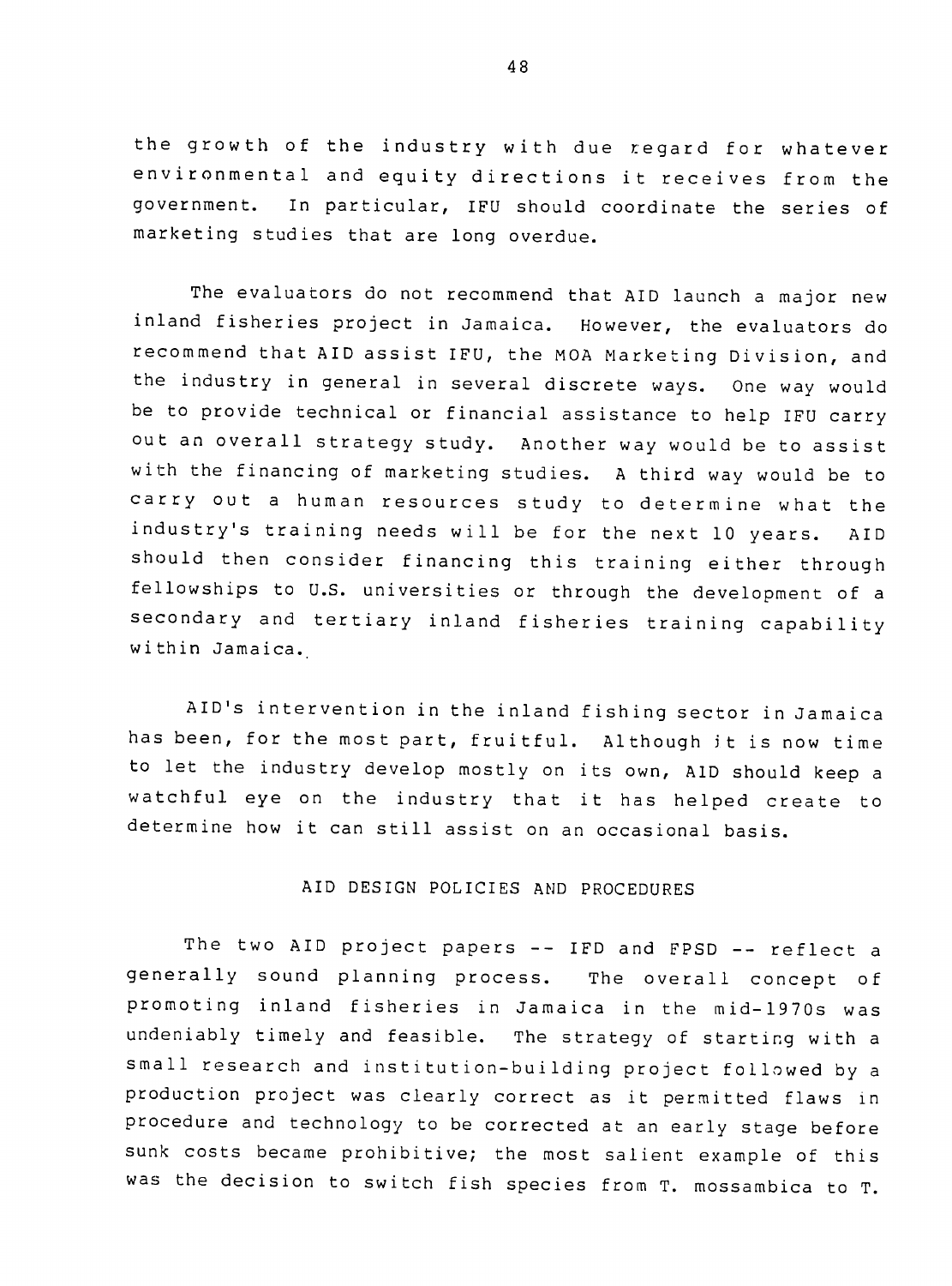nilotica in about 1979. The benefit-cost analyses that were carried out in 1976 and again in 1979 have proved remarkably accurate, notwithstanding the soaring prices, plummeting currency, and other economic problems that Jamaica has had to face during project implementation.

The design also had flaws, however. The most egregious was the lack of a strategy to ensure that small farmers would become the main producers and beneficiaries of the project. Rather than evolving an extension strategy that focused on outreach to the smallholder, the planning documents simply stipulated that this would happen. It should have been foreseen that the industry, once its feasibility had been demonstrated, would inexorably be taken over by large corporate and private interests unless a strategy was developed to prevent it.

Passing mention has been made already of two other somewhat less serious design flaws. One concerns the lack of an environmental impact statement, which should have been prepared for a project that planned to utilize such large amounts of land, and, especially, water. The other concerns the levels at which targets were set. It is difficult to know in retrospect whether the designers really believed that more than 1,000 farms would, by 1983, produce several million pounds of Tilapia or whether these figures were generated to impress higher levels of decision making. In any case, they were unnecessary: the actual figures -- 550 farms producing about 500,000 pounds -- are sufficient to qualify the project as a success.

Another ill-conceived decision was to provide trail bikes on a lease-purchase option to extension staff. Most extension staff were simply not interested in owning or even using these bikes. As a result, only 4 of the 20 vehicles provided by AID are now in use. The rest are in storage.

Finally, one more quixotic observation should be made on the consequences of the buy-American provisions of the Foreign

49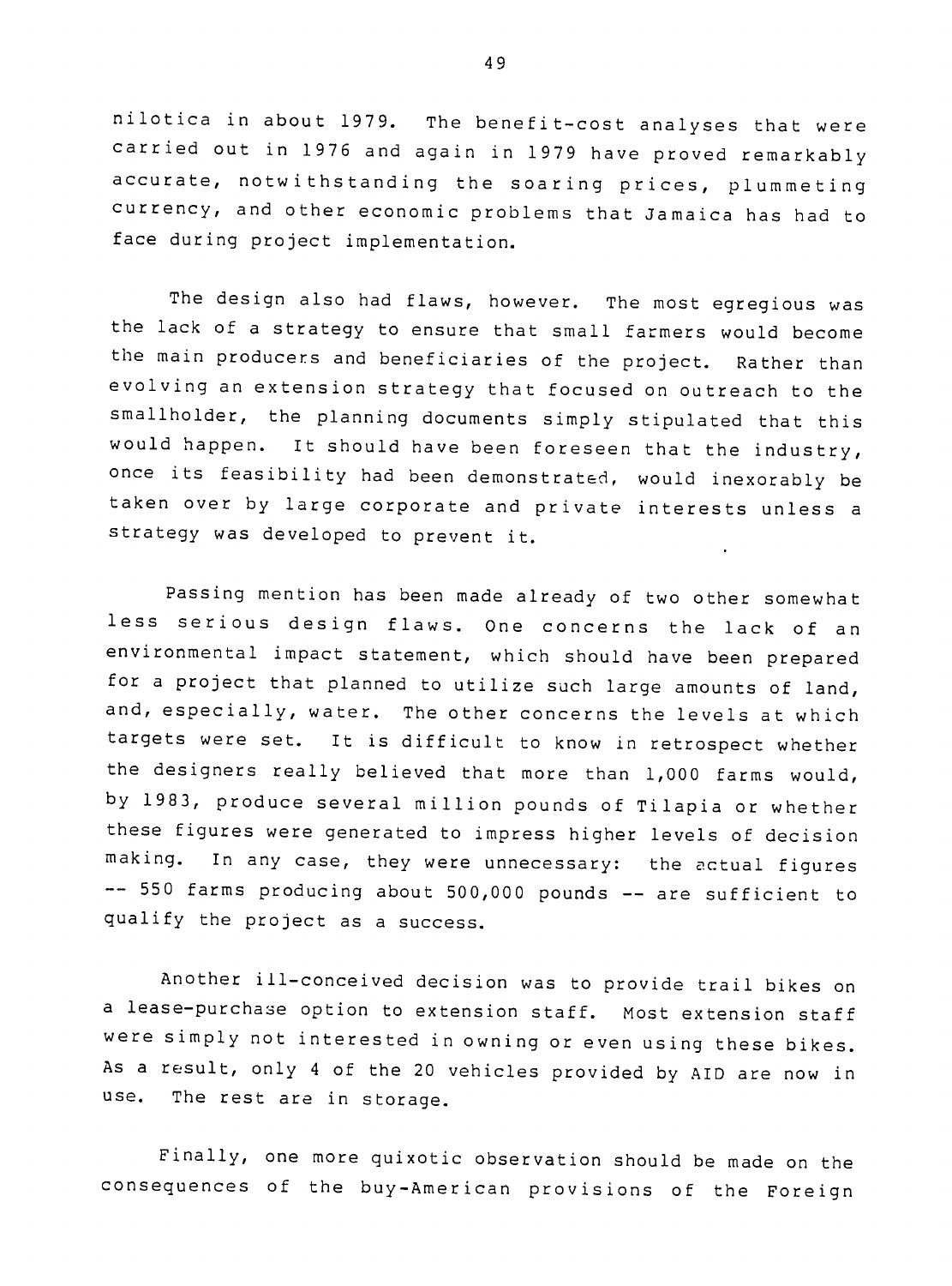Assistance Act. Almost all of the vehicles that were purchased by AID for the project were left-hand drive and American made. According to the IFU Director, at least one-third of these vehicles have broken down and cannot be repaired because of Jamaica's lack of foreign exchange to import spare parts (see Table 2).[13] It may be tilting at windmills, but it should be suggested, anyway, that Congress should decide whether is it the purpose of U.S. foreign assistance to promote development or to subsidize the American automobile industry.

#### NOTES

- 1 Extrapolated from IFU data, see Table 2, Chapter 2.
- <sup>2</sup> Based on yields of 2,300 pounds per 15-week production cycle, with three harvests per year, reported by IFU and confirmed by farmers who were interviewed. Ĩ.
- **<sup>3</sup>** Thomas J. Popma; Frank **E.** Ross; Bryan Nerrie; and James The Development of Commercial Farming of Talapia in Jamaica, 1979-1983, Kingston: Ministry of Agriculture, page 4. The Auburn estimate, made in June 1984, was reportedly based on an extrapolation from first and second quarter production, which may have been slighly higher than in subsequent morths. The evaluation team's estimate was extrapolated from reported production from January through October 1984. See notes to Table 2.
- <sup>4</sup> Popma et al., page 37. The actual figures reported were 2,500 kgs. per ha per harvest times 3.5 harvests per year.
- 5 While the evaluation team was in country, the IFU director was constantly receiving requests for assistance in fishpond construction from government officials and other influential people. When the evaluators completed their 4-hour journey to Meylersfield, the. were informed that the chief extension officer was not available because he was supervising the construction of the 15-acre fish farm of a high government official.
- **6**  One problem was that neither IFD nor FPSD provided an adequate definition of the target group. There are numerous adequate definition of the target group. There are numerous<br>references in both project papers to the "small" or "subsistence" farmer or to the "1/4 acre fish farmer." subsistence flarmer or to the "I/4 acre rish farmer."<br>Inadequate attention, however, was given to the socioeconomic profile of the targeted beneficiary. Was the<br>intended beneficiary to be primarily a farmer or could the intended beneficiary to be primarily a farmer or could the beneficiary be a businessperson or professional who also farmed? If primarily a farmer, how large or small could the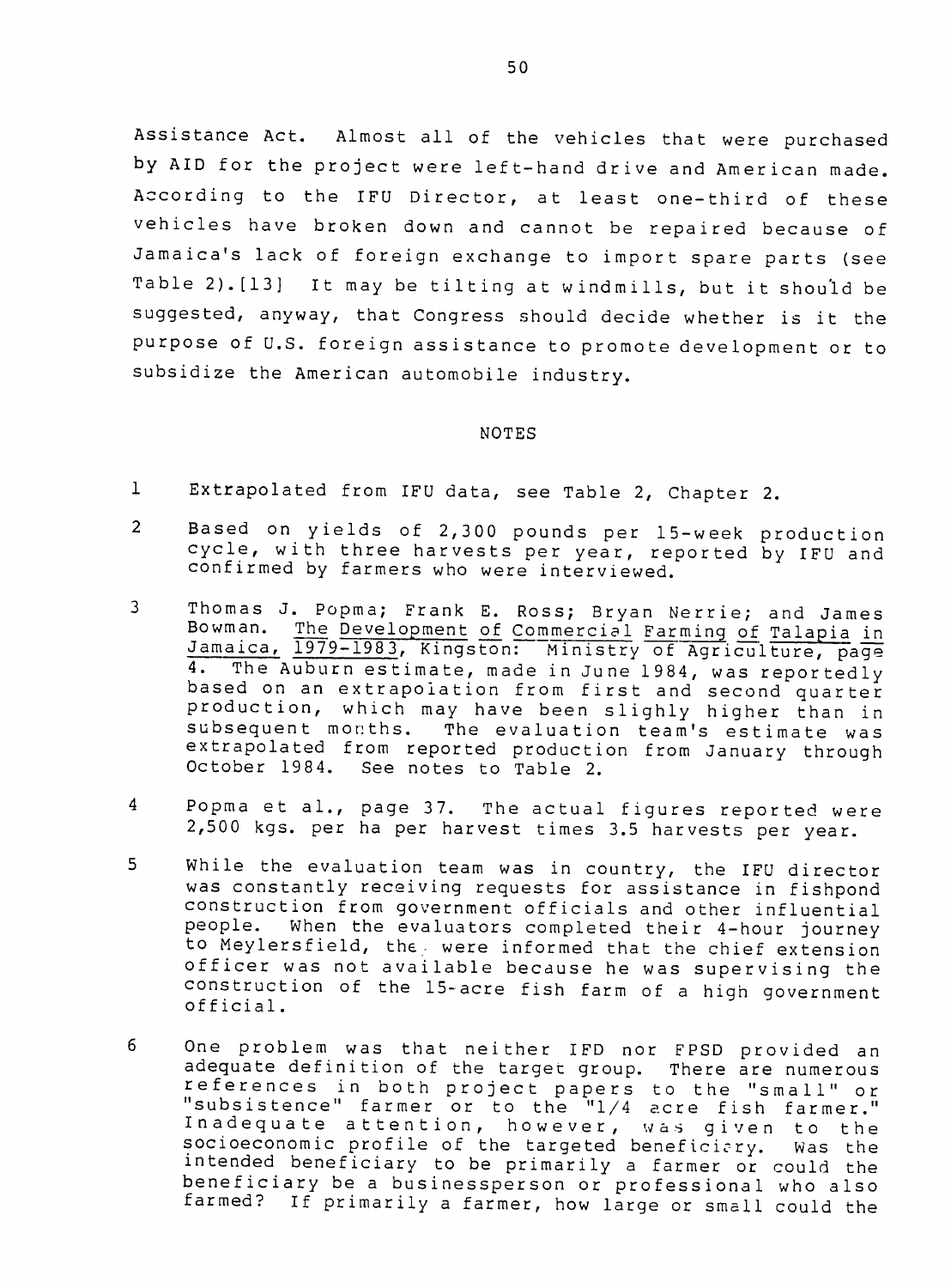beneficiary's holding be? Was there any provision for the landless poor? 7 Gregory M. Sullivan, Strategies for Marketing Talaia

- Nilotica in Jamaica, May **1983.**
- 8 See the Agro 21 brochure on fish farming.
- 9 See McAlister, Report on Fish Processing, Handling and Preservation Seminars, 1983.
- **10**  Sullivan, Strategies for Marketing.
- **11**  Its facilities have now become the police training academy.
- <sup>12</sup> The highest salary in IFU is currently J\$24,300, which is perhaps 50 percent of that which qualified individuals can command in the private sector.
- <sup>13</sup> On the day the evaluators visited Meylersfield, they set out on the four-hour journey in one of the surviving 1982 Dodge Omnis, only to have to turn back after one hour when the vehicle developed an electrical problem. They then completed the journey in a 1977 British Ford (allowed to be purchased by AID by mistake) for which spare parts were more readily available.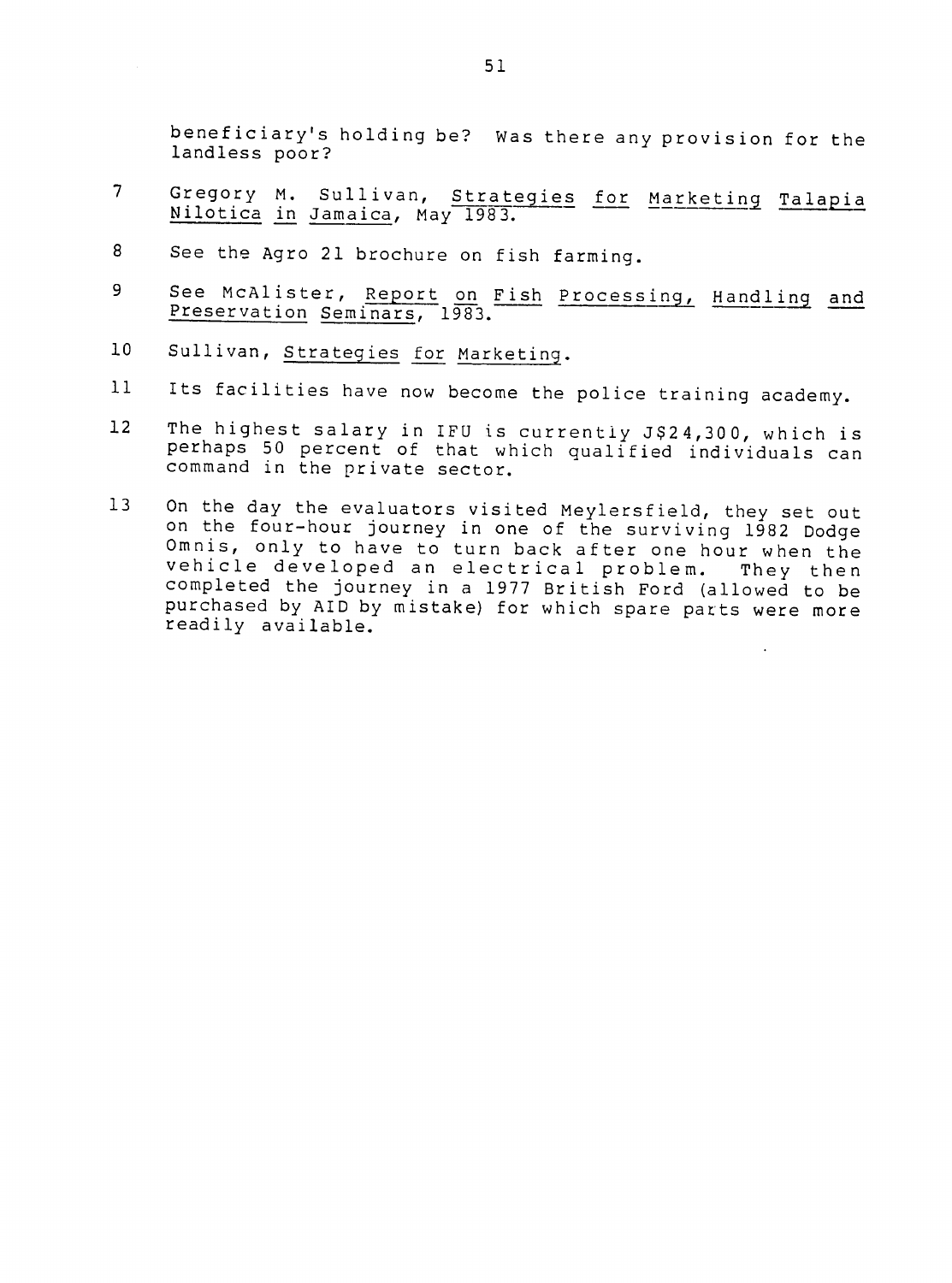#### CHAPTER FOUR

# **CONCLUSIONS,** RECOMMENDATIONS, **AND LESSONS LEARNED**

This chapter includes the principal conclusions that were derived from the analytic sections in Chapter Three, restates the major recommendations, and lists the lessons learned.

## CONCLUSIONS

**1.** The overall conclusion is that the AID-Government of Jamaica inland fisheries projects have been successful in that they have established a new, heaithy, and rapidly growing industry in Jamaica.

2. Inland fish farming in Jamaica is profitable for the relatively small number of medium-sized and large farmers who are currently engaged on a commercial basis. However, the intent of the project .o raise the income of the rural poor has not been achieved.

3. Current production technology is adeqate to meet present and near future market demand. The threat of alternative technology used by large corporate farms to capture much of the domestic market, however, is real, and that potential must be addressed soon to ensure a continued marketplace for small to medium farmers who have a considerable investment at stake. The credibility of IFU is potentially in question if the current thrusts of large farms to dominate markets is not relieved through promotion and marketing programs.

4. The program has expanded so quickly that is has outpaced the development of infrastructure to handle potential problems of unaccounted mortalities and environmental problems.

Previous Page Blask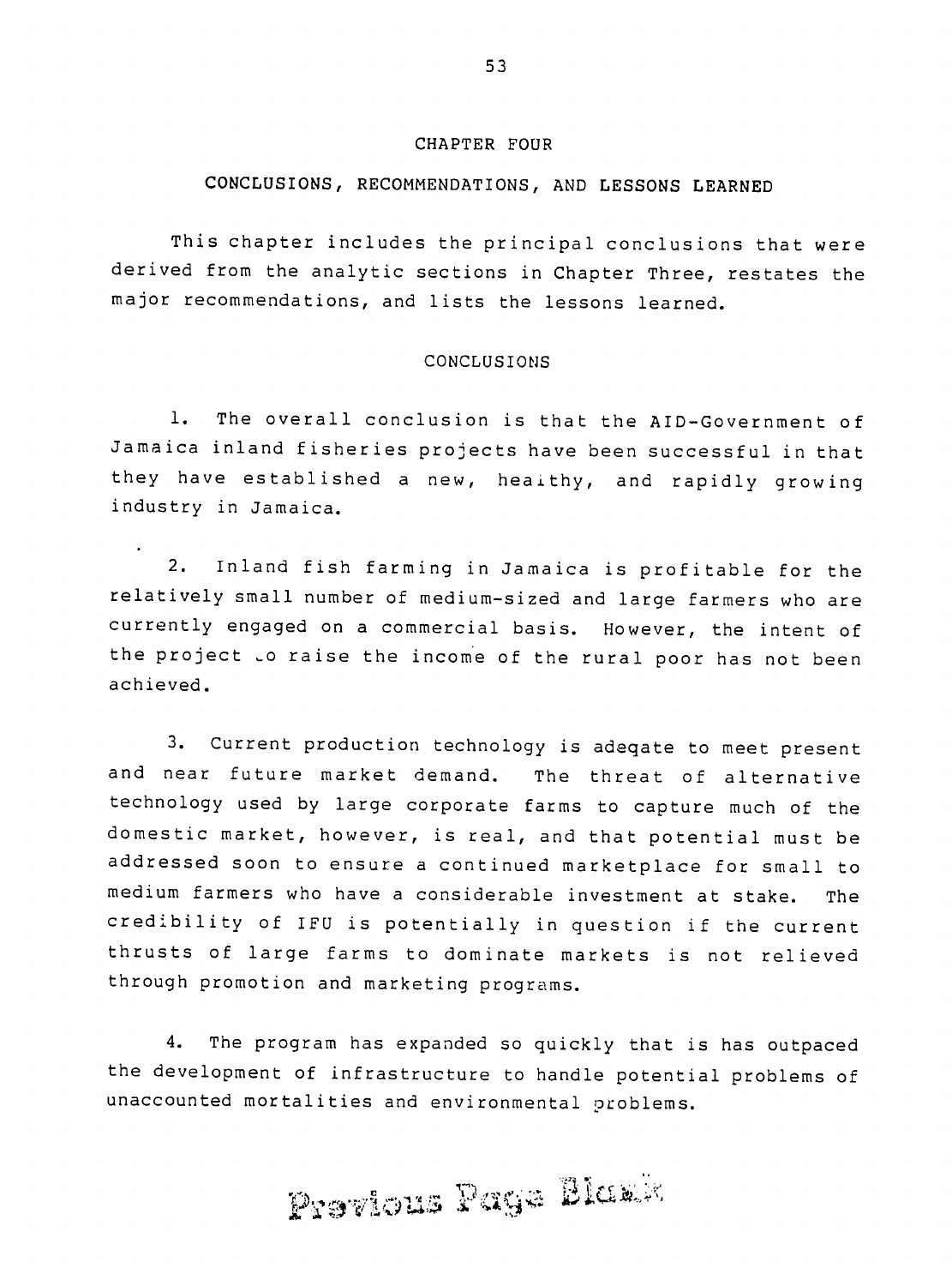5. The project should not have assumed a virtually unlimited market for Tilapia and no problems of distribution. Project designers should have realized that time is needed to change fixed habits in a mixed society. The present overproduction of fish causes and will continue to cause problems and economic hardship. The staying power of the small farmer will be severely tested, and with more large farms coming into production, it will not be surprising to see Tilapia farming in Jamaica dominated almost entirely by large corporate entities. An exception would be the entrepreneur who is vertically integrated so that he can grow, deliver, and sell his own product. Some small farmers can and will continue to thrive as they always do, but they will essentially be in the backwash of the program.

6. The role of Auburn University has been persuasive and positive from the inception of the projects. The Auburn advisers defined the need for more fish protein and identified suitable fish species to meet that need. They used their considerable facilities well and sent competent personnel to Jamaica to oversee the project. Their training program both in the United States and in Jamaica has produced results best demonstrated by the ability and confidence of IFU personnel to continue their tasks.

As principal designers and implementers, the Auburn advisers should not have assumed, however, that attention to distribution and marketing could be delayed until near the end of the project. The advisers should also have raised an early flag about the effect of their highly successful production program in attracting the large business sector and should have taken measures to ensure that the original target population was protected.

54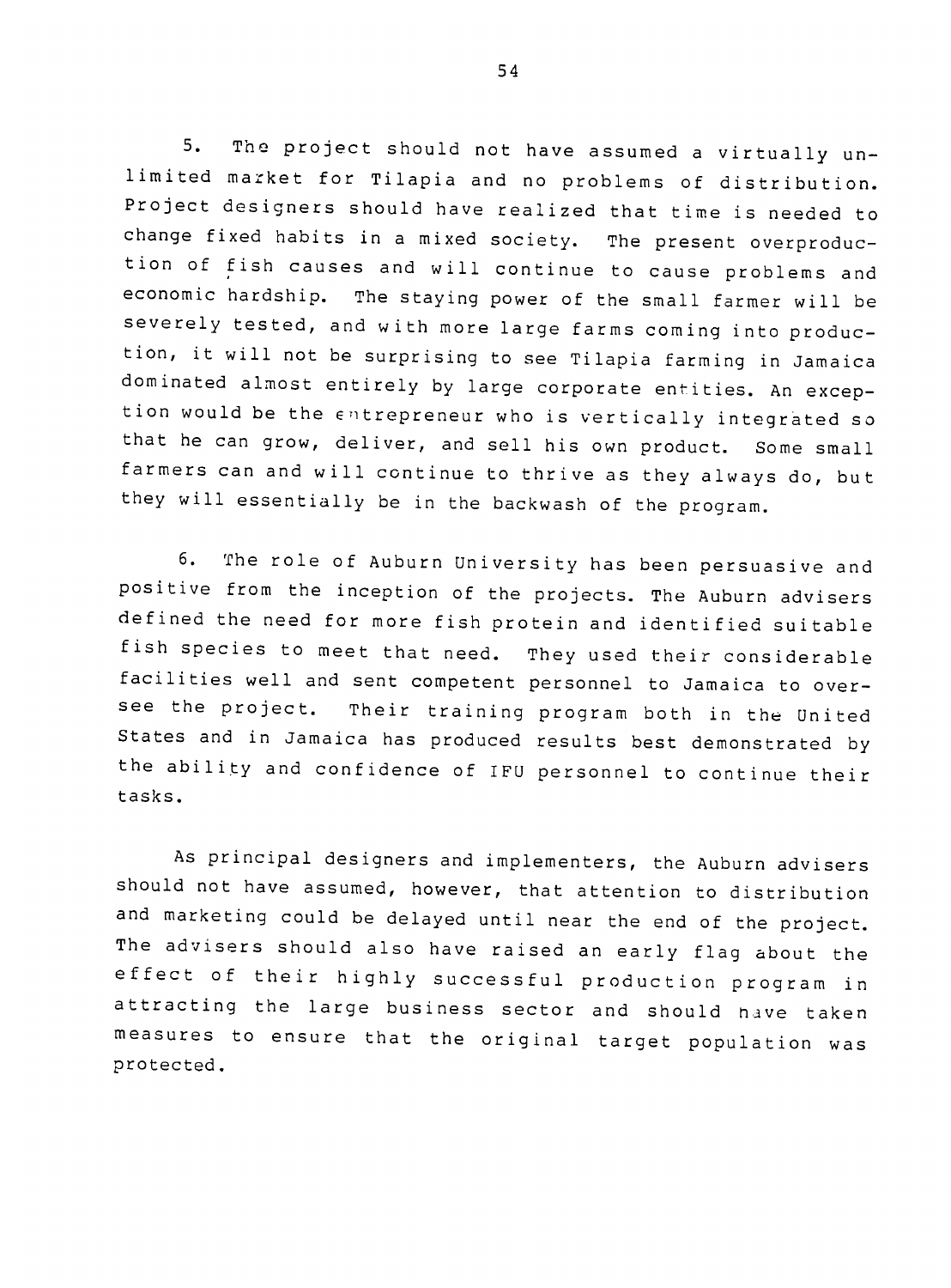7. The original plans for the use of PCV were well conceived. However, as the thrust of the project shifted early and rapidly toward large farming, PCV were found to be increasingly unneeded and underqualified. As a result, they were phased out of the project by 1982. It is possible that a redefined role with the now-neglected small farmer could be established.

8. Training has been good at all levels of this project. IFU personnel contacted were found to be highly professional and skilled. The quality of infrastructure completed on government and private sector lands demonstrates the ability of extension personnel to transfer the techniques that they had learned. Farmers do understand the program.

However, an immediate problem exists in the disintegration of a planned training network through JSA and UWI. Every effort must be made to provide a temporary bridge and to work for an incountry training program in aquaculture.

9. Environmental concerns were addressed in a cursory fashion and found to be negative in the early project plans. Changes in emphasis toward large ponds and farms built within an environmentally sensitive ecosystem suggest a need to re-address this issue. Secondary concerns involving protected predatory bird species are a potential problem.

**10.** The AID project design was generally sound with respect to the feasibility and timeliness of introducing fish farming in Jamaica. However, the design lacked an overall strategy for reaching the target population; arrived at unnecessarily optimistic participation and production objectives; lacked an environmental impact statement; and should have sought a waiver on vehicle procurement, given the difficulties of obtaining spare parts for American-made vehicles on the island.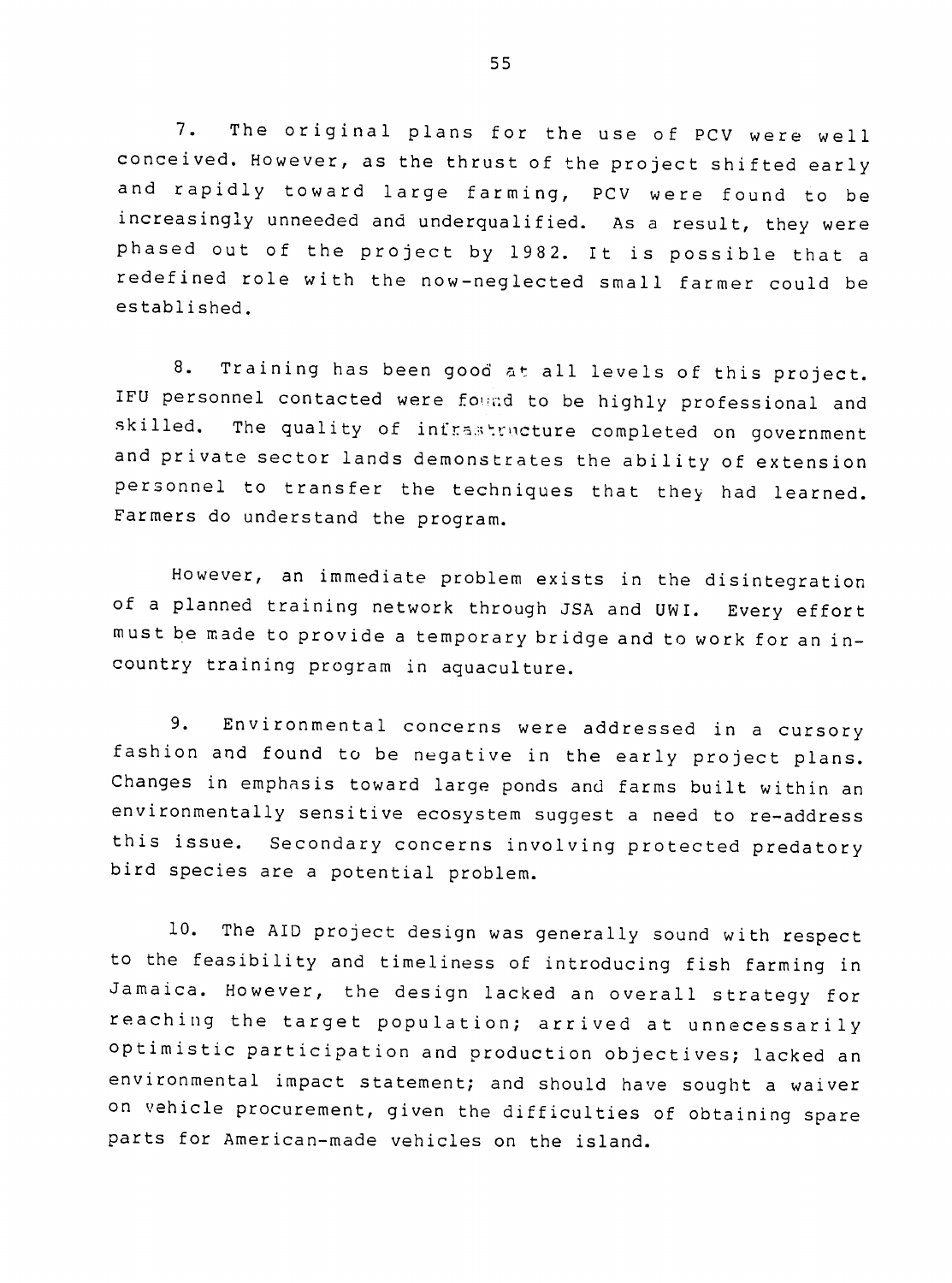**11.**  The future role of IFU, and with it the institutional support needed by the industry, is in jeopardy as a result of the withdrawal of AID funding, staff attrition, and competing institutional interests.

#### RECOMMENDATIONS

**1.** AID should not launch a major new project in inland fishing but should be prepared to respond favorably to requests for discrete assistance in such areas as strategic planning, marketing, human resources assessments, and training.

2. The Peace Corps should respond favorably to requests for its assistance in extending inland fisheries technology to the small farmer, but only if AID and the Jamaican government take strong measures to ensure that the small farmer is not squeezed out of the market.

3. The Jamaican government should carry out an overall study and a more specific marketing study for the industry to establish a strategic plan for the industry's continued growth and vitality. AID should be prepared to assist in the financing of these stuides.

4. The Jamaican government should take immediate steps, with AID assistance, to determine how it will ensure a continued supply of trained professionals and technicians for the aquaculture industry.

5. The Jamaican government should take measures to retain the capable senior staff of IFU who are now deserting to private industry in larce numbers.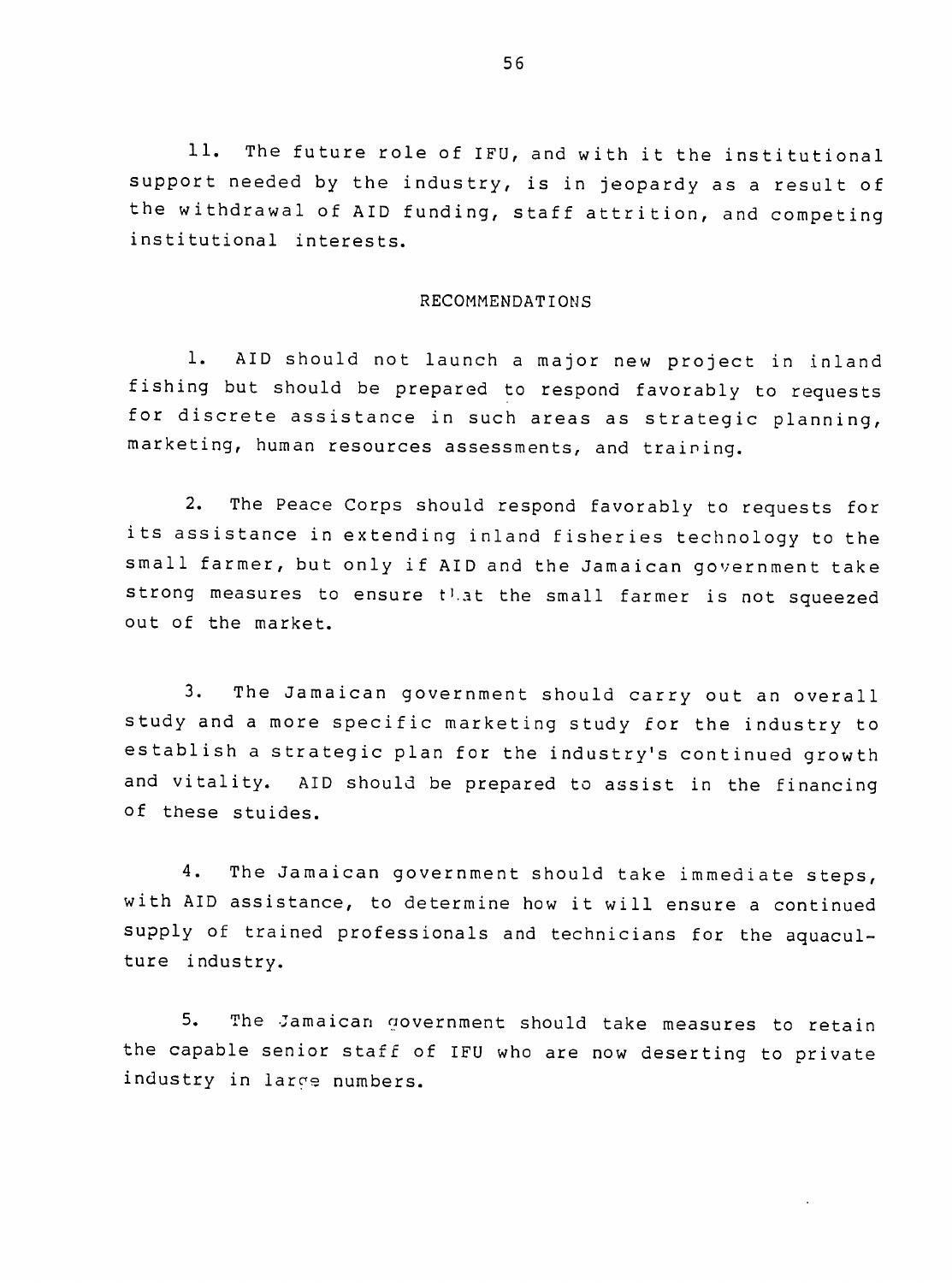6. The Aquaculture Department should become the principal department for policy coordination as well as research and extension with respect to aquaculture on the island. Plans should be laid to divest IFU of its fry and fingerling production responsibilities.

#### LESSONS LEARNED

**1.** Tilapia farming is a viable industry in Jamaica and potentially in similar developing countries in the Caribbean and elsewhere.

2. In trying to develop an industry around smallholder production, specific plans (that is, a strategy) must be developed early on to keep large farmers from seizing control of the industry. One possibility that might have worked in Jamaica would be to have large entities responsible for brood and fingerling production as well as processing and distribution, with small farmers serving as principal grow-out producers on a con tract basis. No strategy will be effective, however, if not supported strongly by the donors and host country government.

3. Production is easier to set in motion than marketing, which must overcome social, cultural, and economic barriers. Assumptions of ready markets for fish products is the single most common mistake made in fish expansion programs in developing countries.

4. Aquaculture is such a relatively new and inexact science that new technology will appear constantly. The time needed to test each new idea is seldom afforded in field situations, where economic conditions rather than scientific aptness will prevail.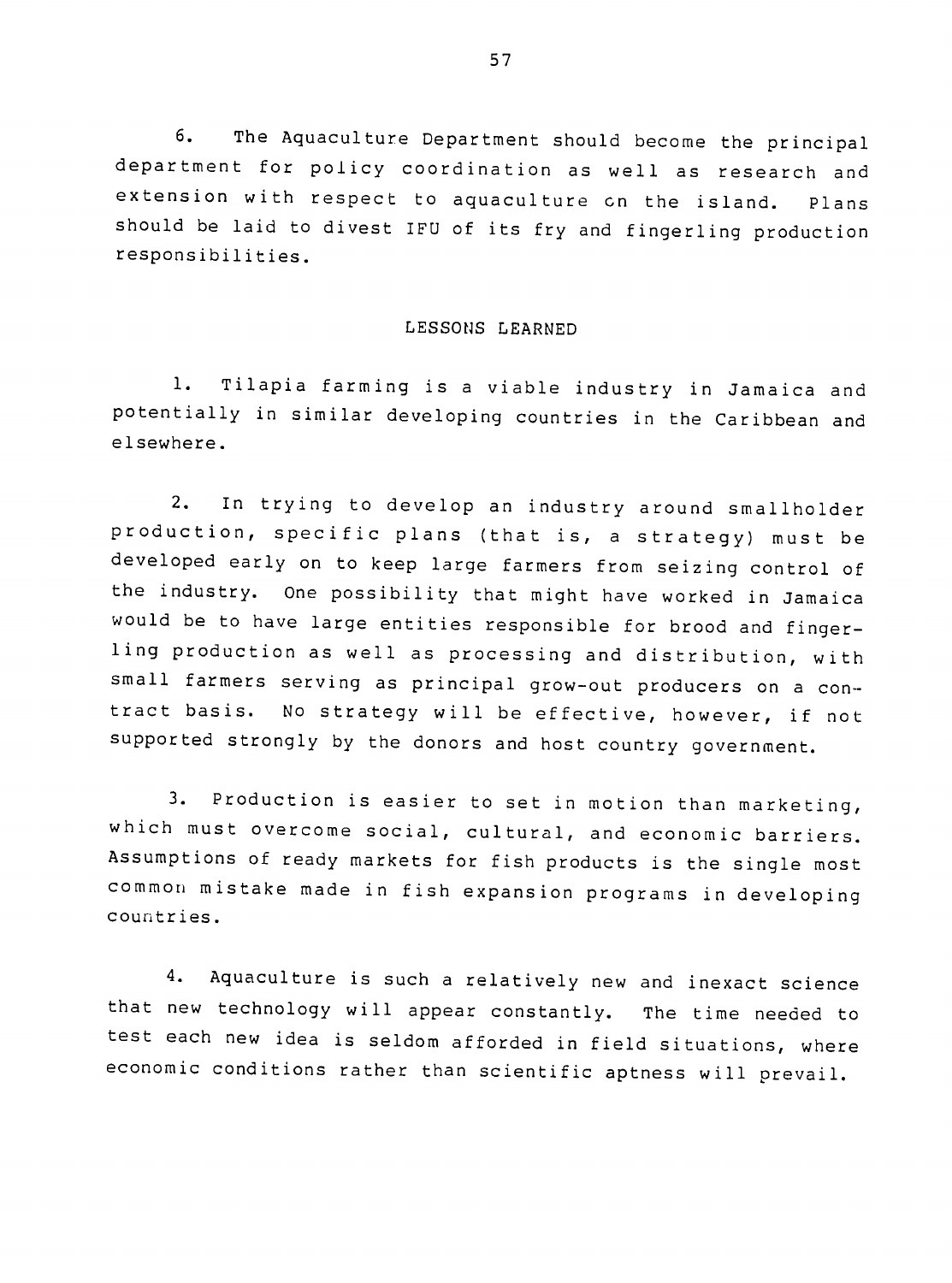The oft-quoted axiom, "Give a man a fish a day and you feed him -- teach a man to fish and he feeds himself" is one sentence too short. It should continue to read, "Then teach him how to preserve and distribute the surplus." Perhaps this should be the first sentence.

5. Most universities have a tendency to use in-house expertise to the extent that more objective, often businessoriented, ideas are often neglected. It is not likely, for example, that a successful fish farm operator would accept assumptions of unlimited market and no distribution problems without careful pre-study.

6. Changes in project direction must include environmental reassessment, especially when new technologies are involved.

7. Activities such as research and training, which are not directly remunerative, are difficult to sustain beyond the time that donor funding for a project is withdrawn. Government commitment to sustain these activities should, therefore, be obtained early in a project, and the commitment should be monitored throughout its life.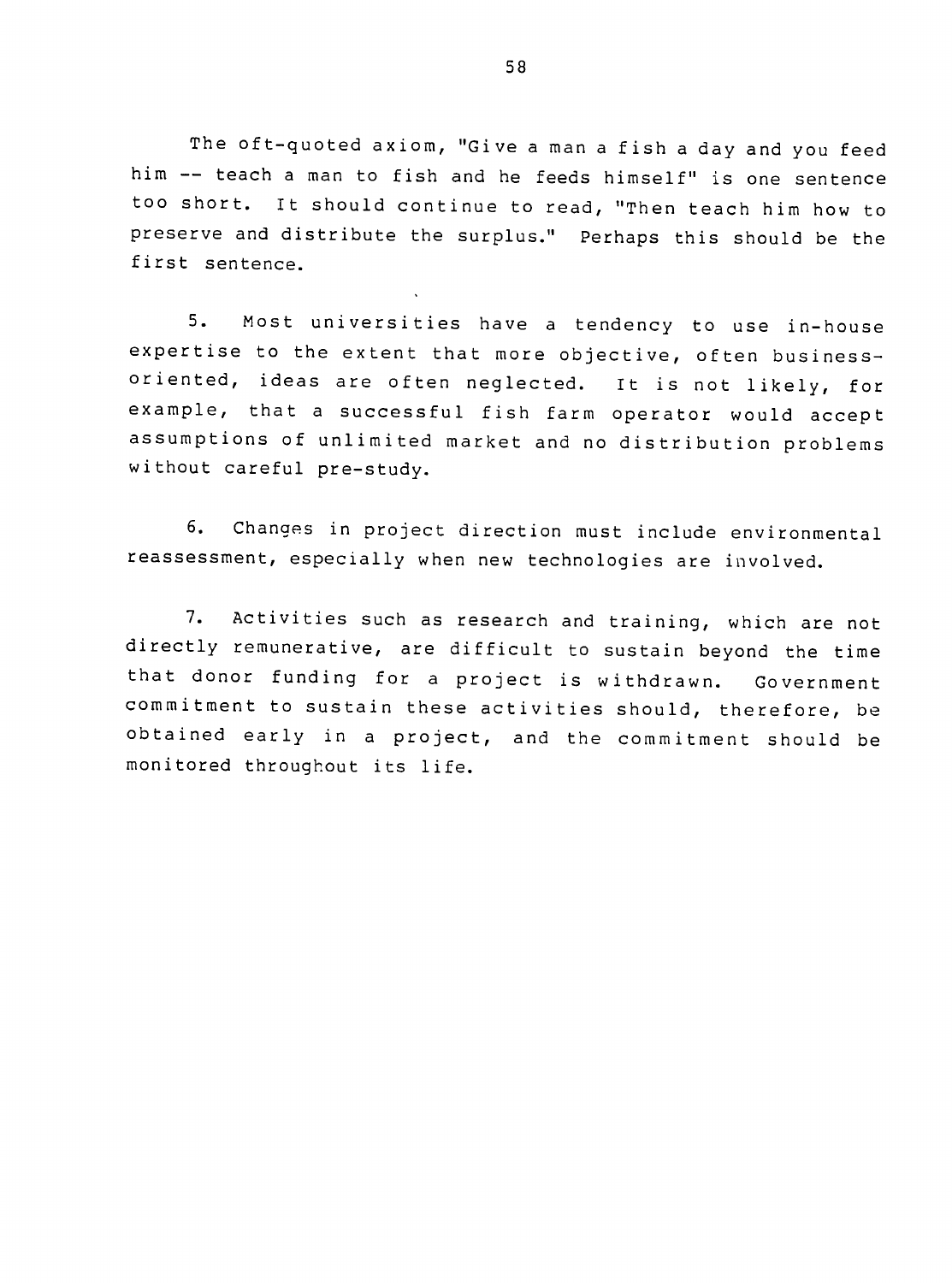**ANNEX A** 

PRINCIPAL DOCUMENTS CONSULTED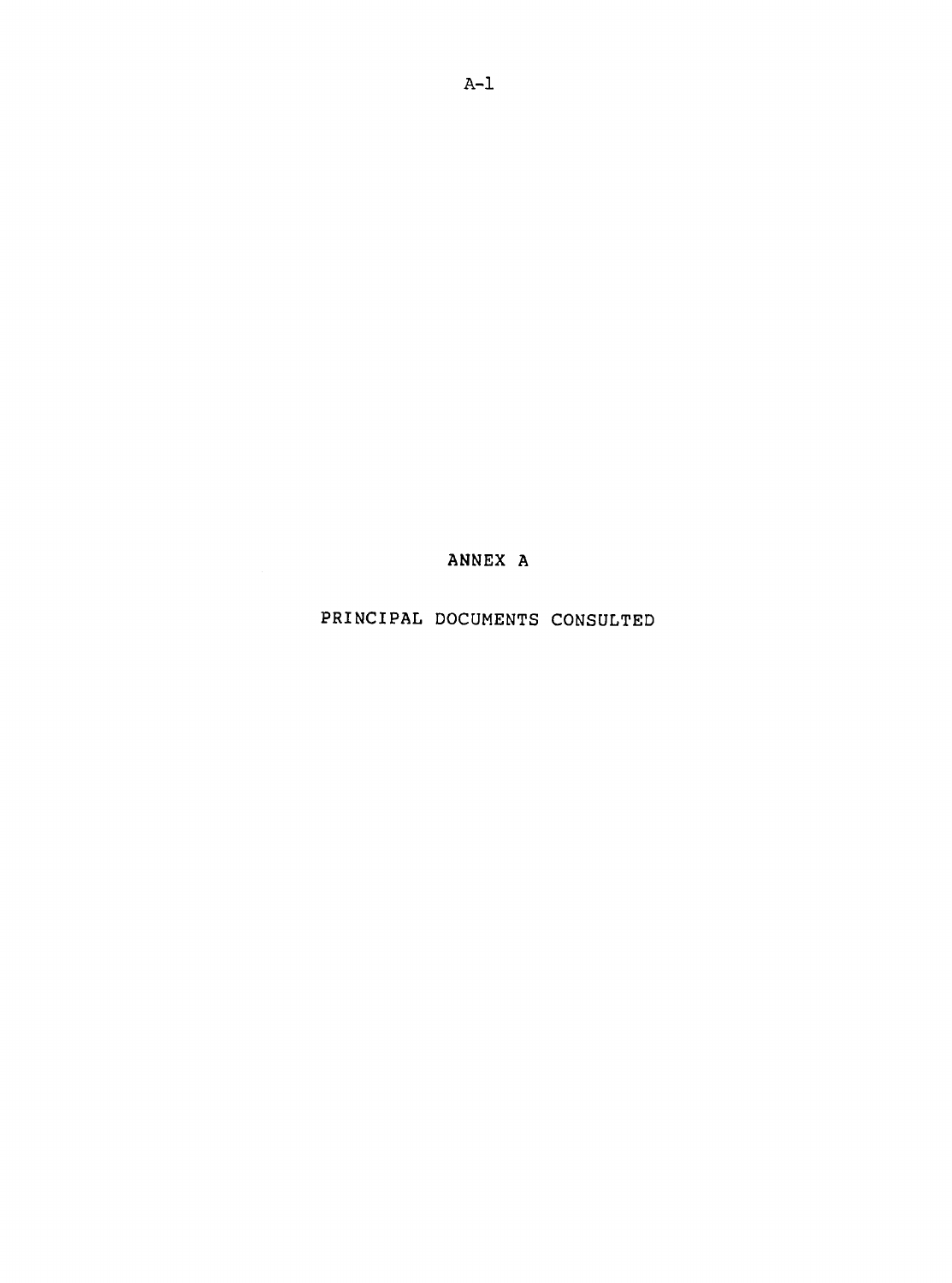#### **ANNEX A**

#### PRINCIPAL **DOCUMENTS CONSULTED**

Bank of Jamaica. 1982. Report and Statement of Account. Kingston.

1983. Report and Statement of Account. Kingston.

- Inland Fisheries Unit. 1984. Project Update to September, 1984. xingston: Ministry of Agriculture. Γ
- McAlister, Joe. 1983. Report on Fish Processing, Handling and<br>Preservation Seminar. Kingston: Government of Jamacia and United States Agency for International Development.
- Popma, Thomas J. 1984. Final Report to USAID/J. Kingston: Auburn University.
- Popma, Thomas J.; Ross, Frank E.; Nerrie, Bryan; and Bowman,<br>James. 1984. <u>The Development of Commercial Farming of</u><br>Tilapia in Jamacia 1979 1983. Kingston: Ministry of Agriculture.
- Sullivan, Gregory M. 1983. Strategies for Marketing Tilapi .<br>Nilo van, Gregory m. 1983. <u>Strategies for Marketing Tilapi</u><br>Nilotica in Jamacia. Kingston: Government o
- United States Agency for International Development. 1976. Inland Fisheries Development Project, Project Paper.
- 1983. Country Development Strategy Statement FY 1985.
- . 1984. Country Development Strategy Statement FV 1986.
- Warren, Phillip. Pease, Norman. Glude, John. 1982. Mid-Project Evaluation of Fish Production System Development Project. Kingston: Resources Development Associates.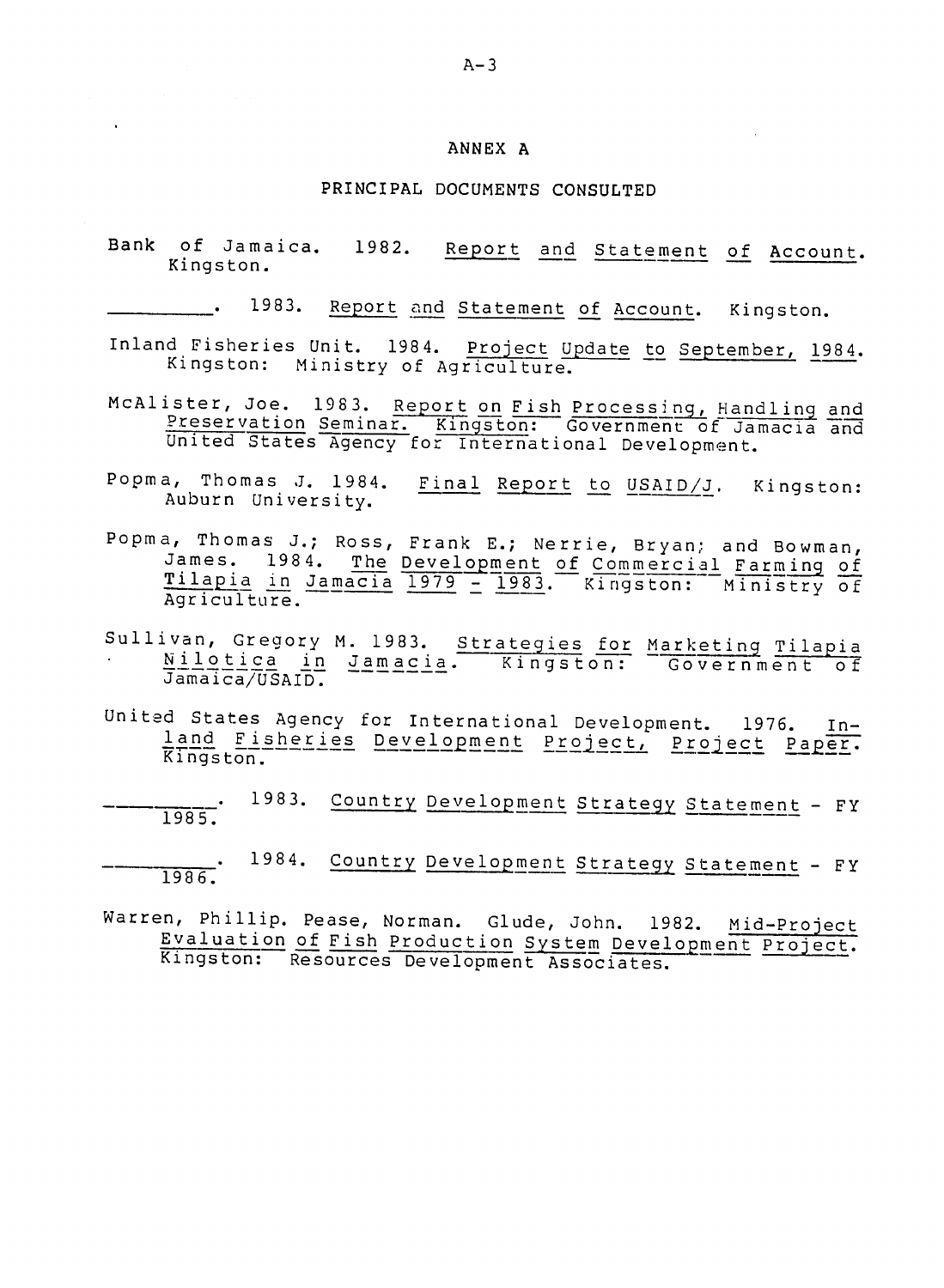KEY RESPONDENTS

ANNEX B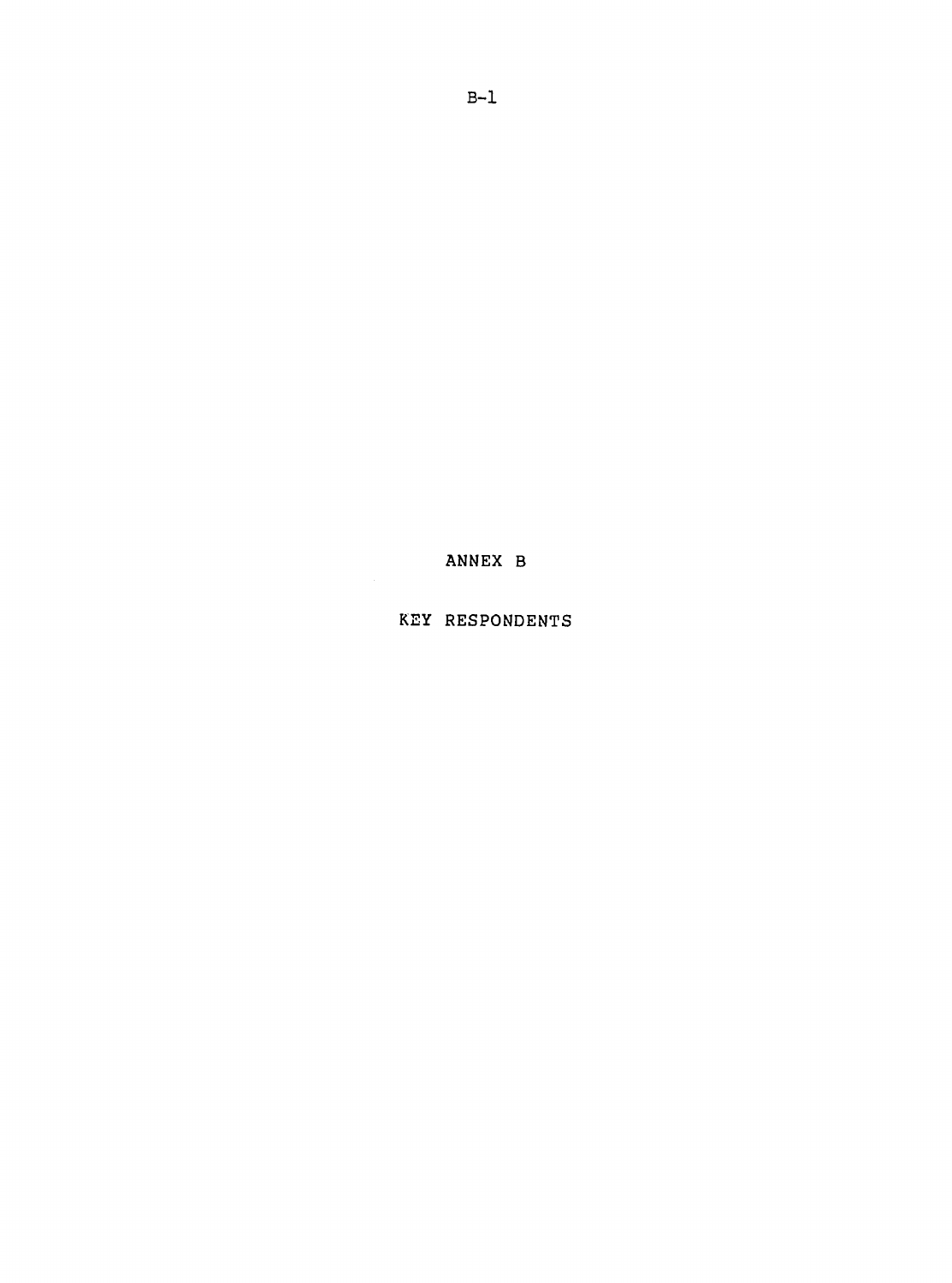#### **ANNEX** B

#### KEY **RESPONDENTS**

# Ministry of Agriculture

- H. T. Ramdatt, Director, Division of Production and Extension
- Hopeton Fraser, Deputy Director, Division of Production and Extension
- Lloyd Thompson, Financial Analyst, Division of Production and Extension

# Inland Fisheries Unit

- Roy Ricardo Moo Young, Director
- Sandra Cooke, Branch Chief, Extension
- Noel Thompson, Regional Extension Officer East
- Wayne Stevenson, Farm Manager, Mitchell Town Fish Production Center
- Hector Jathan, Farm Manager, Meylersfield Fish Production and Extension Center

#### AID/Washington

Robert Mowbray, Assistant Agricultural Development Officer, Rural Development Division, Bureau for Latin American and the Caribbean

## USAID/Jamaica

Jaime Correa, Assistant Agricultural Development Officer

Dennis Darby, Project Specialist

Robert Friedline, Program Officer

Pat Jacobs, B & A Officer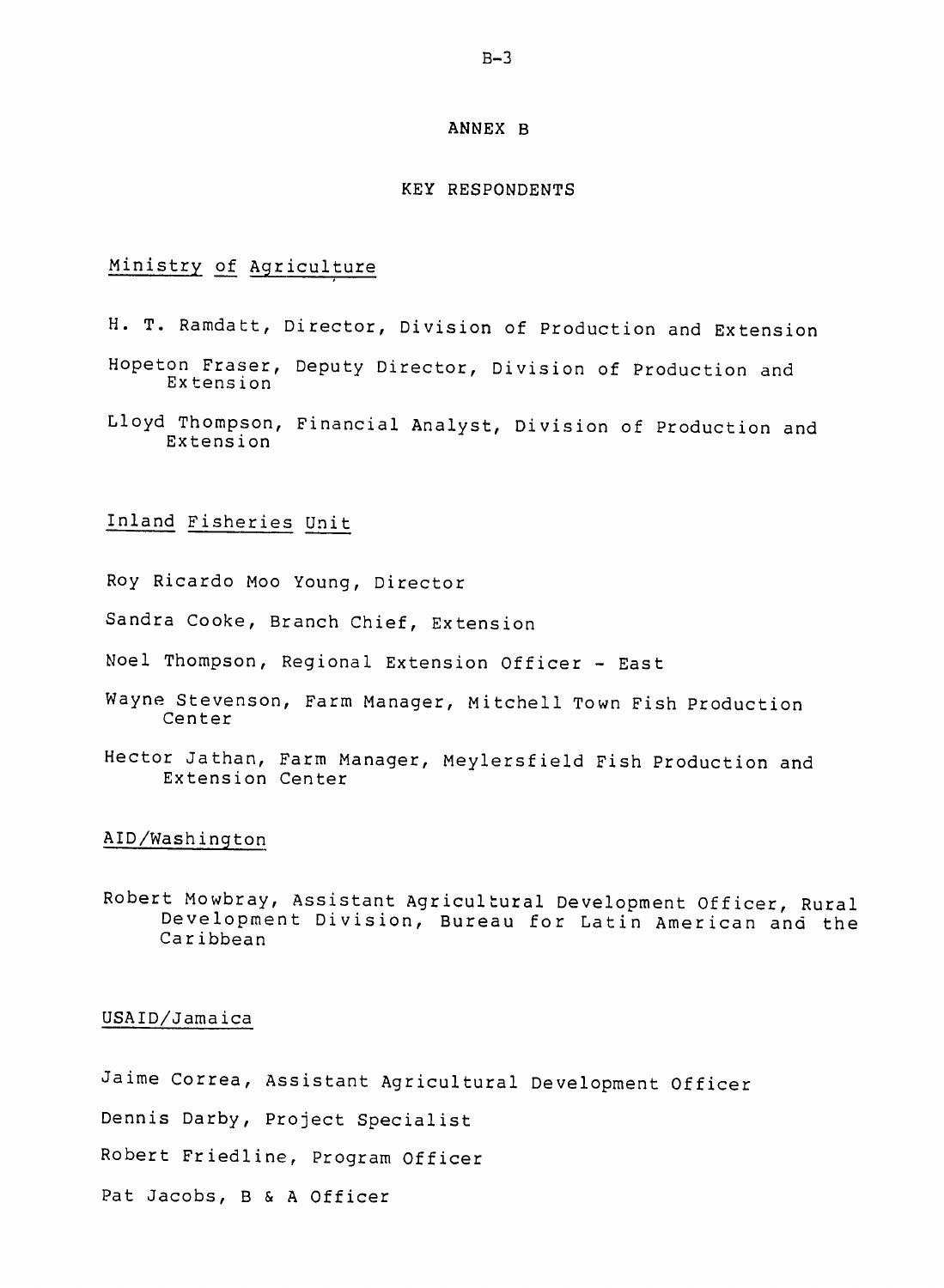Rick Mangrich, Project Officer

Bill McCluskey, Agriculture and Rural Development Officer Arthur Patrick, Mission Evaluation Officer

# Agro 21

Jurij Homziak, Director, Aquaculture George Metcalfe, Director of Marketing Franklin Ross, Manager of Aquaculture

## Others

Trevor Thompson, Fish Farm Manager, Urban Development Corporation Rawle Tyson, Technical Operations Manager, Aquaculture Jamaica Ltd. Keith Williams, Fish Distributor, Spanish Town The owners or managers of seven other fish farms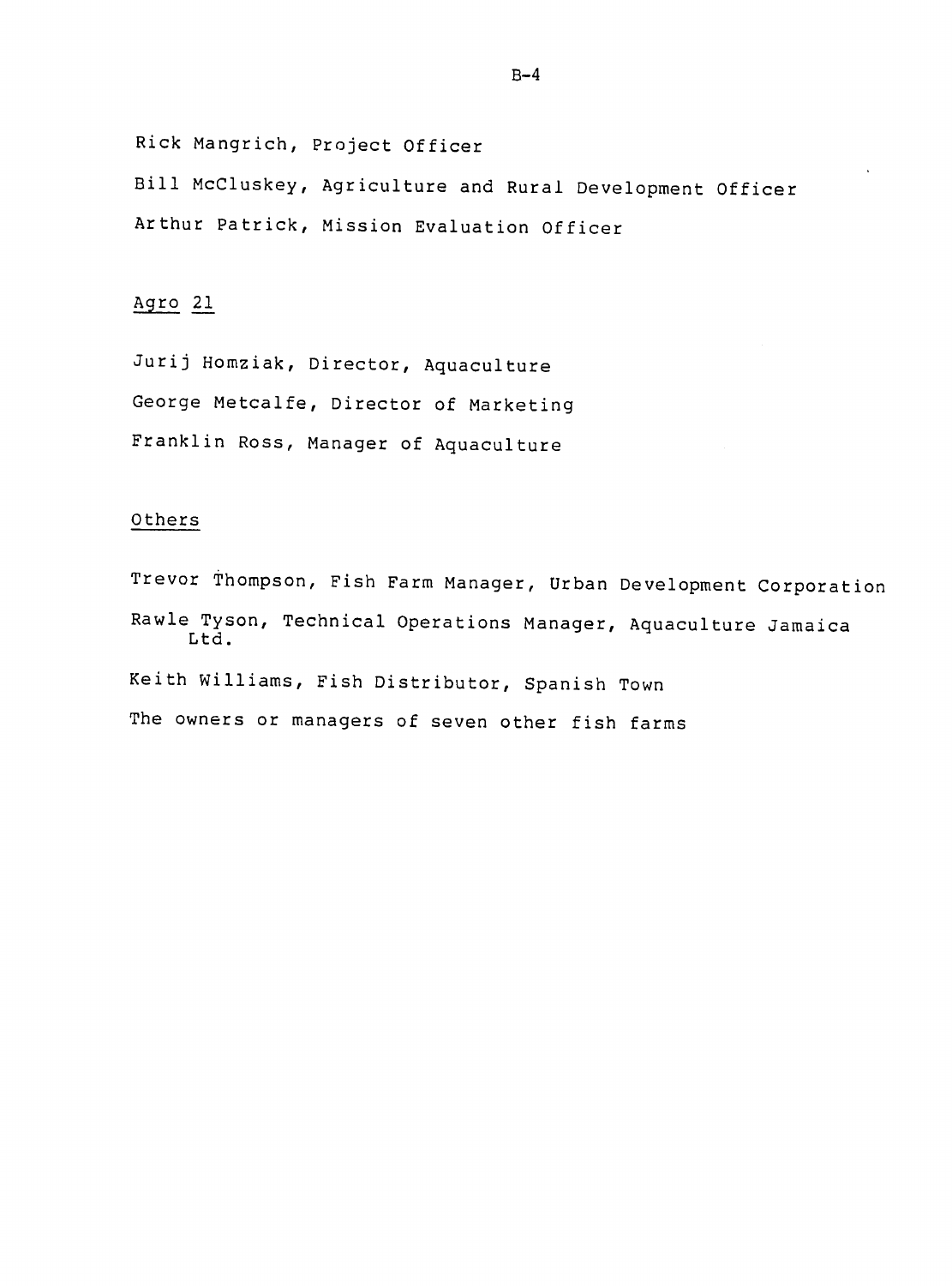**ANNEX C** 

ACRONYMS